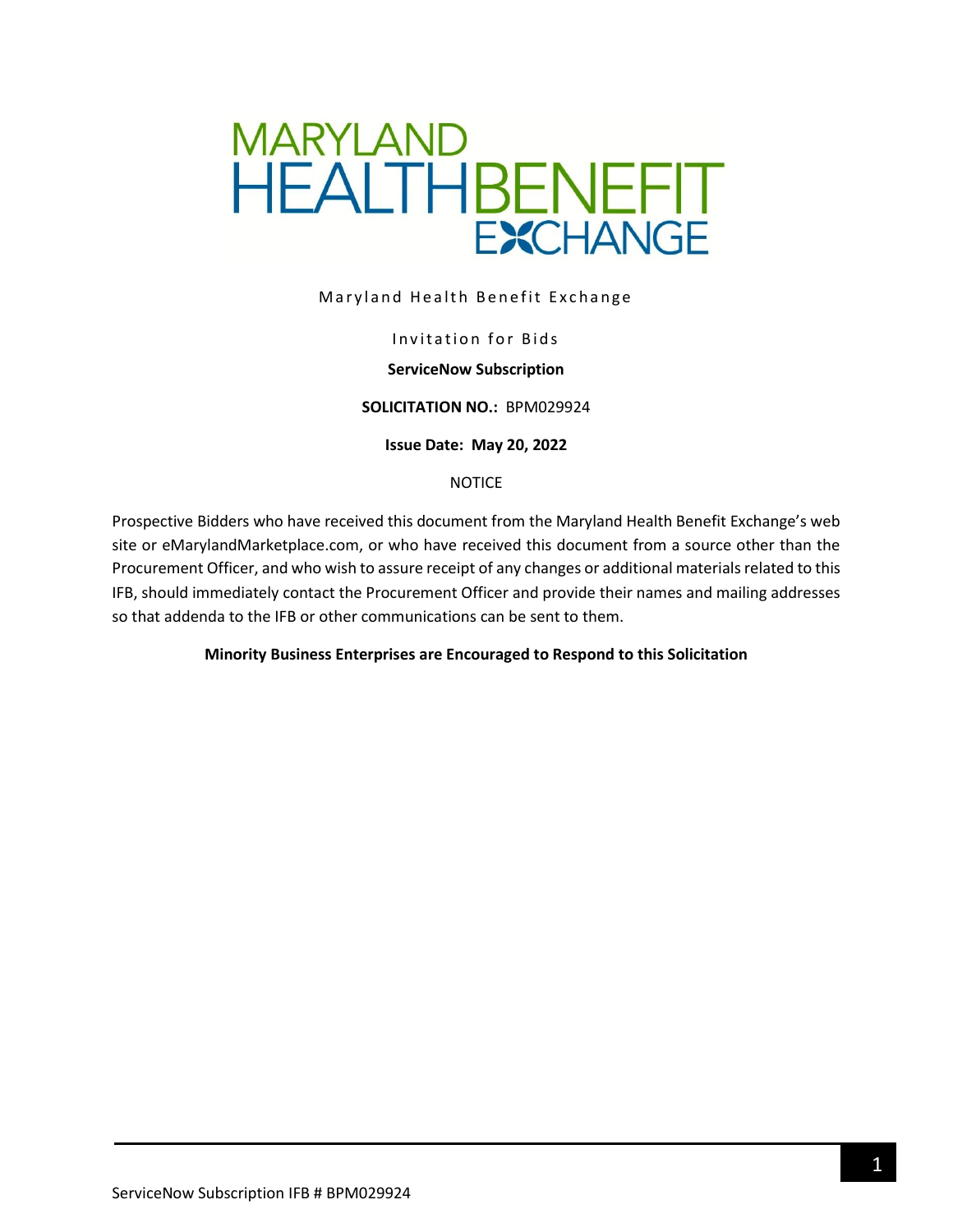### **MARYLAND HEALTH BENEFIT EXCHANGE KEY INFORMATION SUMMARY SHEET ServiceNow Subscription Invitation for Bids # - BPM029924**

| <b>Invitation For Bids:</b>                                    | ServiceNow Subscription                                                                                                                                                                    |
|----------------------------------------------------------------|--------------------------------------------------------------------------------------------------------------------------------------------------------------------------------------------|
| <b>Issue Date:</b>                                             | May 20, 2022                                                                                                                                                                               |
| <b>Procurement Officer:</b>                                    | Tracey D. Gamble<br><b>Procurement Officer</b><br>750 E. Pratt Street<br>6 <sup>th</sup> Floor<br>Baltimore, MD 21202<br>Phone Number: 410-547-8152<br>Email: hix.procurement@maryland.gov |
| <b>Contract Monitor:</b>                                       | Mr. Greg Yaculak<br>750 East Pratt Street<br>6 <sup>th</sup> Floor<br>Baltimore, MD 21202<br>greg.yaculak@maryland.gov                                                                     |
| <b>Procurement Method:</b>                                     | Competitive Sealed Bids (Firm Fixed Price)                                                                                                                                                 |
| Bids are to be sent to (email<br>delivery strongly preferred): | Maryland Health Benefit Exchange<br>750 East Pratt Street<br>6 <sup>th</sup> Floor<br>Baltimore, MD 21202<br>Attn: Tracey D. Gamble<br>or via email in pdf format                          |

<https://marylandhealthconnection.sharefile.com/r-rf8fb3aba6dfa445f9c801bf55c093b12>

|                                   | A confirmation email will be sent within 24 hours of receipt of bid.                                                                            |
|-----------------------------------|-------------------------------------------------------------------------------------------------------------------------------------------------|
| <b>Closing Date and Time:</b>     | 2:30 PM Eastern Standard Time (EST) on 06/23/2022                                                                                               |
| <b>Bid Opening Date and Time:</b> | 3:00 PM Eastern Standard Time (EST) on 06/23/2022 at 750 E. Pratt<br>Street, 6 <sup>th</sup> Floor, Baltimore, MD 21202 (Registration Required) |
| <b>MBE Subcontracting Goal:</b>   | $0\%$                                                                                                                                           |

NOTE: Bidders must agree to the terms and conditions of the IFB including Attachment A – Contract. MHBE is issuing this IFB separate from any other State Master Contract. In addition, Bidders must complete Attachment D – Bid Form as is, please see bid form instruction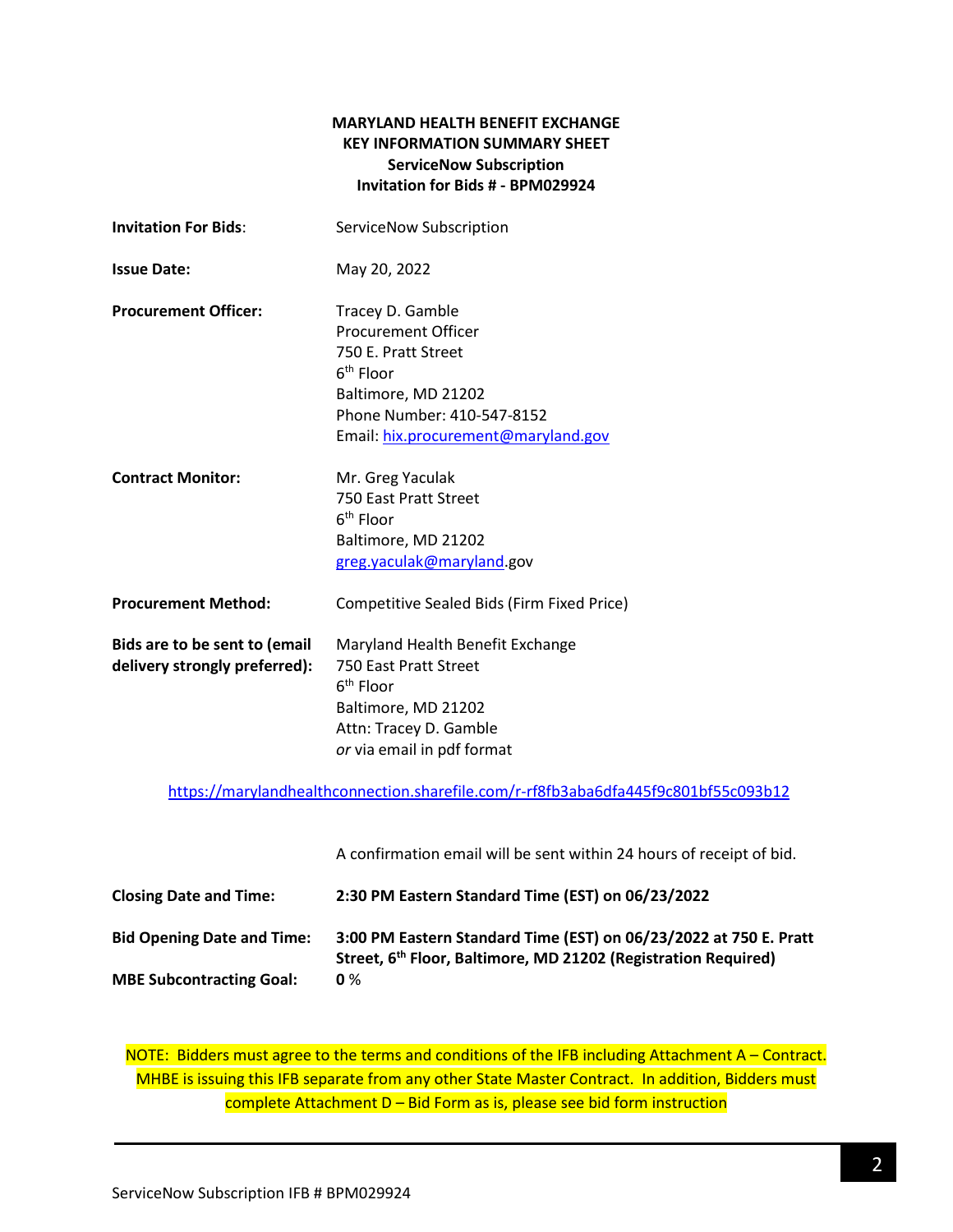# **Table of Contents**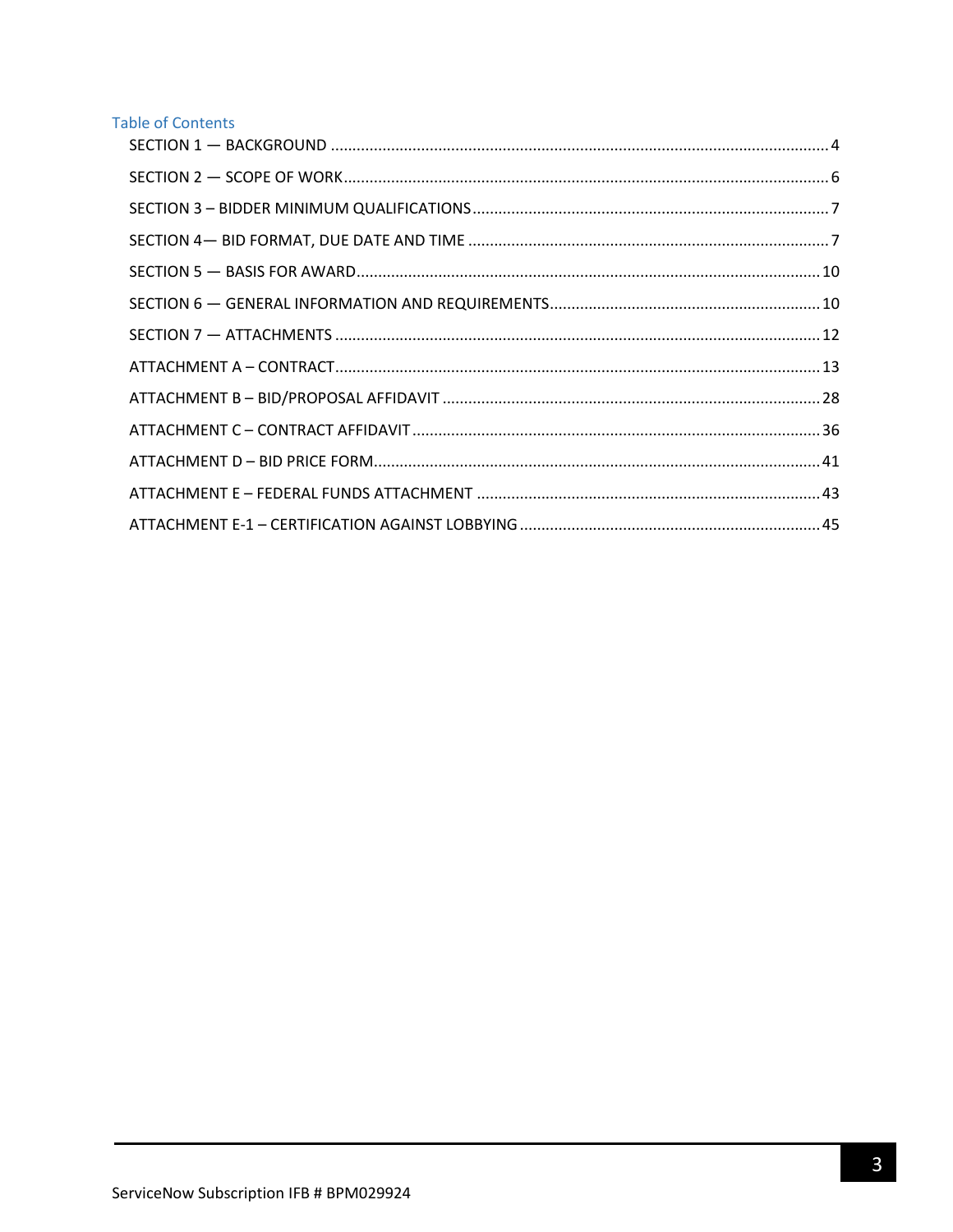### **SECTION 1 — BACKGROUND**

### <span id="page-3-0"></span>**1.1 Background on the Affordable Care Act**

The Maryland Health Benefit Exchange ("MHBE") is an independent unit of State government established to provide Maryland's residents and small businesses with the opportunity to compare rates, benefits, and quality among health insurance plans and to facilitate individuals' enrollment in plans that best suit their needs. MHBE also evaluates eligibility for expanded Medicaid coverage, advanced premium tax credits ("APTC") and other cost-sharing programs designed to make coverage more affordable for individuals with household incomes below 400 percent of the federal poverty level ("FPL").

# **1.2 Background on Maryland Health Benefit Exchange Procurement**

Under § 31-103 of the Insurance Article of the Maryland Code, the MHBE is subject to the provisions of State law governing procurement by "exempt units." See Md. Code Ann., State Fin. & Proc. § 12-401. The principal body that oversees MHBE procurements is the Maryland Health Benefit Exchange Board of Trustees. This particular procurement method is Competitive Sealed Bidding (Firm Fixed Price) as allowed under II. A. of the Maryland Health Benefit Exchange Procurement Policies and Procedures, which the Board of Trustees adopted in a resolution dated June 27, 2011.

### **1.3 Federal Funding Acknowledgement**

This particular procurement contains federal funds from the following source: Medicaid Funds, CFDA number 93.778. Execution of a Contract awarded as a result of this bid indicates the Contractor's agreement with all federal funding terms and conditions that apply to contractors receiving federal funds from these sources, including the applicable provisions described in Attachment E.

### **1.4 Receipt, Opening and Recording of Bids**

- 1.4.1 Upon receipt, each Bid and any timely modification(s) to a Bid shall remain unopened until the time and date set for Bid opening. Before Bid opening, the State may not disclose the identity of any Bidder.
- 1.4.2 Bids and timely modifications to Bids shall be opened publicly at the time, date and place set forth in the Key Information Summary Sheet. The name of each Bidder, the Total Bid Price, and such other information as is deemed appropriate shall be read aloud or otherwise made available. The MHBE requests that Bidders interested in attending the Bid Opening inform the MHBE via email 2 days prior to the Bid Opening Date identified in the Key Information Summary Sheet. Registration to attend the Bid opening is required.

### **1.5 Confidentiality of Bids**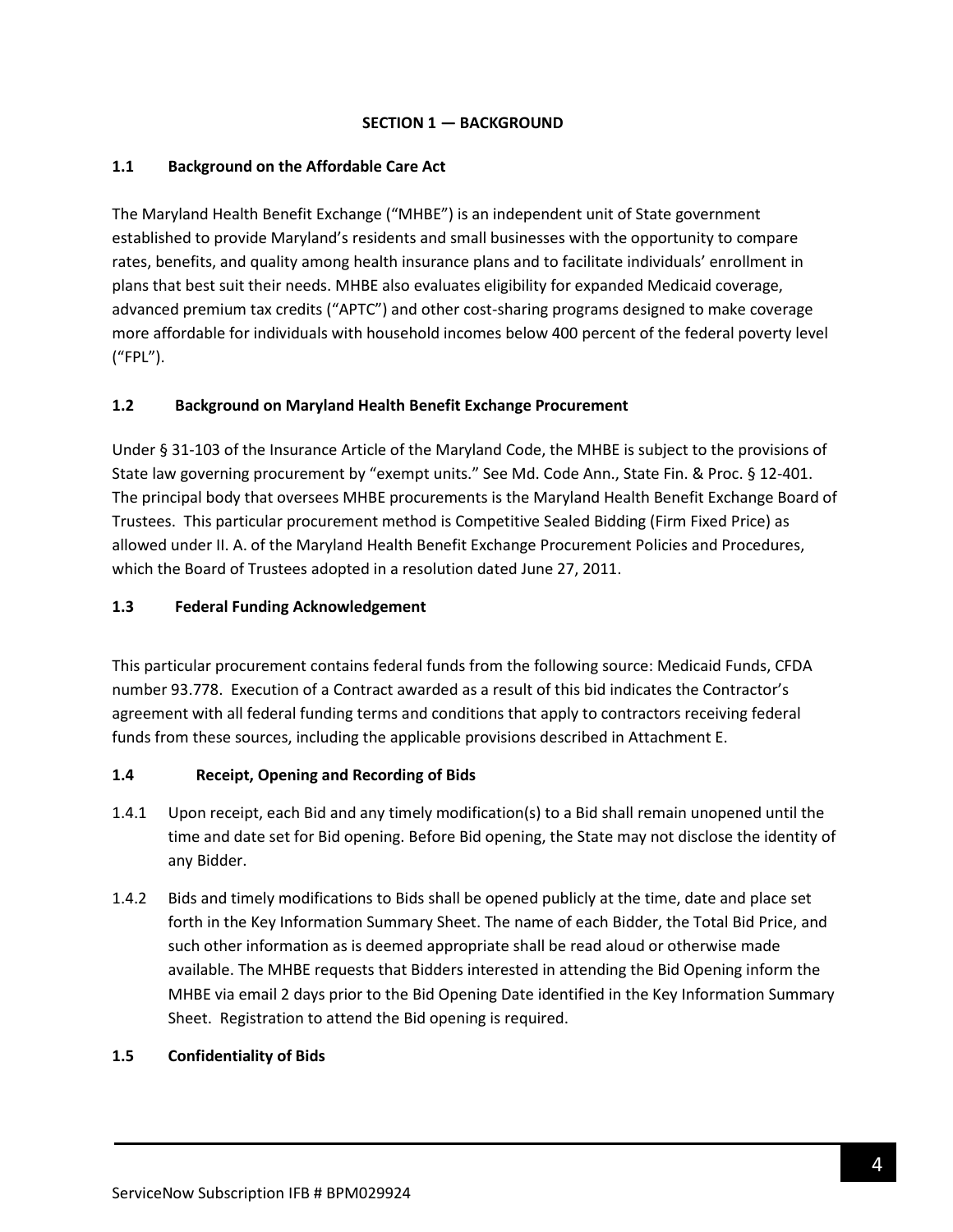1.5.1 The Bids shall be tabulated, or a Bid abstract made. The opened Bids shall be available for public inspection at a reasonable time after Bid opening, but in any case, before Contract award, except to the extent the Bidder designates trade secrets or other proprietary data to be confidential as set forth in this solicitation. See Sections 1.6, 4.1.3 for further information.

#### **1.6 Public Information Act Notice**

1.6.1 A Bidder should give specific attention to the clear identification of those portions of its submission that it considers confidential and/or proprietary commercial information or trade secrets, and provide justification why such materials, upon request, should not be disclosed by the State under the Public Information Act, Md. Code Ann., General Provisions Article, Title 4.

Bidders are advised that, upon request for this information from a third party, the MHBE is required to make an independent determination whether the information must be disclosed.

### **1.7 Protest/Disputes**

Any protest or dispute related, respectively, to this solicitation or the resulting Contract shall be subject to the provisions of Section VII of the MHBE Procurement Policies & Procedures and the Dispute provisions of the Contract resulting from this IFB (Refer to IFB Attachment A).

### **REMAINDER OF PAGE INTENTIONALLY LEFT BLANK**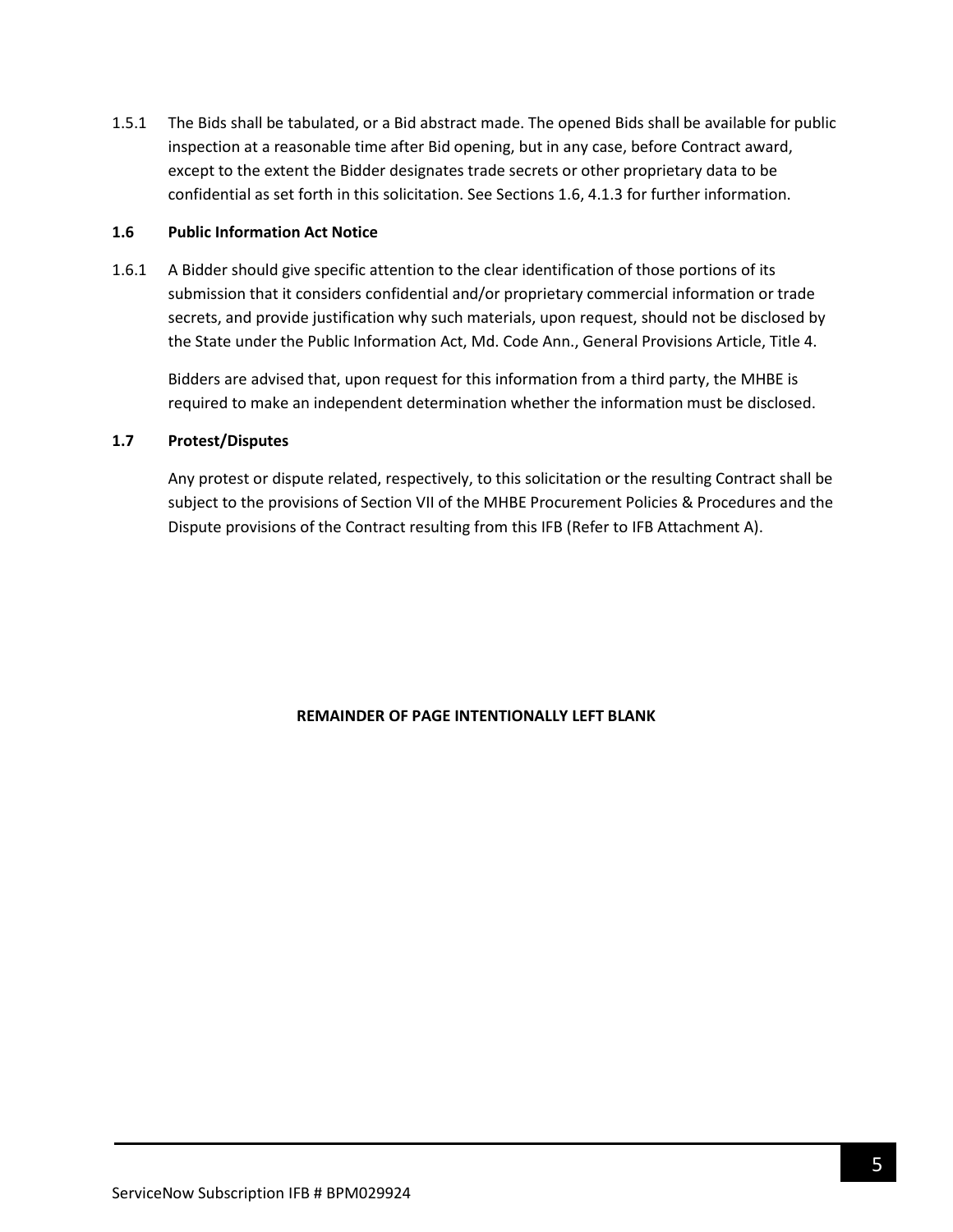### **SECTION 2 — SCOPE OF WORK**

### <span id="page-5-0"></span>**Section 2.1 Purpose:**

The purpose of this solicitation is to procure a subscription to ServiceNow for the components as listed in the section below.

#### **Section 2.2 Requirements:**

Vendor shall provide the following ServiceNow components for a period of 12 months:

| <b>Subscriptions</b>         | <b>Type</b> | Quantity     | <b>Contract Term</b> |
|------------------------------|-------------|--------------|----------------------|
| <b>IT Service Management</b> | Fulfiller   | 20           | 12 months            |
| Pro                          |             |              |                      |
| <b>Business Stakeholder</b>  | Stakeholder | 10           | 12 months            |
| <b>Additional Non-Prod</b>   | Platform    | $\mathbf{1}$ | 12 months            |
| Instance                     |             |              |                      |
| Government Data              | <b>NA</b>   | 3            | 12 months            |
| Center                       |             |              |                      |
| Learning Credits             | <b>NA</b>   | 10,000       | 12 months            |
| <b>Guided Support</b>        | <b>NA</b>   | 1            | 12 months            |

### **Section 2.3: Scope of Maintenance Support**

As part of Guided Support, MHBE shall receive the following:

- 1. Enhanced target response times
- 2. 24/7 support for P1 and P2 service requests
- 3. Customer success advocate
- 4. APP for journey mapping, value realization and collaboration

| Priority       | <b>Target Response Time</b> | <b>Target Level of Effort</b>                     |
|----------------|-----------------------------|---------------------------------------------------|
| P <sub>1</sub> | 30 mins                     | Continuously, 24 x 7                              |
| P <sub>2</sub> | 2 hours                     | As appropriate, 24x7                              |
| P <sub>3</sub> | 1 business day              | As appropriate, Mon-Fri 7 AM - 7 PM<br><b>EST</b> |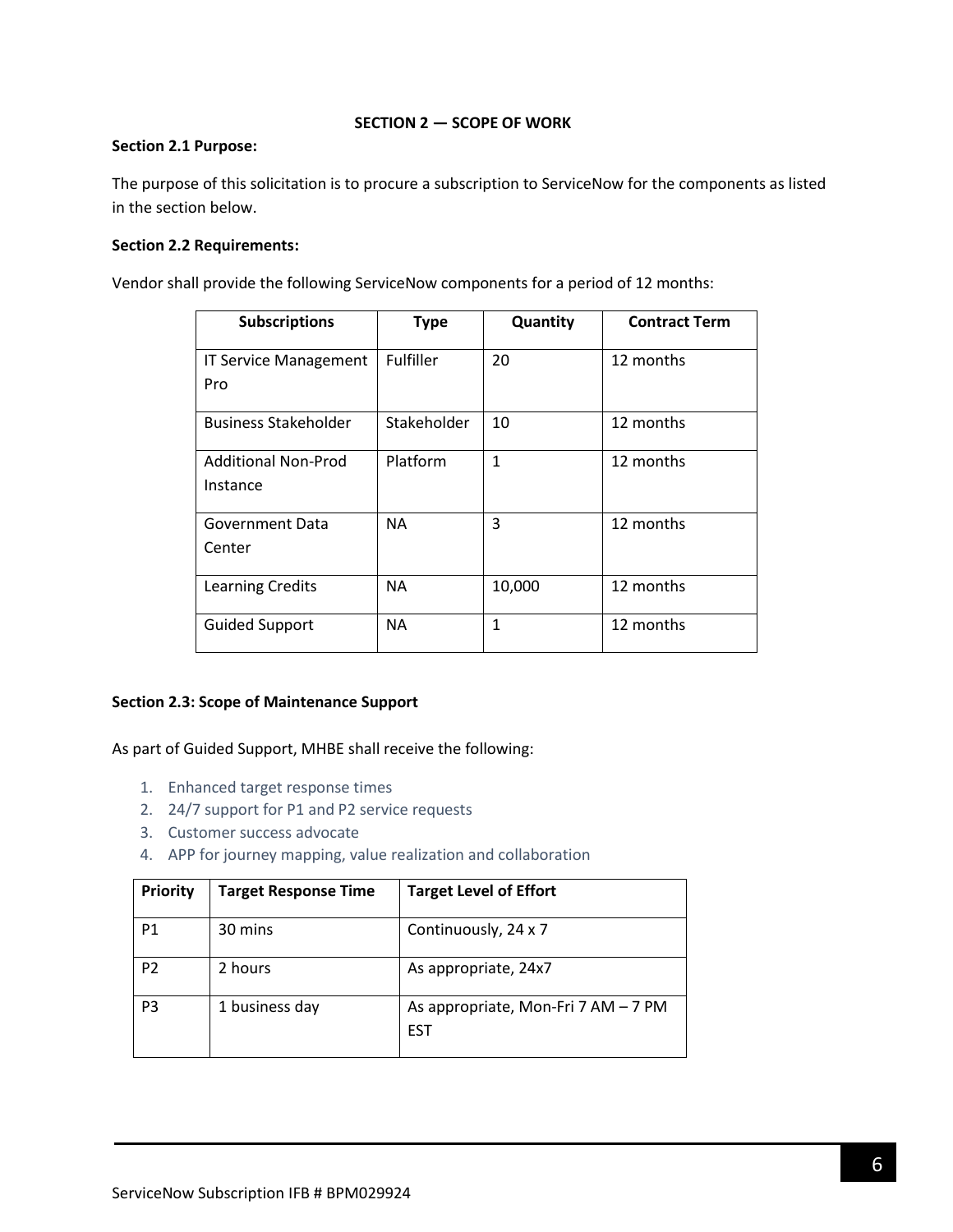| P4 | 2 business days | As appropriate, Mon-Fri 7 AM - 7 PM |
|----|-----------------|-------------------------------------|
|    |                 | ES <sub>1</sub>                     |
|    |                 |                                     |

### **2.4 Invoicing**

All invoices shall be submitted by the Contractor within 30 days of receipt of equipment, software or services and shall include, at the minimum, the following information:

- Name and address of the MHBE
- Contractor name
- Products(s) and/or service(s) purchased listed separately including the amount for each individual charge (i.e., 5 – ABC Hardware @ \$2,000 Total \$10,000.00, Support @ \$100.00 Total \$200.00)
- Supporting Documentation
- E-mail address/phone number of Contractor's POC
- Remittance address
- Federal taxpayer identification or (if owned by an individual) Contractor's social security number
- Invoice period, invoice date, invoice number and amount due
- Purchase Order # being billed

Invoices submitted without the required information will not be processed for payment until the Contractor provides the required information. The MHBE is generally exempt from Federal excise taxes, Maryland sales and use taxes, District of Columbia sales taxes and transportation taxes. The Contractor, however, is not exempt from such sales and use taxes and may be liable for the same.

### **SECTION 3 – BIDDER MINIMUM QUALIFICATIONS**

<span id="page-6-0"></span>The Bidder must be an authorized GSA reseller of ServiceNow. As proof, the Bidder must submit with the bid a letter of authorization from the manufacturer or providing evidence of the rights to resell all products and services required by this IFB.

### **SECTION 4— BID FORMAT, DUE DATE AND TIME**

### <span id="page-6-1"></span>**4.1 One Part Submission**

### 4.1.1 **To minimize duplication costs, MHBE strongly desires e-mail delivery of Bids***.*

4.1.2 Bidders submitting via email must submit their bids and all required attachments in pdf format to <https://marylandhealthconnection.sharefile.com/r-rf8fb3aba6dfa445f9c801bf55c093b12>

 Bidders must submit with their Bid the required minimum qualification documentation (see Section 3), and any required bid submissions (see Section 4.2.4) with one document clearly labeled as "Bid, ServiceNow Subscription # BPM029924" in time to be received by **2:30 PM, Eastern Standard Time, June 23, 2022**.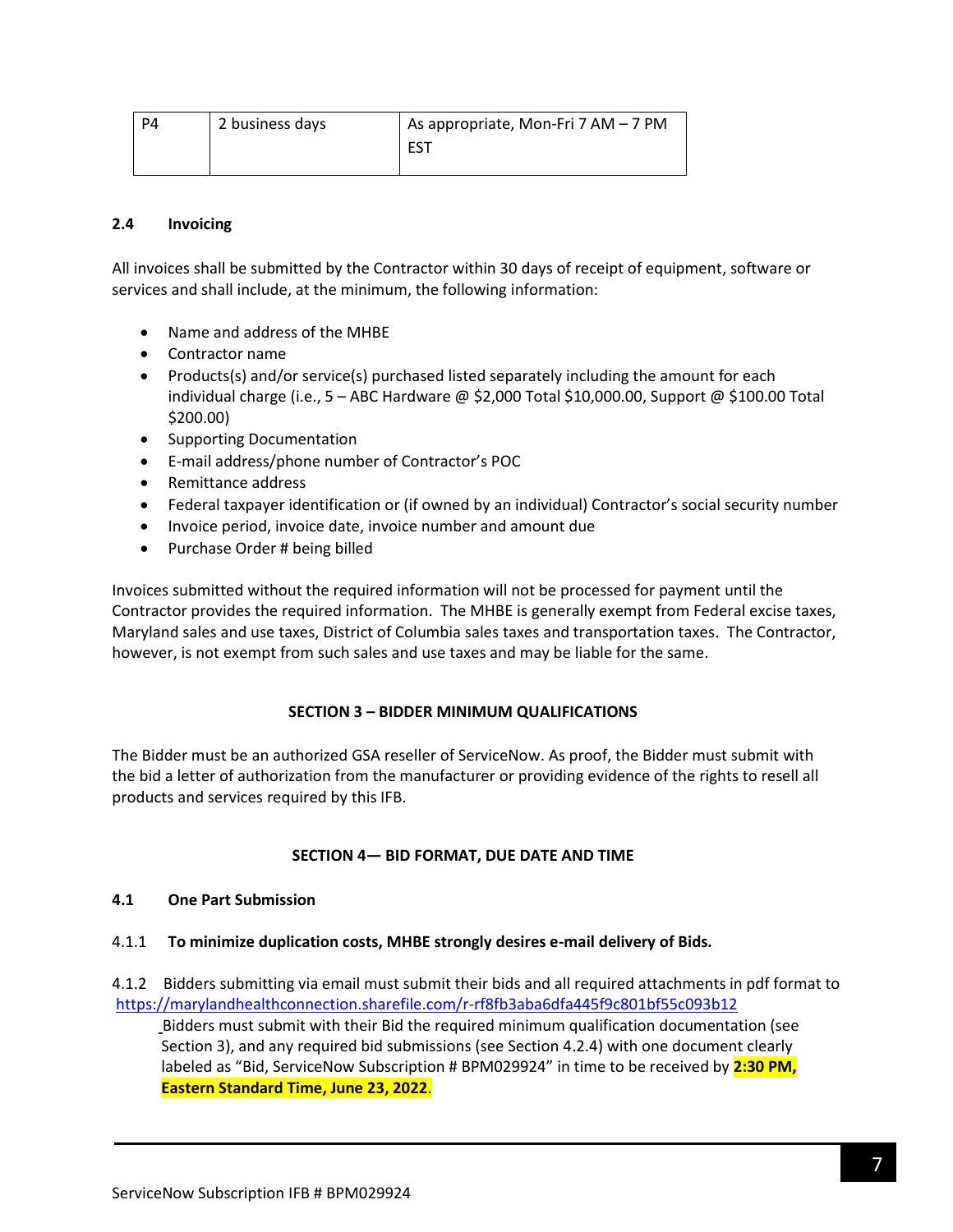- 4.1.3 A second attachment labeled "Bid, ServiceNow Subscription # BPM029924 PIA", in searchable Adobe .pdf format for Public Information Act (PIA) requests (this copy shall be redacted so that confidential and/or proprietary information has been removed (see Section 1.6 "Public Information Act Notice"). If a Bidder chooses to submit its Bid without identifying any information that is confidential/proprietary, it should still provide the second attachment required here and label it "PIA", even though no information therein will be redacted.
- 4.1.4 Bidders choosing to provide paper submissions shall email the Procurement Officer at the email address specified in the Key Information summary sheet for submission instructions.

### 4.1.5 **Bids delivered by facsimile shall not be considered**.

The Procurement Officer must receive all files by the IFB due date and time specified in the Key Information Summary Sheet and Section 4.1.2. If submitted via e-mail, the date and time of submission is determined by the date and time of arrival in the

[https://marylandhealthconnection.sharefile.com/r-rf8fb3aba6dfa445f9c801bf55c093b12e](https://marylandhealthconnection.sharefile.com/r-rf8fb3aba6dfa445f9c801bf55c093b12)-mail box. Requests for extension of this date and time will not be granted. Except as provided in COMAR 21.05.02.10, Bids received by the Procurement Officer after the due date will not be considered.

### **4.2 Required Bid Submissions**

Bidders shall include the following with their Bid:

### 4.2.1 **Transmittal Letter:**

A Transmittal Letter shall accompany the Bid. The purpose of this letter is to transmit the Bid and acknowledge the receipt of any addenda. The Transmittal Letter should be brief and signed by an individual who is authorized to commit the Bidder to the services and requirements as stated in this IFB. The Transmittal Letter should include the following:

- Name and address of the Bidder;
- Name, title, e-mail address, and telephone number of primary contact for the Bidder;
- "ServiceNow Subscription # BPM029924" and Solicitation Number that the Bid is in response to;
- Signature, typed name, and title of an individual authorized to commit the Bidder to its Bid;
- Federal Employer Identification Number (FEIN) of the Bidder, or if a single individual, that individual's Social Security Number (SSN);
- Bidder's eMMA number;
- Bidder's MBE certification number (if applicable);
- Acceptance of all State IFB and Contract terms and conditions; and
- Acknowledgement of all addenda to this IFB.

### 4.2.2 **Minimum Qualifications Documentation:**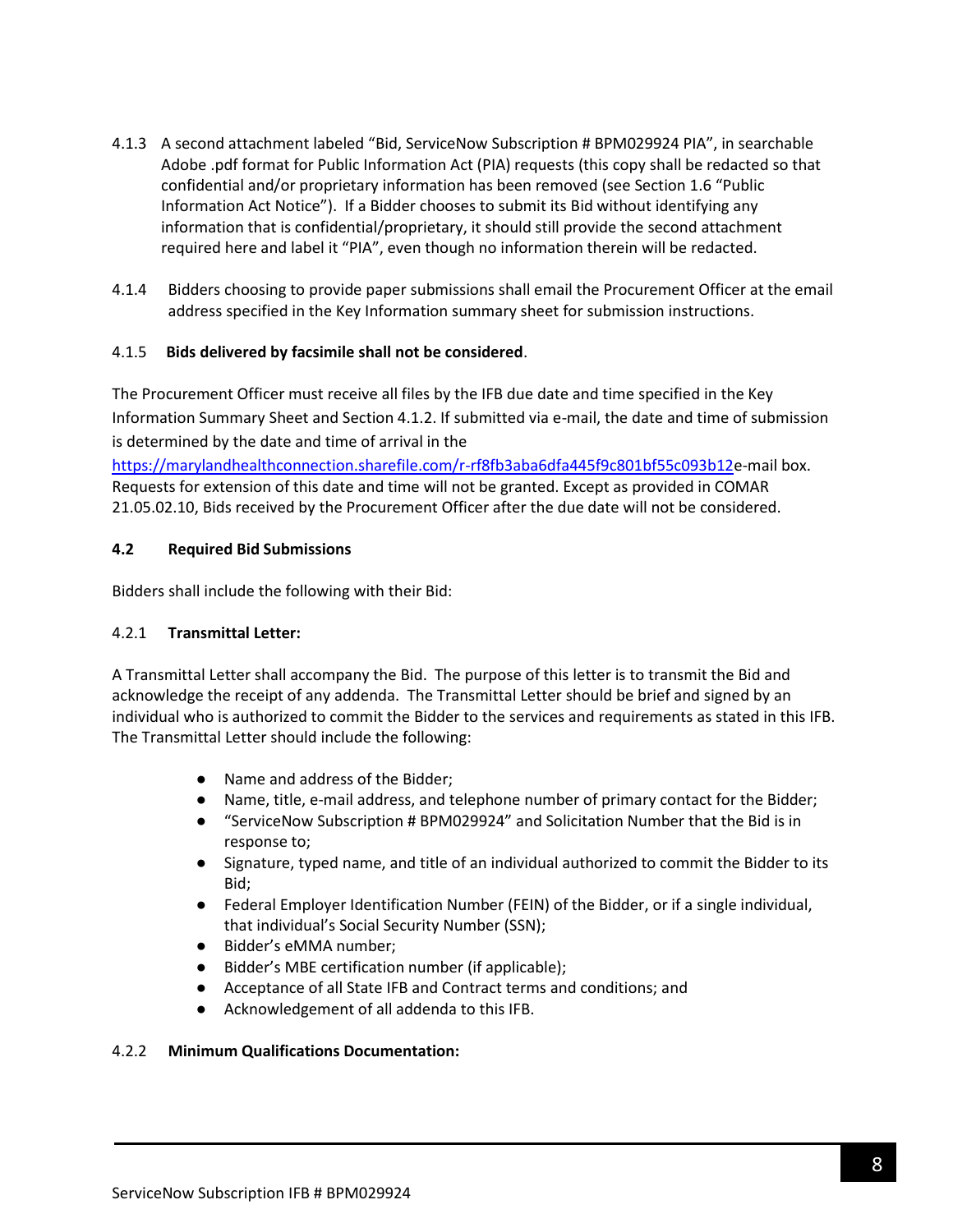The Bidder shall submit any Minimum Qualifications documentation that may be required, as forth in Section 3 "Bidder Minimum Qualifications."

# 4.2.3 **Bid Price Form**

The Bid shall contain all price information in the format specified on **IFB Attachment D - Bid Form.** Complete the Bid Form only as provided in the Bid Pricing Instructions. **Do not amend, alter, or leave blank any items on the Bid Form or include additional clarifying or contingent language on or attached to the Bid Form**. Failure to adhere to any of these instructions may result in the Bid being determined to be non-responsive and rejected by MHBE.

# 4.2.4 **Completed Required Attachments**

For email submissions, submit one (1) copy of each with original signatures.

- Attachment B Bid/Proposal Affidavit
- Attachment E Federal Funds Attachment, **including E-1 and E-2**

# **4.3 Electronic Transactions Authorized**

- 4.3.1 This procurement authorizes electronic transactions in keeping with COMAR 21.03.05 *et seq*. and pursuant to the Maryland Uniform Electronic Transactions Act, Maryland Code Annotated, Commercial Law Article, Title 21.
- 4.3.2 In addition to specific electronic transactions specifically authorized in other sections of this IFB, including its attachments (e.g., Sections 4.1 (One Part Submission Via Email Preferred) and 6 (Bidder agrees to accept payments by electronic funds transfer)) and subject to the exclusions noted in Section 4.3.3, below, the following transactions are authorized to be conducted by electronic means on the terms described:
	- A. The Procurement Officer may conduct the procurement using eMMA, the Maryland Health Benefit Exchange website a[t http://www.marylandhbe.com/about-us/procurement/](http://www.marylandhbe.com/about-us/procurement/) or email to issue:
		- a) the solicitation (e.g., the IFB/RFP);
		- b) any amendments;
		- c) pre-Bid/Proposal conference documents;
		- d) questions and responses;
		- e) communications regarding the solicitation or Bid/Proposal to any Bidder/Offeror or potential Bidder/Offeror;
		- f) notices of award selection or non-selection; and
		- g) the Procurement Officer's decision on any Bid protest or Contract claim.
		- h) Contract award
		- i) Contract Modifications
	- B. A Bidder/Offeror or potential Bidder/Offeror may use e-mail to:
		- a) submission of initial Bids or Proposals;
		- b) ask questions regarding the solicitation;
		- c) reply to any material received from the Procurement Officer by electronic means that includes a Procurement Officer's request or direction to reply by e-mail or facsimile, but only on the terms specifically approved and directed by the Procurement Officer;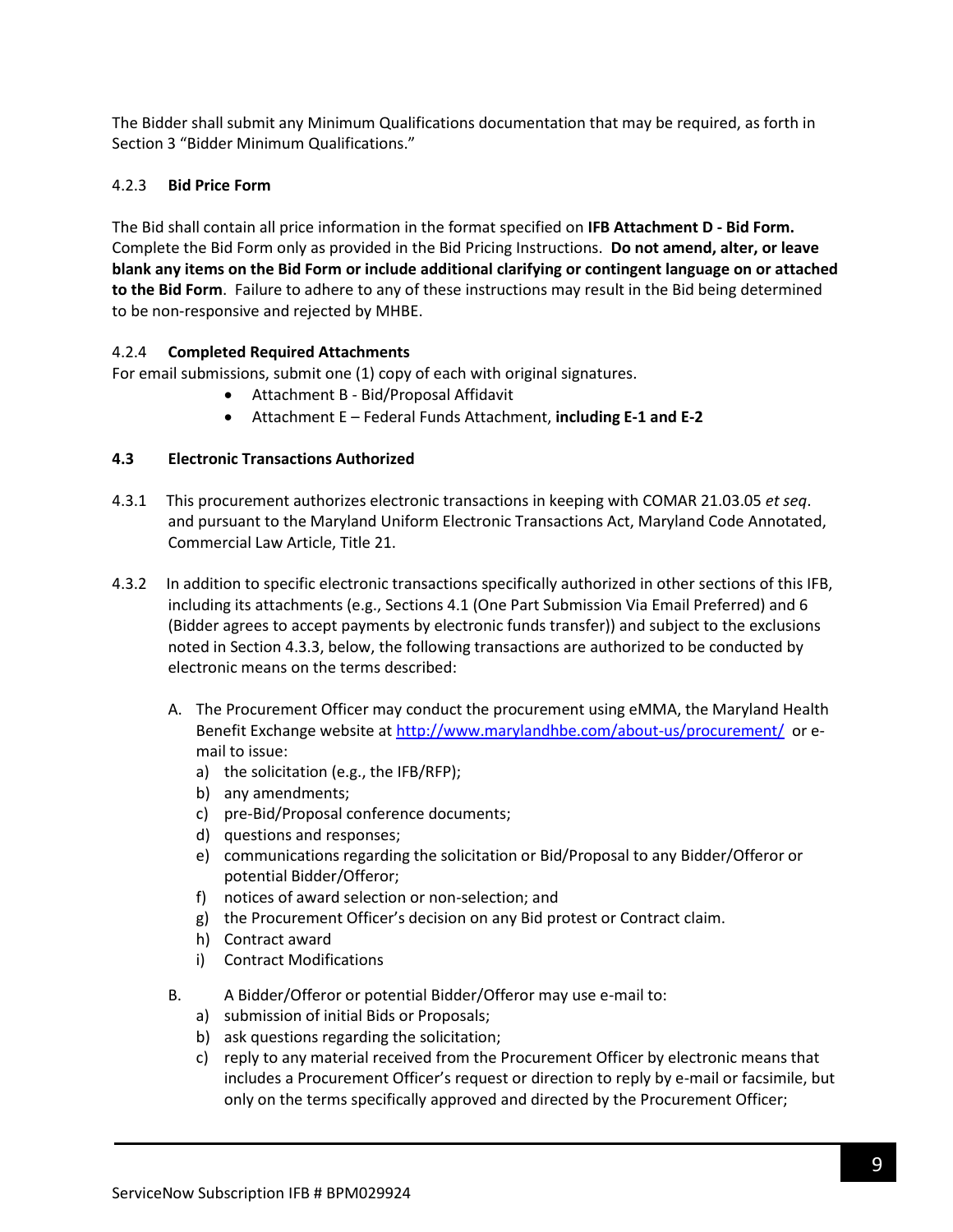- d) submit a "No Bid/Proposal Response" to the solicitation.
- e) submit a Pre-Proposal Conference Response Form
- f) submit a signed Contract, Contract Affidavit, Non-Exchange Entity Agreement, Non-Disclosure Agreement or other attachment required to be returned with an executed Contract or within five days of award
- g) submit a signed Contract Modification
- C. The Procurement Officer, the Contract Monitor, and the Contractor may conduct day-to-day Contract administration, except as outlined in Section E of this subsection utilizing e-mail, facsimile, or other electronic means if authorized by the Procurement Officer or Contract Monitor.
- 4.3.3 The following transactions related to this procurement and any Contract awarded pursuant to it are *not authorized* to be conducted by electronic means:
	- a) filing of Bid Protests;
	- b) filing of Contract Claims; or
	- c) any transaction, submission, or communication where the Procurement Officer has specifically directed that a response from the Contractor or Bidder/Offeror be provided in writing or hard copy.
- 4.3.4 Any facsimile or e-mail transmission is only authorized to the facsimile numbers or e-mail addresses for the identified person as provided in the solicitation, the Contract, or in the direction from the Procurement Officer or Contract Monitor.
- 4.3.5 MHBE requires original signatures on all submissions that this IFB or the document form requires to be signed, including but not limited to all Transmittal Letters, Bids, the Contract or Contract Modifications resulting from this IFB. However, the Contractor may scan and submit electronically any document containing such original signature(s). The Contract and other contractual documents each may be signed by the Parties in counterparts, each of which shall be deemed to be an original but all of which, taken together, shall constitute one and the same Contract.

### **4.4 Documents Required upon Notice of Recommendation for Contract Award**

Upon receipt of a Notification of Recommendation for Contract Award, the following documents shall be completed and submitted electronically, via email, by the recommended awardee within five (5) Business Days, unless noted otherwise:

- Attachment A Standard Contract
- Attachment C Contract Affidavit

### **SECTION 5 — BASIS FOR AWARD**

<span id="page-9-1"></span><span id="page-9-0"></span>A contract shall be awarded to the responsible Bidder submitting a responsive Bid with the most favorable Total Bid Price for providing the products/services as specified in this IFB. **The most favorable Total Bid Price will be the lowest price on IFB Attachment D - Bid Form.**

### **SECTION 6 — GENERAL INFORMATION AND REQUIREMENTS**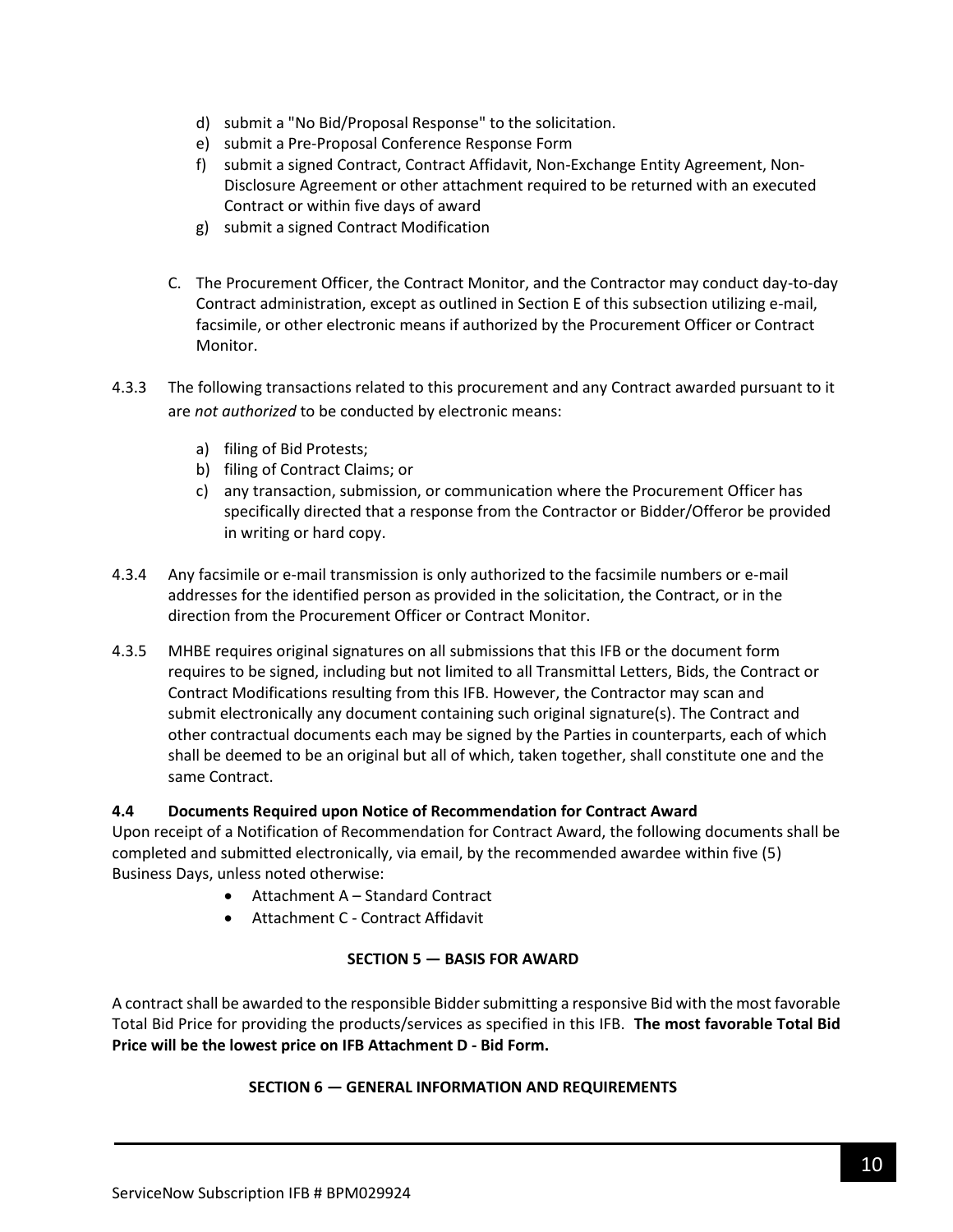- The Contract that results from this IFB shall be a firm fixed price contract.
- The Contract resulting from this IFB shall commence as of the date of the full execution by the Parties and, from that date, run a full 12 months. The anticipated end date is at or around June 25, 2023. The Contractor shall provide services upon receipt of a written Notice to Proceed. Audit, confidentiality, document retention, patents, copyrights & intellectual property, warranty and indemnification obligations under the Contract and any other obligations specifically identified in the Contract shall survive termination of the Contract.
- If it becomes necessary to revise this IFB before the due date for bids, addenda will be provided to all prospective Bidders who were sent this IFB or otherwise are known by the Procurement Officer to have obtained this IFB. In addition, addenda to the IFB will be posted on the MHBE web page and through eMaryland Marketplace Advantage. Addenda made after the due date for bids will be sent only to those Bidders who submitted a timely bid.
- The MHBE reserves the right to cancel this IFB, accept or reject any and all bids (in whole or in part) received in response to this IFB, to waive or permit cure of minor irregularities. The MHBE also reserves the right, in its sole discretion, to award a Contract based upon the written bids received without prior discussions or negotiations.
- The MHBE is not responsible for Contractor's costs incurred in preparing and submitting a bid or in performing any other activities relative to this solicitation.
- By submitting a response to this solicitation, the Bidder agrees to accept payments by electronic funds transfer if selected for Contract unless the State Comptroller's Office grants an exemption. Payment by electronic funds transfer is mandatory for contracts exceeding \$100,000. The selected Contractor shall register using the COT/GAD X-10 Vendor Electronic Funds (EFT) Registration.
- Request Form. Any request for exemption must be submitted to the State Comptroller's Office for approval at the address specified on the COT/GAD X-10 form and must include the business identification information as stated on the form and include the reason for the exemption. The COT/GAD X-10 form can be downloaded at[: http://compnet.comp.state.md.us/gad/pdf/GADX-10.pdf.](http://compnet.comp.state.md.us/gad/pdf/GADX-10.pdf)
- The sole point of contact at the MHBE for purposes of this IFB, prior to the award of any contract, is the Procurement Officer at the address listed below:

Tracey D. Gamble Title: Procurement Officer Address: 750 E. Pratt Street, 6th Floor, Baltimore, MD 21202 Email Address: [hix.procurement@maryland.gov](mailto:hix.procurement@maryland.gov)

- The MHBE may change the Procurement Officer and/or the Contract Monitor at any time by written notice.
- The individual responsible for day-to-day administration and management of the Contract issued pursuant to this IFB shall be the Contract Monitor identified below:

Name: Greg Yaculak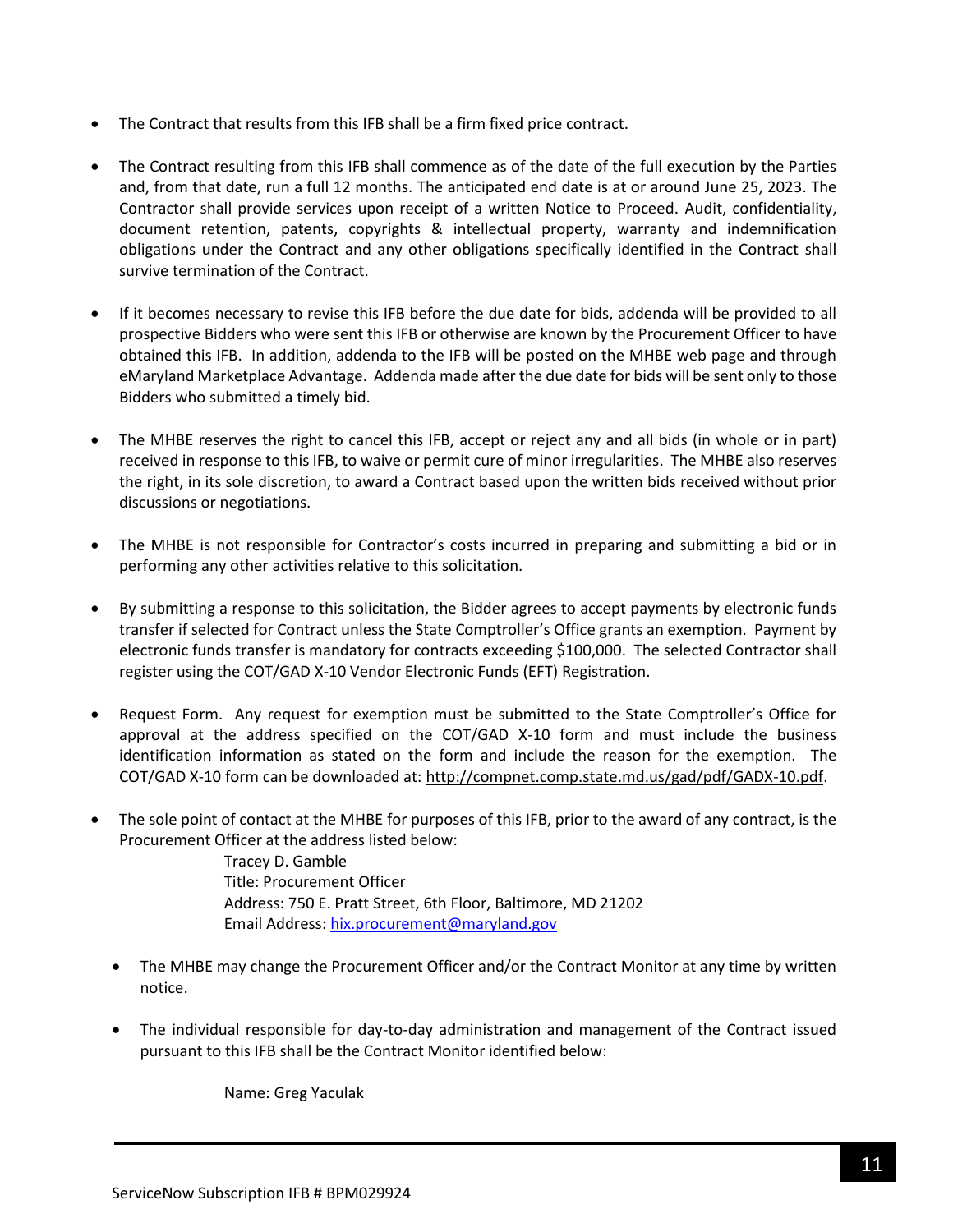Address: 750 East Pratt Street, 6<sup>th</sup> Floor, Baltimore, MD 21202 Email address: [greg.yaculak@maryland.gov](mailto:greg.yaculak@maryland.gov) 

- The MHBE may change the Procurement Officer and/or the Contract Monitor at any time by written notice.
- Bids submitted in response to this IFB are irrevocable for 120 days following the closing date of bids. This period may be extended at the Procurement Officer's request only with the Bidder's written agreement.

### **SECTION 7 — ATTACHMENTS**

- <span id="page-11-0"></span>• Attachment A - Standard Contract – Must be signed and submitted within five (5) business days of notification of proposed Contract award
- Attachment B Bid/Proposal Affidavit Must be completed and submitted with the Bid
- Attachment C State Contract Affidavit Must be completed and submitted within five (5) business days of notification of proposed Contract award
- Attachment D Bid Form Must be completed and submitted with the Bid
- Attachment E Federal Funds Attachment This attachment describes requirements and restrictions associated with the federal funds to be used in this Contract. Execution of a Contract awarded as a result of this IFB indicates a Contractor's agreement with all applicable requirements and restrictions. This attachment must be completed and submitted with the Bid.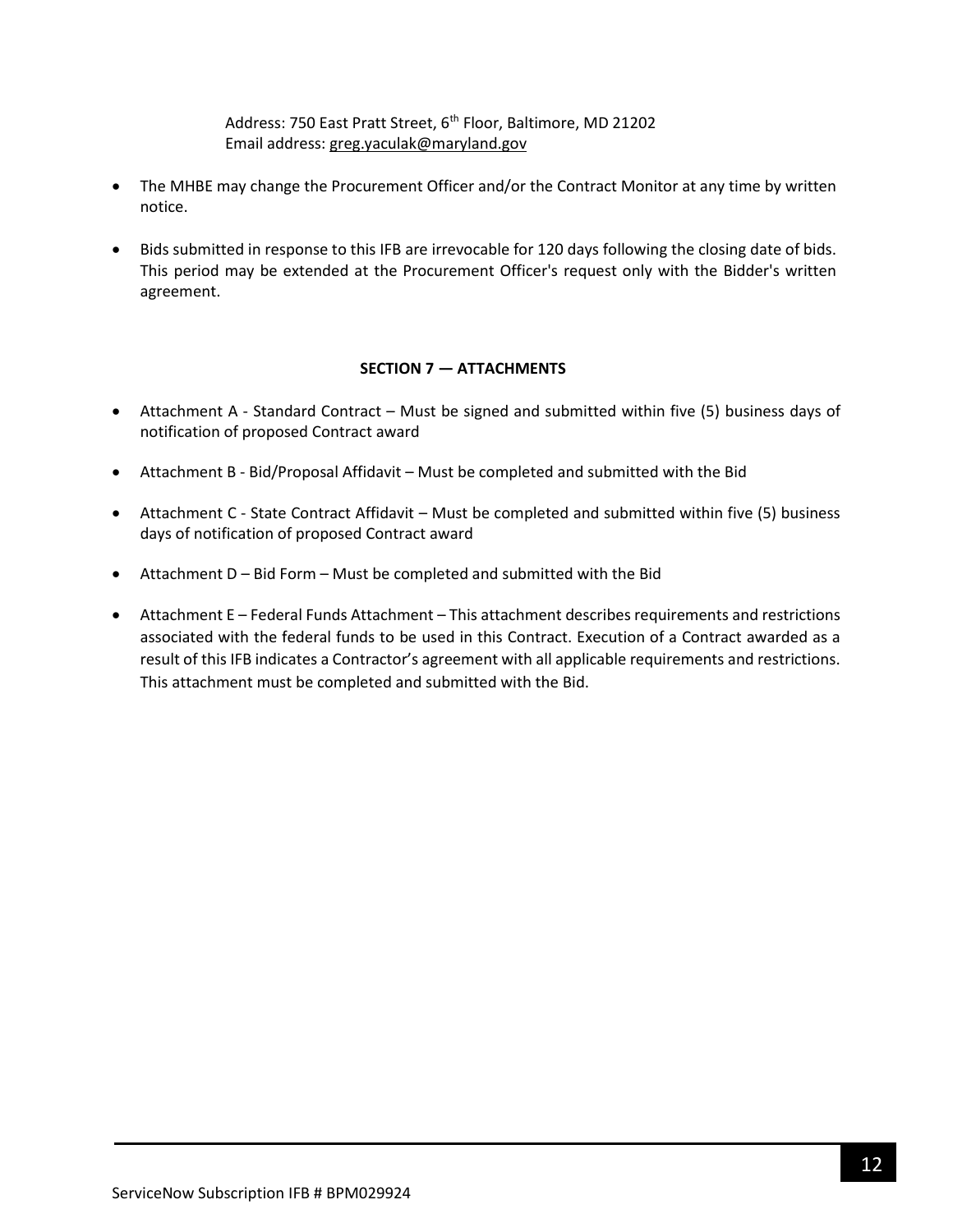# **ATTACHMENT A – CONTRACT ServiceNow Subscription IFB # BPM029924**

<span id="page-12-0"></span>THIS CONTRACT (the "Contract") is made as of the Effective Date defined below by and between [Contractor's name] (the "Contractor") and the MARYLAND HEALTH BENEFIT EXCHANGE, a unit of the STATE OF MARYLAND (the "MHBE"). The Contractor and the MHBE each are a "Party" and, together, are the "Parties".

In consideration of the premises and the covenants herein contained, the Parties agree as follows:

### **1. Definitions**

In this Contract, the following words have the meanings indicated:

- 1.1 "Bid" means the Contractor's Bid dated .
- 1.2 "COMAR" means Code of Maryland Regulations.
- 1.3 "Contract Monitor" means the MHBE employee identified in Section 6 of the IFB as the Contract Monitor or a successor designated by the MHBE.
- 1.4 "Contractor" means \_\_\_\_\_\_\_\_\_\_\_\_\_\_\_\_\_\_\_\_\_\_\_\_\_\_\_\_\_\_\_\_ [Contractor's name] whose principal business address is \_\_\_\_\_\_\_\_\_\_\_\_\_\_\_\_\_\_\_\_\_\_\_\_\_\_\_\_\_\_\_\_\_\_\_\_\_[Contractor's primary address] and whose principal office in Maryland is \_\_\_\_\_\_\_\_\_\_\_\_\_\_\_\_\_\_\_\_\_\_\_\_\_\_\_\_\_\_\_[Contractor's local address.
- 1.5 "Effective Date" means the date on which the last of the two Parties signs this Contract.
- 1.6 "MHBE" means the Maryland Health Benefit Exchange.
- 1.7 "IFB" means the Invitation for Bids for ServiceNow Subscription # BPM029924, and any addenda thereto issued in writing by the MHBE.
- 1.8 "Procurement Officer" means the MHBE employee identified in Section 6 of the IFB as the Procurement Officer or a successor designated by the MHBE.
- 1.9 "Software" means the object code version of computer programs licensed pursuant to this Contract. Embedded code, firmware, internal code, microcode, and any other term referring to software that is necessary for proper operation is included in this definition of Software. Software includes all prior, current, and future versions of the Software and all maintenance updates and error corrections. "Software" also includes any upgrades, updates, bug fixes or modified versions or backup copies of the Software licensed to the MHBE by Contractor or an authorized distributor.
- 1.10 "State" means the State of Maryland.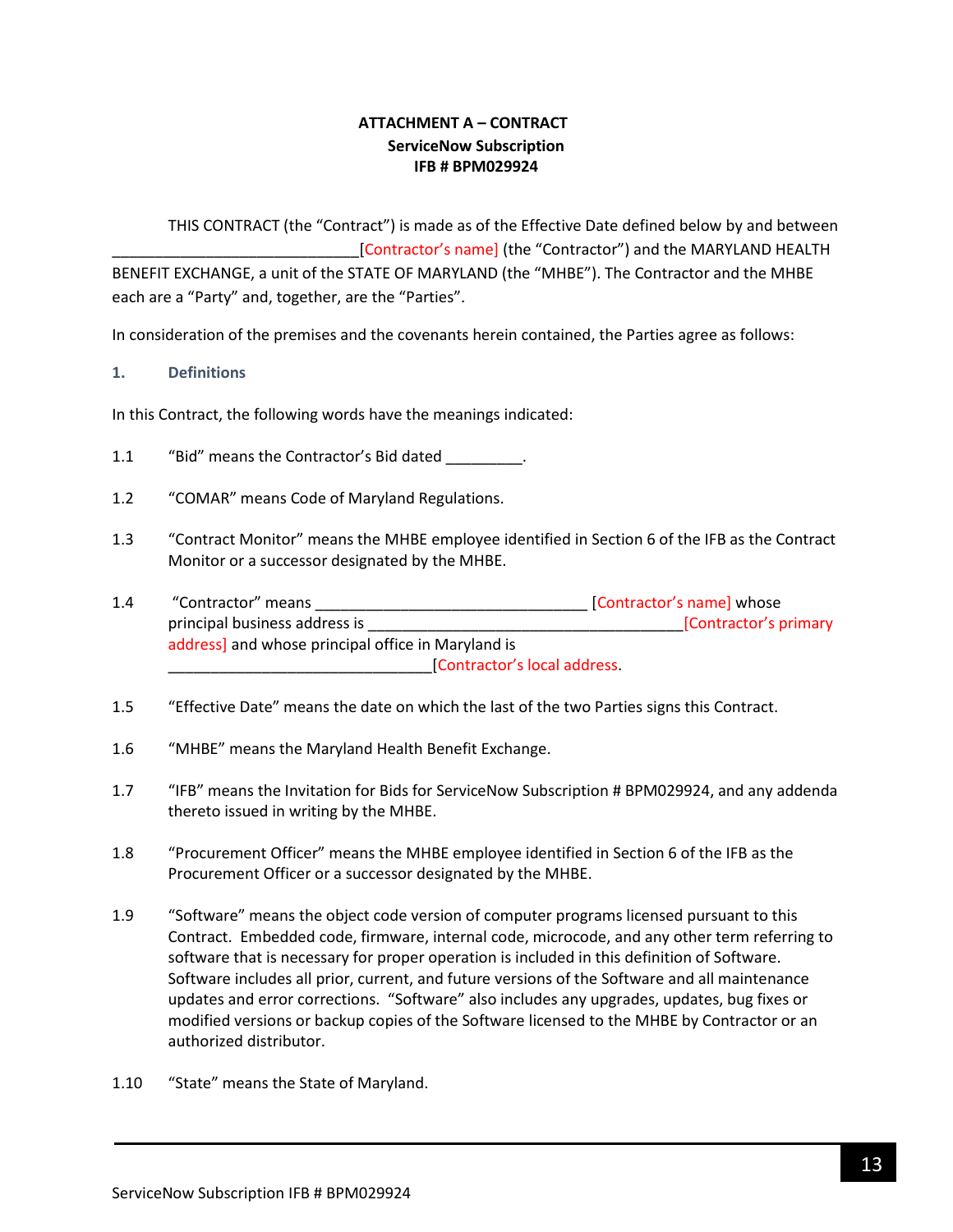#### **2. Scope of Contract**

2.1 The Contractor shall provide products and services as described in the IFB for ServiceNow Subscription awarded in accordance with Exhibits A-D listed in this section and hereby incorporated as part of this Contract. If there is any conflict between this Contract and the Exhibits, the terms of the Contract shall govern. If there is any conflict among the Exhibits, the following order of precedence shall determine the prevailing provision:

Exhibit A – The IFB Exhibit B – State Contract Affidavit, executed by the Contractor and dated Exhibit C – The Federal Funds Attachment (Attachment E to the IFB, including E-1 and E-2) Exhibit D – The Bid

- 2.2 The Procurement Officer may, at any time, by written order, make changes in the work within the general scope of the Contract or the IFB. No other order, statement, or conduct of the Procurement Officer or any other person shall be treated as a change or entitle the Contractor to an equitable adjustment under this section. Except as otherwise provided in this Contract, if any change under this section causes an increase or decrease in the Contractor's cost of, or the time required for, the performance of any part of the work, whether or not changed by the order, an equitable adjustment in the Contract price shall be made and the Contract modified in writing accordingly. The Contractor must assert in writing its right to an adjustment under this section within thirty (30) days of receipt of written change order and shall include a written statement setting forth the nature and cost of such claim. No claim by the Contractor shall be allowed if asserted after final payment under this Contract. Failure to agree to an adjustment under this section shall be a dispute under the Disputes clause. Nothing in this section shall excuse the Contractor from proceeding with the Contract as changed.
- 2.3 While the Procurement Officer may, at any time, by written change order, make unilateral changes in the work within the general scope of the Contract as provided in Section 2.2 above, the Contract may be modified by mutual agreement of the parties, provided: (a) the modification is made in writing; (b) all parties sign the modification; and (c) all required approvals are obtained.
- 2.4 Contracts awarded in violation of the MHBE Procurement Policies and Procedures are voidable at the election of MHBE.
- **3. Period of Performance.**
- 3.1 The Contract shall start as of the date of full execution by the Parties. From this date, the Contract shall be for a period of 12 months, or through June 25, 2023, whichever is later.
- 3.2 Audit, confidentiality, document retention, patents, copyrights and intellectual property, warranty and indemnification obligations under this Contract and any other obligations specifically identified shall survive expiration or termination of the Contract.
- **4. Consideration and Payment**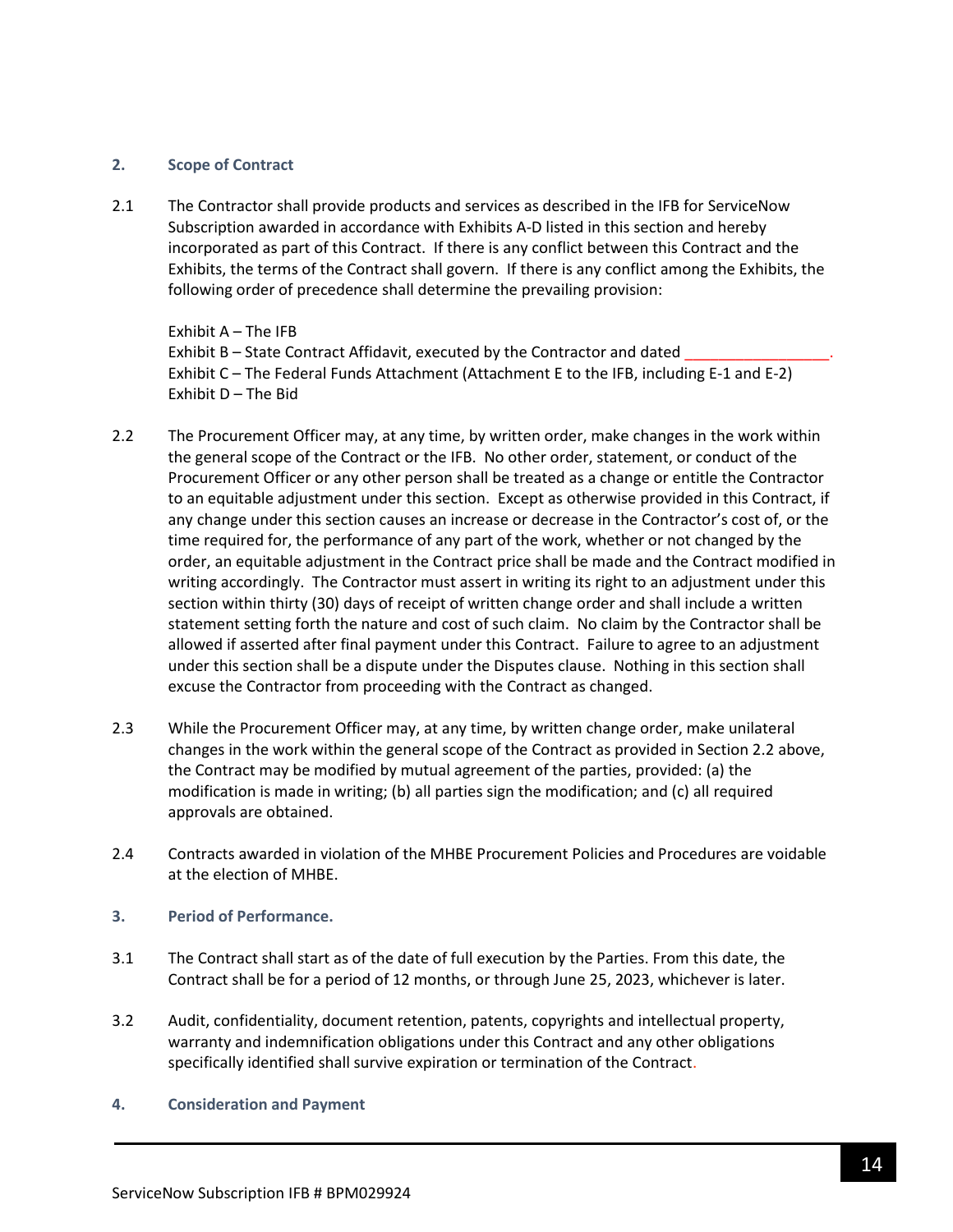- 4.1 In consideration of the satisfactory performance of the work set forth in this Contract, the MHBE shall pay the Contractor in accordance with the terms of this Contract and at the prices quoted in the Bid.
- 4.2 Payments to the Contractor shall be made no later than thirty (30) days after the MHBE's receipt of a proper invoice for services provided by the Contractor, acceptance by the MHBE of services provided by the Contractor, and pursuant to the conditions outlined in Section 4 of this Contract. Each invoice must include the Contractor's Federal Tax Identification or Social Security Number for a Contractor who is an individual which is [Contractor's FEIN or SSN-]. Charges for late payment of invoices other than as prescribed at Md. Code Ann., State Finance and Procurement Article, §15-104 are prohibited. Invoices shall be submitted to the Contract Monitor at hbe.finance@maryland.gov. Electronic funds transfer shall be used by the MHBE to pay Contractor pursuant to this Contract and any other State payments due Contractor unless the State Comptroller's Office grants Contractor an exemption.
- 4.3 In addition to any other available remedies, if, in the opinion of the Procurement Officer, the Contractor fails to perform in a satisfactory and timely manner, the Procurement Officer may refuse or limit approval of any invoice for payment and may cause payments to the Contractor to be reduced or withheld until such time as the Contractor meets performance standards as established by the Procurement Officer.
- 4.4 Payment of an invoice by the MHBE is not evidence that services were rendered as required under this Contract.
- 4.5 Contractor's eMaryland Marketplace Advantage vendor ID number is \_\_\_\_\_\_\_\_\_\_\_ (Contractor's eMMA number).
- **5. Patents, Copyrights, and Intellectual Property**
- 5.1 If the Contractor furnishes any design, device, material, process, or other item, which is covered by a patent, trademark or service mark, or copyright or which is proprietary to, or a trade secret of, another, the Contractor shall obtain the necessary permission or license to permit the State to use such item or items.
- 5.2 Except as provided in Section 5.4 of this Contract, the Contractor agrees that all documents and materials, including but not limited to, reports, drawings, studies, specifications, estimates, tests, maps, photographs, designs, software, equipment, graphics, mechanical, artwork, computations and data prepared by or for the Contractor for purposes of this Contract (Work Product) shall become and remain the sole and exclusive property of the State and shall be available to the MHBE at any time. The MHBE shall have the right to use the same without restriction and without compensation to the Contractor other than that specifically provided by this Contract.
- 5.3 Except as provided in Section 5.4 of this Contract, the Contractor agrees that at all times during the term of this Contract and thereafter, the Work Product shall be "works made for hire" as that term is interpreted under U.S. copyright law and shall be owned by the State. Ownership includes the right to copyright, patent, register and the ability to transfer these rights and all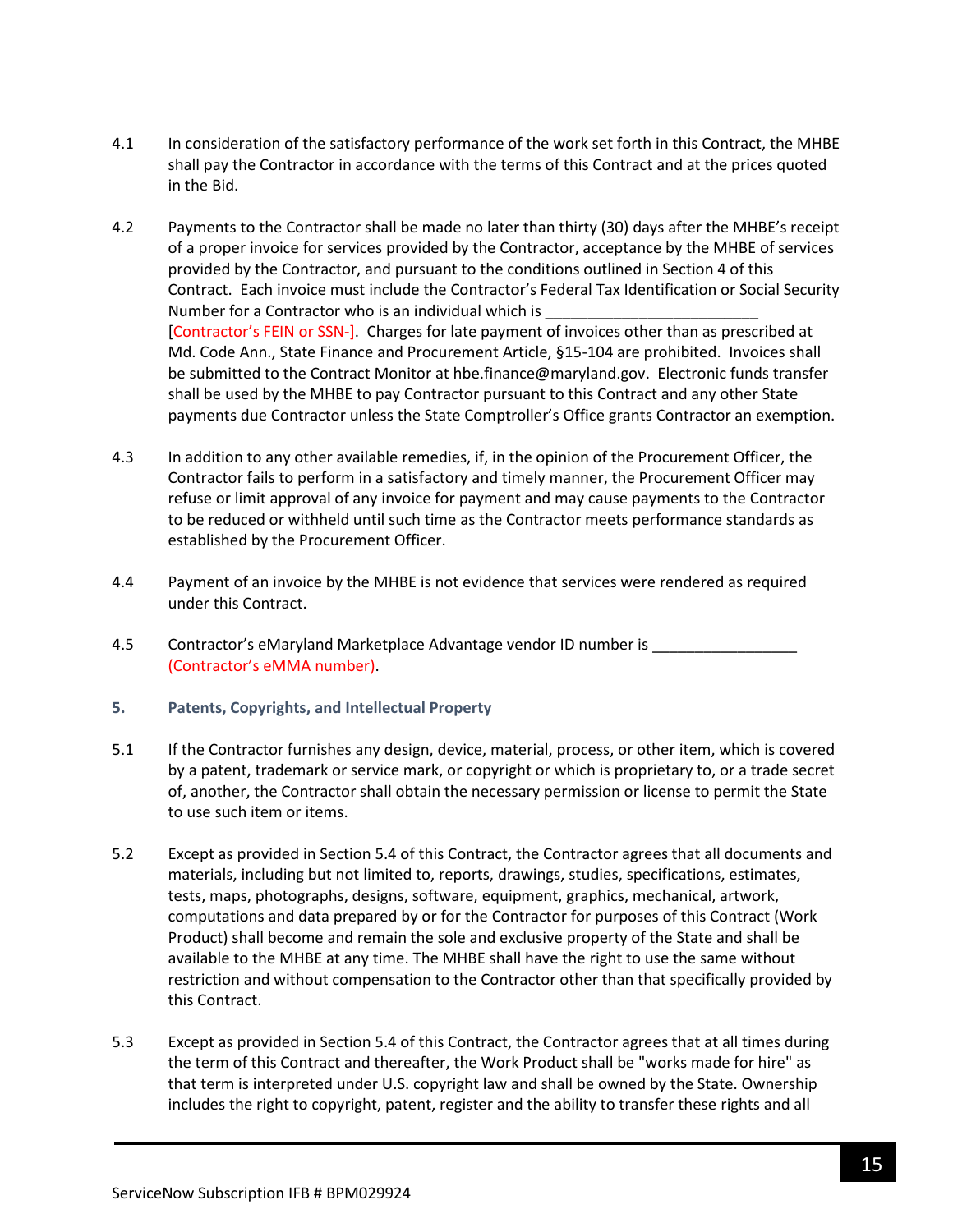information used to formulate such Work Product. In the event any Work Product is or may not be considered a work made for hire under applicable law, Contractor assigns and transfers to the State the entire right, title and interest in and to all rights in the Work Product and any registrations and copyright applications relating thereto and any renewals and extensions thereof. Contractor shall execute all documents and perform such other proper acts as the State may deem necessary to secure for it the rights pursuant to this section.

- 5.4 Notwithstanding anything to the contrary in this Contract, to the extent (i) the Work Product incorporates any commercial-off-the shelf software (COTS) and/or any Pre-Existing Intellectual Property or (ii) any COTS and/or Pre-Existing Intellectual Property (other than a computer's operating system, supported internet browser, browser accessibility software or hardware if needed by the user, and software required to access a commonly-available data transmission tool or export format) is required to access, install, build, compile or otherwise use the Work Product (such COTS and Pre-Existing Intellectual Property individually and collectively referred to herein as "Third-party Intellectual Property," which shall be the sole property of Contractor or its third-party licensors, as applicable), Contractor hereby grants, on behalf of itself and any third-party licensors, to the State a royalty-free, paid-up, non-exclusive, unrestricted, unconditional, irrevocable, worldwide right and license, with the right to use, execute, reproduce, display, perform, distribute copies of internally, modify and prepare derivative works based upon, such Third-party Intellectual Property as may be necessary for the State to use the Work Product for the purposes for which such Work Product was designed and intended. "Pre-Existing Intellectual Property" means any program, utility or tool owned by Contractor or its third-party licensors that was created by Contractor or its third-party licensors independently from its performance of this Contract and not solely using funds from this Contract.
- 5.5 Subject to the terms of Section 6, Contractor shall defend, indemnify, and hold harmless the State, including, but not limited to, the Agency and its agents, officers, and employees, from and against any and all claims, costs, losses, damages, liabilities, judgments and expenses (including without limitation reasonable attorneys' fees) arising out of or in connection with any claim the Work Product or any Third-party Intellectual Property infringes, misappropriates or otherwise violates any Third-party Intellectual Property rights. Contractor shall not enter into any settlement involving third party claims that contains any admission of or stipulation to any guilt, fault, liability or wrongdoing by the State or that adversely affects the State's rights or interests, without the State's prior written consent, which consent may be withheld in the State's sole and absolute discretion. Contractor shall be entitled to control the defense or settlement of such claim (with counsel reasonably satisfactory to the State), provided that the State will, upon requesting indemnification hereunder: (a) provide reasonable cooperation to Contractor in connection with the defense or settlement of any such claim, at Contractor's expense; and (b) be entitled to participate in the defense of any such claim. Contractor's obligations under this section will not apply to the extent any Third-party Intellectual Property infringes, misappropriates or otherwise violates any third-party intellectual rights as a result of modifications made by the State in violation of the license granted to the State pursuant to section 5.4; provided that such infringement, misappropriation or violation would not have occurred absent such modification.
- 5.6 Without limiting Contractor's obligations under Section 5.5, if all or any part of the Work Product or any Third Party Intellectual Property is held, or Contractor or the State reasonably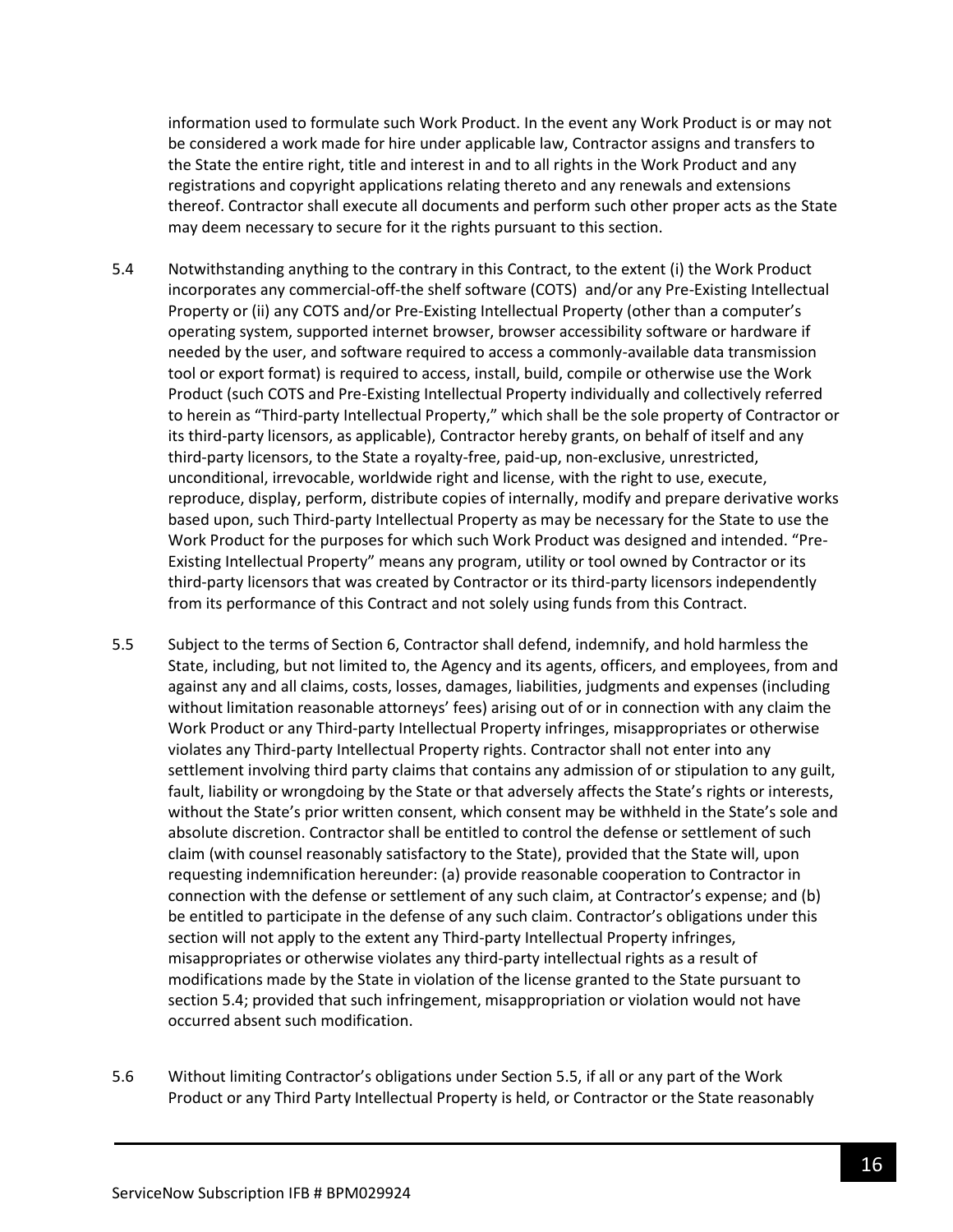determines that it could be held, to infringe, misappropriate or otherwise violate any third party intellectual property right, Contractor (after consultation with the State and at no cost to the State): (a) shall procure for the State the right to continue using the item in accordance with its rights under this Contract; (b) replace the item with an item that does not infringe, misappropriate or otherwise violate any third party intellectual property rights and, in the State's sole and absolute determination, complies with the item's specifications, and all rights of use and/or ownership set forth in this Contract; or (c) modify the item so that it no longer infringes, misappropriates or otherwise violates any third party intellectual property right and, in the State's sole and absolute determination, complies with the item's specifications and all rights of use and/or ownership set forth in this Contract.

- 5.7 Except for any Pre-Existing Intellectual Property and Third-Party Intellectual Property, Contractor shall not acquire any right, title or interest (including any intellectual property rights subsisting therein) in or to any goods, software, technical information, specifications, drawings, records, documentation, data or any other materials (including any derivative works thereof) provided by the State to the Contractor. Notwithstanding anything to the contrary herein, the State may, in its sole and absolute discretion, grant the Contractor a license to such materials, subject to the terms of a separate writing executed by the Contractor and an authorized representative of the State.
- 5.8 Contractor, on behalf of itself and its subcontractors, hereby agrees not to incorporate, link, distribute or use any Third-party Intellectual Property in such a way that: (a) creates, purports to create or has the potential to create, obligations with respect to any State software (including any deliverable hereunder), including without limitation the distribution or disclosure of any source code; or (b) grants, purports to grant, or has the potential to grant to any third-party any rights to or immunities under any State intellectual property or proprietary rights. Without limiting the generality of the foregoing, neither Contractor nor any of its subcontractors shall incorporate, link, distribute or use, in conjunction with the Work Product, any code or software licensed under the GNU General Public License ("GPL"), Lesser General Public License ("LGPL"), Affero GPL ("AGPL"), European Community Public License ("ECPL"), Mozilla, or any other open source license, in any manner that could cause or could be interpreted or asserted to cause any State software (or any modifications thereto) to become subject to the terms of the GPL, LGPL, AGPL, ECPL, Mozilla or such other open source software.
- 5.9 Without limiting the generality of the foregoing, neither Contractor nor any of its subcontractors shall use any software or technology in a manner that will cause any patents, copyrights or other intellectual property which are owned or controlled by the State or any of its affiliates (or for which the State or any of its subcontractors has received license rights) to become subject to any encumbrance or terms and conditions of any third-party or open source license (including, without limitation, any open source license listed on http://www.opensource.org/licenses/alphabetical) (each an "Open Source License"). These restrictions, limitations, exclusions and conditions shall apply even if the State or any of its subcontractors becomes aware of or fails to act in a manner to address any violation or failure to comply therewith. No act by the State or any of its subcontractors that is undertaken under this Contract as to any software or technology shall be construed as intending to cause any patents, copyrights or other intellectual property that are owned or controlled by the State (or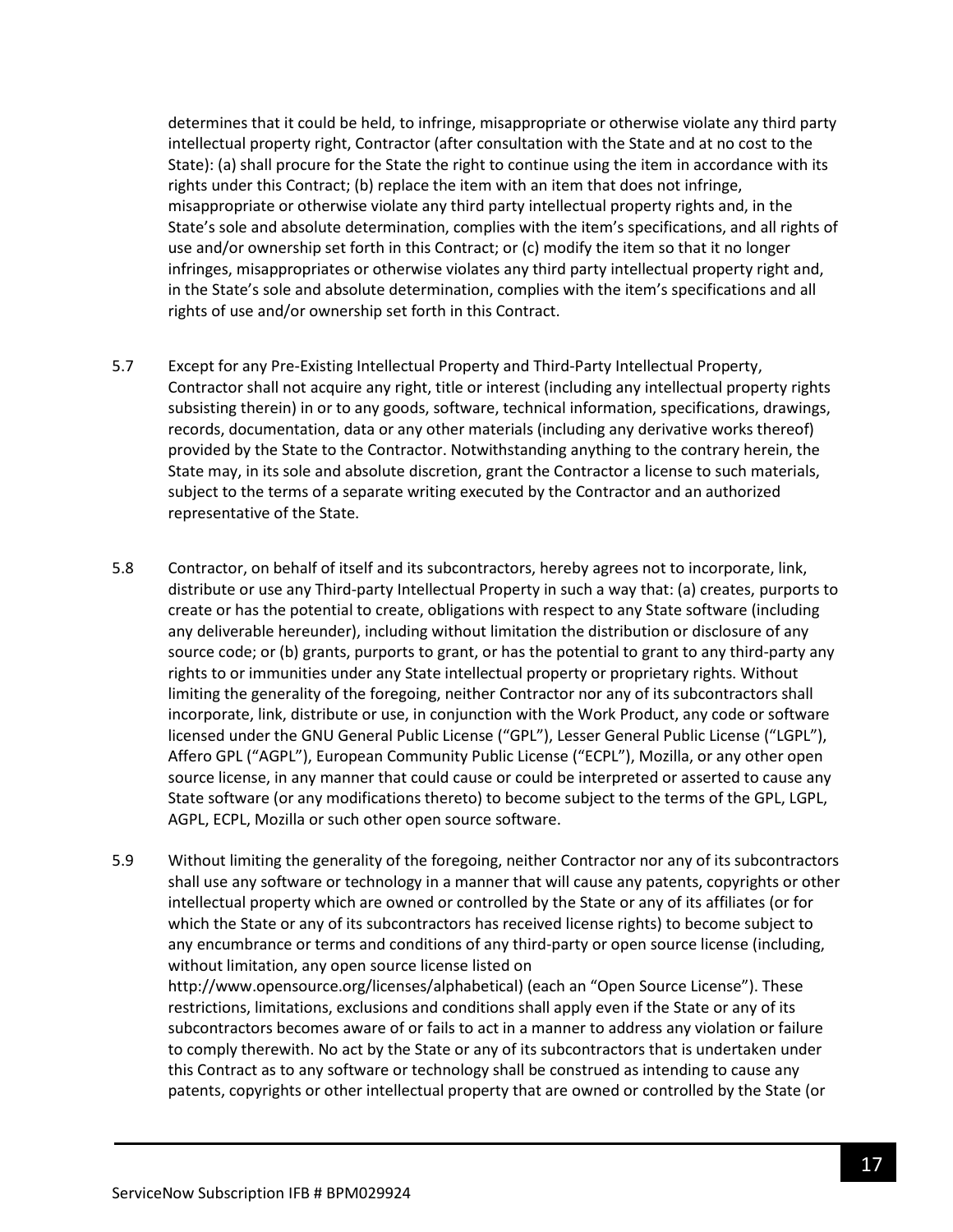for which the State has received license rights) to become subject to any encumbrance or terms and conditions of any Open-Source License.

5.10 The Contractor shall report to the MHBE, promptly and in written detail, each notice or claim of copyright infringement received by the Contractor with respect to all Work Product delivered under this Contract.

### **6. Indemnification**

- 6.1 Contractor shall indemnify, defend, and hold the State, its directors, officers, employees and agents harmless from third-party liability for tangible property damage, bodily injury and death, and for fraud or willful misconduct of Contractor, including all related defense costs and expenses (including reasonable attorneys' fees and costs of investigation, litigation, settlement, judgments, interest and penalties) arising from or relating to the performance of the Contractor or its subcontractors under this Contract.
- 6.2 The State has no obligation to provide legal counsel or defense to the Contractor or its subcontractors in the event that a suit, claim or action of any character is brought by any person not party to this Contract against the Contractor or its subcontractors as a result of or relating to the Contractor's obligations under this Contract.
- 6.3 The State has no obligation for the payment of any judgments or the settlement of any claims against the Contractor or its subcontractors as a result of or relating to the Contractor's obligations under this Contract.
- 6.4 The Contractor shall immediately notify the Procurement Officer of any claim or suit made or filed against the Contractor or its subcontractors regarding any matter resulting from or relating to the Contractor's obligations under the Contract, and will cooperate, assist, and consult with the State in the defense or investigation of any claim, suit, or action made or filed against the State as a result of or relating to the Contractor's performance under this Contract.
- 6.5 Section 6 shall survive expiration of this Contract.

### **7. Confidential or Proprietary Information and Documentation**

7.1 Subject to the Maryland Public Information Act and any other applicable laws and the implementation of regulations promulgated pursuant thereto, all confidential or proprietary information and documentation relating to either party (including without limitation, any information or data stored within the Contractor's computer systems) shall be held in absolute confidence by the other party. Each party shall, however, be permitted to disclose relevant confidential information to its officers, agents, and employees to the extent that such disclosure is necessary for the performance of their duties under this Contract, provided that the data may be collected, used, disclosed, stored, and disseminated only as provided by and consistent with the law. The provisions of this section shall not apply to information that: (a) is lawfully in the public domain; (b) has been independently developed by the other party without violation of this Contract; (c) was already in the possession of such party; (d) was supplied to such party by a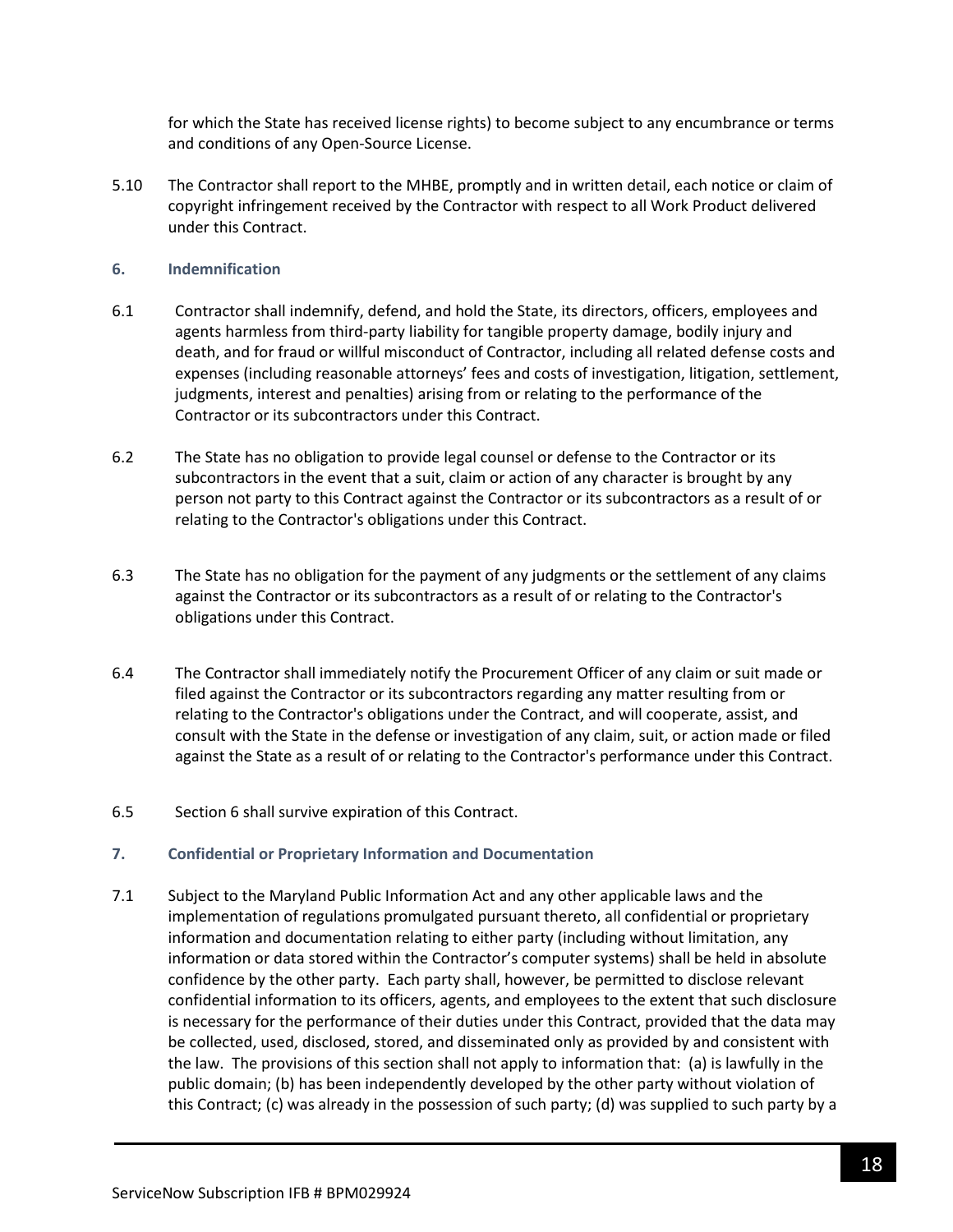third party lawfully in possession thereof and legally permitted to further disclose the information; or (e) which such party is required to disclose by law.

7.2 This Section 7 shall survive expiration or termination of this Contract.

### **8. Loss of Data**

In the event of loss of any State data or records where such loss is due to the intentional act or omission (any failures to act when Contractor has a duty to act) or negligence of the Contractor or any of its subcontractors or agents, the Contractor shall be responsible for recreating such lost data in the manner and on the schedule set by the Contract Monitor. The Contractor shall ensure that all data is backed up and recoverable by the Contractor. Contractor shall use its best efforts to assure that at no time shall any actions undertaken by the Contractor under this Contract, or any failures to act when Contractor has a duty to act, damage or create any vulnerabilities in data bases, systems, platforms, and/or applications with which the Contractor is working hereunder.

### **9. Non-Hiring of Employees**

No official or employee of the State, as defined under Md. Code Ann., General Provisions Article, § 5- 101, whose duties as such official or employee include matters relating to or affecting the subject matter of this Contract, shall, during the pendency and term of this Contract and while serving as an official or employee of the State, become or be an employee of the Contractor or any entity that is a subcontractor on this Contract.

### **10. Disputes**

- 10.1 As used herein, a "claim" means a written demand or assertion by one of the parties seeking, as a legal right, the payment of money, adjustment, or interpretation of contract terms, or other relief, arising under or relating to this Contract. A voucher, invoice, or request for payment that is not in dispute when submitted is not a claim. However, if the submission subsequently is not acted upon in a reasonable time, or is disputed as to liability or amount, it may be converted to claim for the purpose of this clause.
- 10.2 Within thirty (30) days of when the Contractor knows or should have known of the basis for a claim relating to the Contract, it shall file a written notice of claim on its letterhead to the Procurement Officer. Contemporaneously with, or within thirty (30) days after filing the notice of claim, the Contractor shall submit the written claim to the Procurement Officer. The claim shall be in writing and shall contain: a) An explanation of the claim, including reference to all contract provisions upon which it is based; b) The amount of the claim; c) The facts upon which the claim is based; d) All pertinent data and correspondence that the Contractor relies upon to substantiate the claim; and e) a certification by a senior official, officer, or general partner of the Contractor or the subcontractor, as applicable, that, to the best of the person's knowledge and belief, the claim is made in good faith, supporting data are accurate and complete, and the amount requested accurately reflects the contract adjustment for which the person believes the MHBE is liable. The Procurement Officer shall issue a final, written decision on the claim as expeditiously as possible. Any final decision of the Procurement Officer may award a Contract claim only for those expenses incurred not more than thirty (30) days before the Contractor initially filed its notice of claim.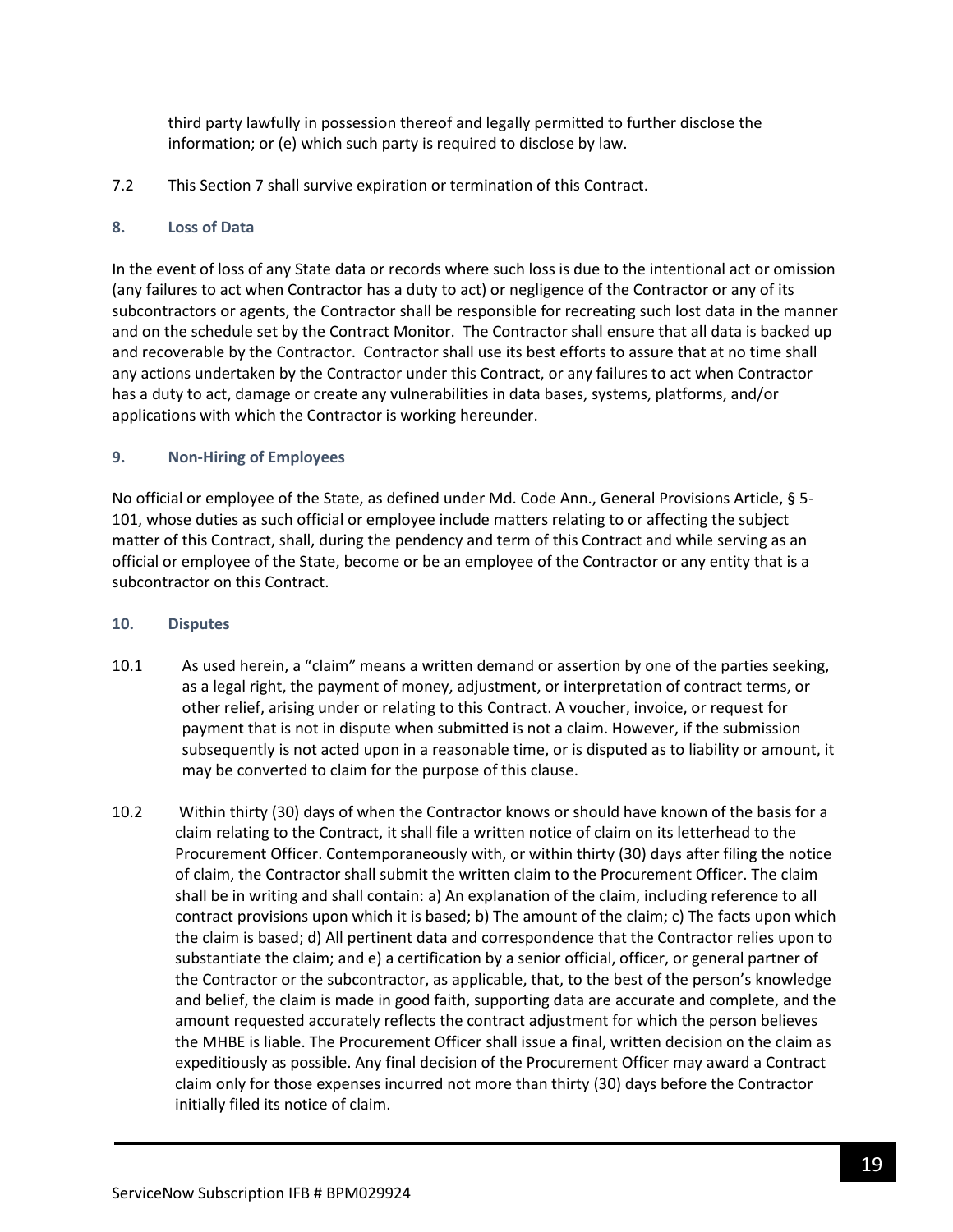- 10.3 If the final decision of the Procurement Officer grants the claim in part and denies the claim in part, the MHBE shall pay the Contractor the undisputed amount. Payment of the partial claim will not be construed as an admission of liability by the MHBE and does not preclude the MHBE from recovering the amount paid if a subsequent determination modifies the final decision.
- 10.4 Within ten (10) days pf receipt of final decision of the Procurement Officer, the Contractor may file an appeal to the MHBE Executive Director for claims for monetary amounts less than \$50,000, and to the Board of Trustees for either claims for monetary amounts of \$50,000 or greater or for claims involving non-monetary relief. Contemporaneously with, or within twenty (20) days after filing the notice of appeal, the Contractor shall submit its written appeal to the MHBE Executive Director or Board of Trustees as applicable. The Executive Director shall issue a final decision resolving the appeal of claims for monetary amounts less than \$50,000. The Board of Trustees shall issue a final decision resolving appeals of claims for \$50,000 or more and those for non-monetary relief. The Contractor's timely appeal to the Executive Director or the Board of Trustees shall be a strict condition precedent to the Contractor pursuing any legal rights which it alleges, or which may exist in any other forum.
- 10.5 Pending resolution of a claim, the Contractor shall proceed diligently with the performance of the Contract in accordance with the procurement officer's decision.
- 10.6 Nothing in this section shall be construed to limit the MHBE's right to withhold payments from the Contractor, assess liquidated damages against the Contractor, direct the Contractor to perform pursuant to the terms of the Contract or any written change order, or to exercise any other rights allowed by Contract or at law.

### **11. Maryland Law**

- 11.1 This Contract shall be construed, interpreted, and enforced according to the laws of the State of Maryland.
- 11.2 The Md. Code Ann., Commercial Law Article, Title 22, Maryland Uniform Computer Information Transactions Act, does not apply to this Contract or to any purchase order or Notice to Proceed issued under this Contract.
- 11.3 Any and all references to the Maryland Code Annotated contained in this Contract shall be construed to refer to such Code sections as are from time to time amended.

### **12. Nondiscrimination in Employment**

The Contractor agrees: (a) not to discriminate in any manner against an employee or applicant for employment because of race, color, religion, creed, age, sex, marital status, national origin, sexual orientation, sexual identity, ancestry, or disability of a qualified individual with a disability; (b) to include a provision similar to that contained in subsection (a), above, in any underlying subcontract except a subcontract for standard commercial supplies or raw materials; and (c) to post and to cause subcontractors to post in conspicuous places available to employees and applicants for employment, notices setting forth the substance of this clause.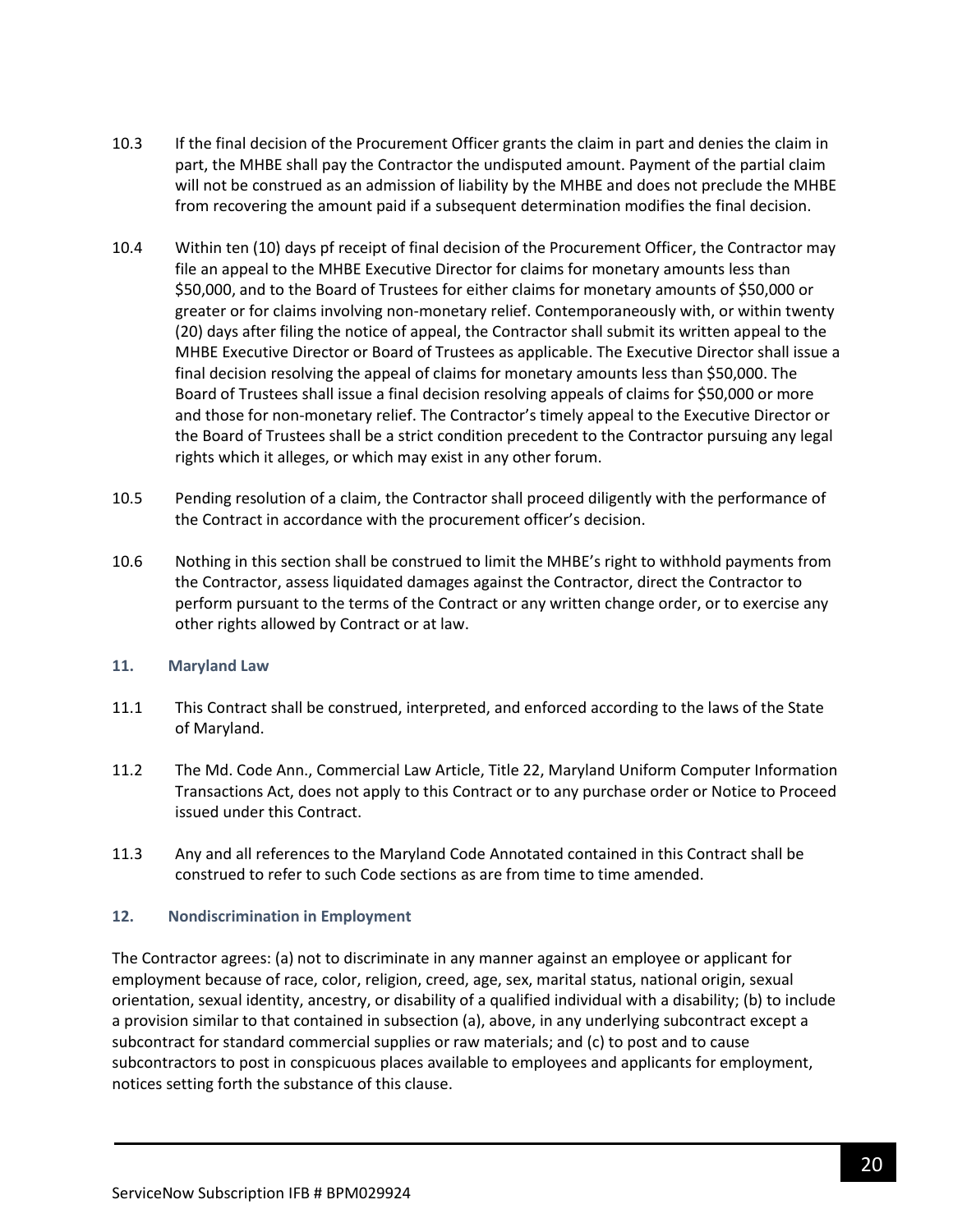### **13. Contingent Fee Prohibition**

The Contractor warrants that it has not employed or retained any person, partnership, corporation, or other entity, other than a bona fide employee, bona fide agent, bona fide salesperson, or commercial selling agency working for the business, to solicit or secure the Contract, and that the business has not paid or agreed to pay any person, partnership, corporation, or other entity, other than a bona fide employee, bona fide agent, bona fide salesperson, or commercial selling agency, any fee or any other consideration contingent on the making of this Contract.

### **14. Non-availability of Funding**

If the General Assembly fails to appropriate funds or if funds are not otherwise made available for continued performance for any fiscal period of this Contract succeeding the first fiscal period, this Contract shall be canceled automatically as of the beginning of the fiscal year for which funds were not appropriated or otherwise made available; provided, however, that this will not affect either the State's rights or the Contractor's rights under any termination clause in this Contract. The effect of termination of the Contract hereunder will be to discharge both the Contractor and the State from future performance of the Contract, but not from their rights and obligations existing at the time of termination. The Contractor shall be reimbursed for the reasonable value of any nonrecurring costs incurred but not amortized in the price of the Contract. The State shall notify the Contractor as soon as it has knowledge that funds may not be available for the continuation of this Contract for each succeeding fiscal period beyond the first.

### **15. Termination for Cause**

If the Contractor fails to fulfill its obligations under this Contract properly and on time, or otherwise violates any provision of the Contract, the State may terminate the Contract by written notice to the Contractor. The notice shall specify the acts or omissions relied upon as cause for termination. All finished or unfinished work provided by the Contractor shall, at the State's option, become the State's property. The State shall pay the Contractor fair and equitable compensation for satisfactory performance prior to receipt of notice of termination, less the amount of damages caused by the Contractor's breach. If the damages are more than the compensation payable to the Contractor, the Contractor will remain liable after termination and the State can affirmatively collect damages. Termination hereunder, including the termination of the rights and obligations of the parties, shall be governed by the provisions of COMAR 21.07.01.11B.

### **16. Termination for Convenience**

The performance of work under this Contract may be terminated by the State in accordance with this clause in whole, or from time to time in part, whenever the State shall determine that such termination is in the best interest of the State. The State will pay all reasonable costs associated with this Contract that the Contractor has incurred up to the date of termination, and all reasonable costs associated with termination of the Contract; provided, however, the Contractor shall not be reimbursed for any anticipatory profits that have not been earned up to the date of termination. Termination hereunder, including the determination of the rights and obligations of the parties, shall be governed by the provisions of COMAR 21.07.01.12A(2).

### **17. Delays and Extensions of Time**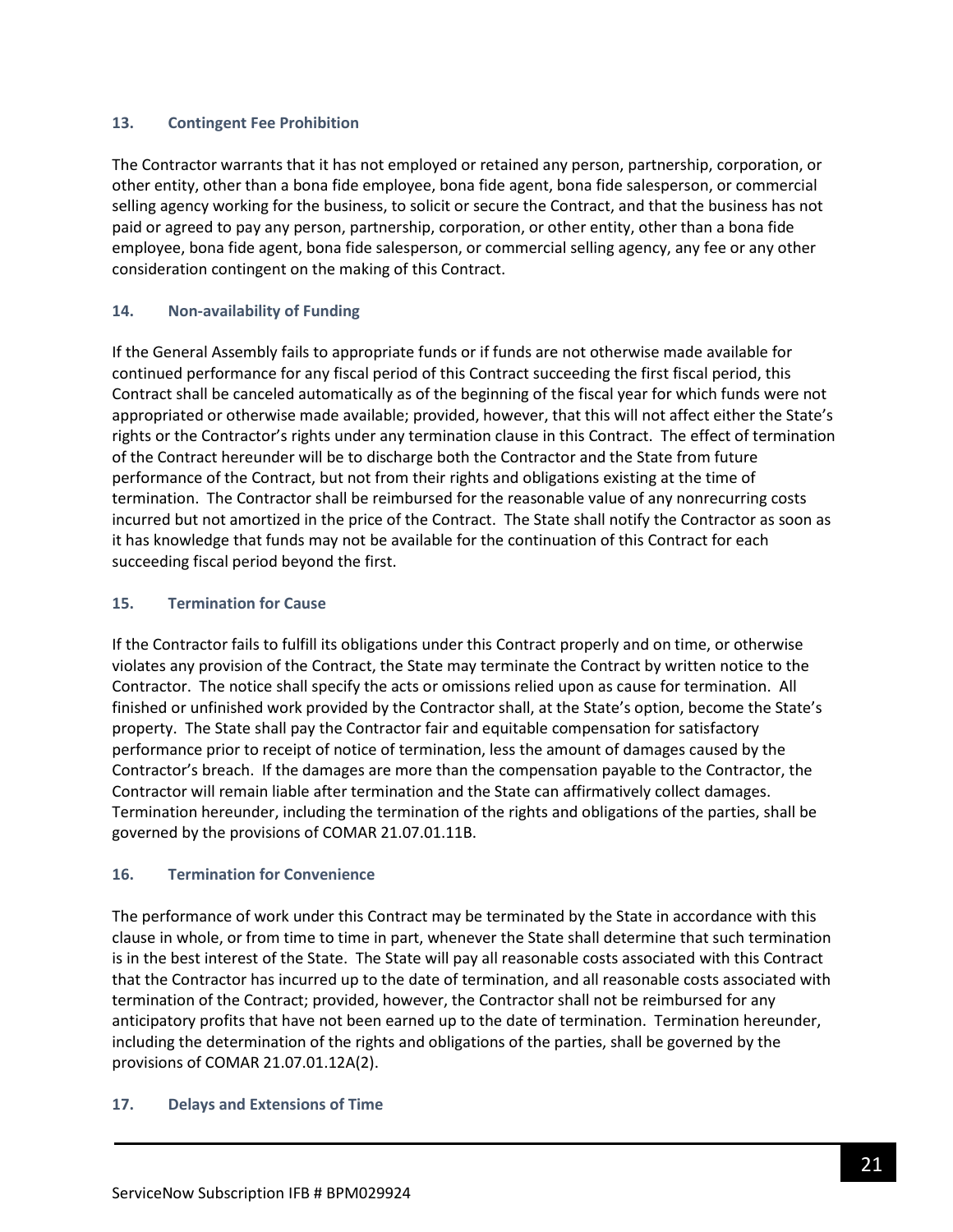- 17.1 The Contractor agrees to prosecute the work continuously and diligently and no charges or claims for damages shall be made by it for any delays, interruptions, interferences, or hindrances from any cause whatsoever during the progress of any portion of the work specified in this Contract.
- 17.2 Time extensions will be granted only for excusable delays that arise from unforeseeable causes beyond the control and without the fault or negligence of the Contractor, including but not restricted to, acts of God, acts of the public enemy, acts of the State in either its sovereign or contractual capacity, acts of another Contractor in the performance of a contract with the State, fires, floods, epidemics, quarantine restrictions, strikes, freight embargoes, or delays of subcontractors or suppliers arising from unforeseeable causes beyond the control and without the fault or negligence of either the Contractor or the subcontractors or suppliers.

### **18. Suspension of Work**

The State unilaterally may order the Contractor in writing to suspend, delay, or interrupt all or any part of its performance for such period of time as the Procurement Officer may determine to be appropriate for the convenience of the State.

### **19. Pre-Existing Regulations**

In accordance with the provisions of Md. Code Ann., State Finance and Procurement Article, § 11-206, the regulations set forth in Title 21 of the Code of Maryland Regulations (COMAR 21) in effect on the date of execution of this Contract are applicable to this Contract, where made applicable by this Contract.

### **20. Financial Disclosure**

The Contractor shall comply with the provisions of Md. Code Ann., State Finance and Procurement Article, § 13-221, which requires that every person that enters into contracts, leases, or other agreements with the State or its agencies during a calendar year under which the business is to receive in the aggregate, \$100,000 or more, shall within thirty (30) days of the time when the aggregate value of these contracts, leases or other agreements reaches \$100,000, file with the Secretary of the State certain specified information to include disclosure of beneficial ownership of the business.

# **21. Political Contribution Disclosure**

The Contractor shall comply with Md. Code Ann., Election Law Article, Title 14, which requires that every person that enters into a contract for a procurement with the State, a county, or a municipal corporation, or other political subdivision of the State, during a calendar year in which the person receives a contract with a governmental entity in the amount of \$200,000 or more, shall, file with the State Board of Elections statements disclosing: (a) any contributions made during the reporting period to a candidate for elective office in any primary or general election; and (b) the name of each candidate to whom one or more contributions in a cumulative amount of \$500 or more were made during the reporting period. The statement shall be filed with the State Board of Elections: (a) before execution of a contract by the State, a county, a municipal corporation, or other political subdivision of the State, and shall cover the 24 months prior to when a contract was awarded; and (b) if the contribution is made after the execution of a contract, then twice a year, throughout the contract term, on: (i) February 5, to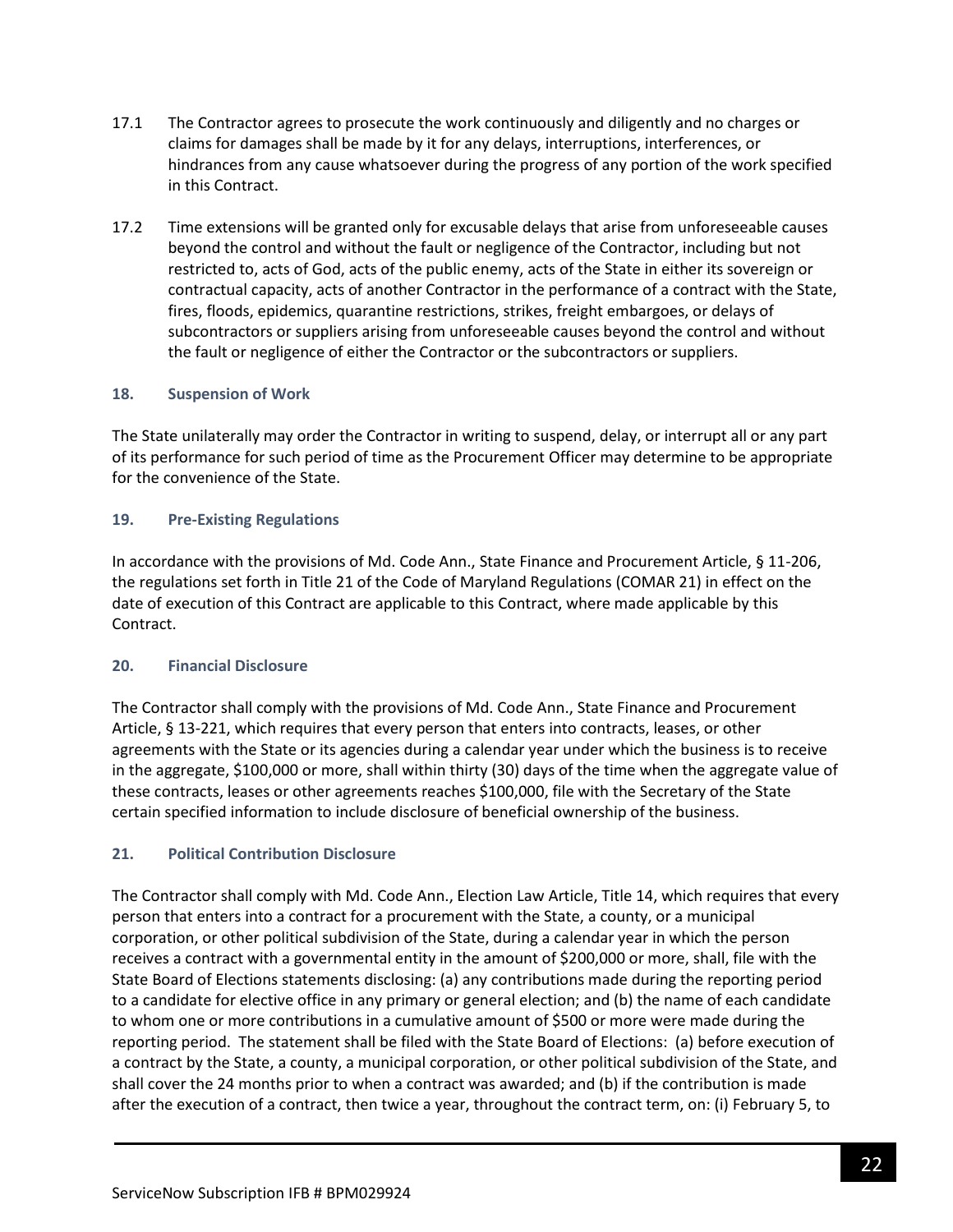cover the six (6) month period ending January 31; and (ii) August 5, to cover the six (6) month period ending July 31. Additional information is available on the State Board of Elections website: http://www.elections.state.md.us/campaign\_finance/index.html.

# **22. Documents Retention and Inspection Clause**

The Contractor and subcontractors shall retain and maintain all records and documents relating to this Contract for a period of ten (10) years after final payment by the State hereunder or any applicable statute of limitations or federal retention requirements, whichever is longer, and shall make them available for inspection and audit by authorized representatives of the State, including the Procurement Officer or designee, at all reasonable times. All records related in any way to the Contract are to be retained for the entire time provided under this section. In the event of any audit, the Contractor shall provide assistance to the State, without additional compensation, to identify, investigate, and reconcile any audit discrepancies and/or variances. This Section 24 shall survive expiration or termination of the Contract.

# **23. Compliance with Laws**

The Contractor hereby represents and warrants that:

- 23.1 It is qualified to do business in the State and that it will take such action as, from time-to-time hereafter, may be necessary to remain so qualified;
- 23.2 It is not in arrears with respect to the payment of any monies due and owing the State, or any department or unit thereof, including but not limited to the payment of taxes and employee benefits, and that it shall not become so in arrears during the term of this Contract;
- 23.3 It shall comply with all federal, State and local laws, regulations, and ordinances applicable to its activities and obligations under this Contract; and
- 23.4 It shall obtain, at its expense, all licenses, permits, insurance, and governmental approvals, if any, necessary to the performance of its obligations under this Contract.

# **24. Cost and Price Certification**

By submitting cost or price information, the Contractor certifies to the best of its knowledge that the information submitted is accurate, complete, and current as of the date of its Bid/Proposal.

The price under this Contract and any change order or modification hereunder, including profit or fee, shall be adjusted to exclude any significant price increases occurring because the Contractor furnished cost or price information which, as of the date of its Bid/Proposal, was inaccurate, incomplete, or not current.

# **25. Subcontracting; Assignment**

The Contractor may not subcontract any portion of the services provided under this Contract without obtaining the prior written approval of the Procurement Officer, nor may the Contractor assign this Contract or any of its rights or obligations hereunder, without the prior written approval of the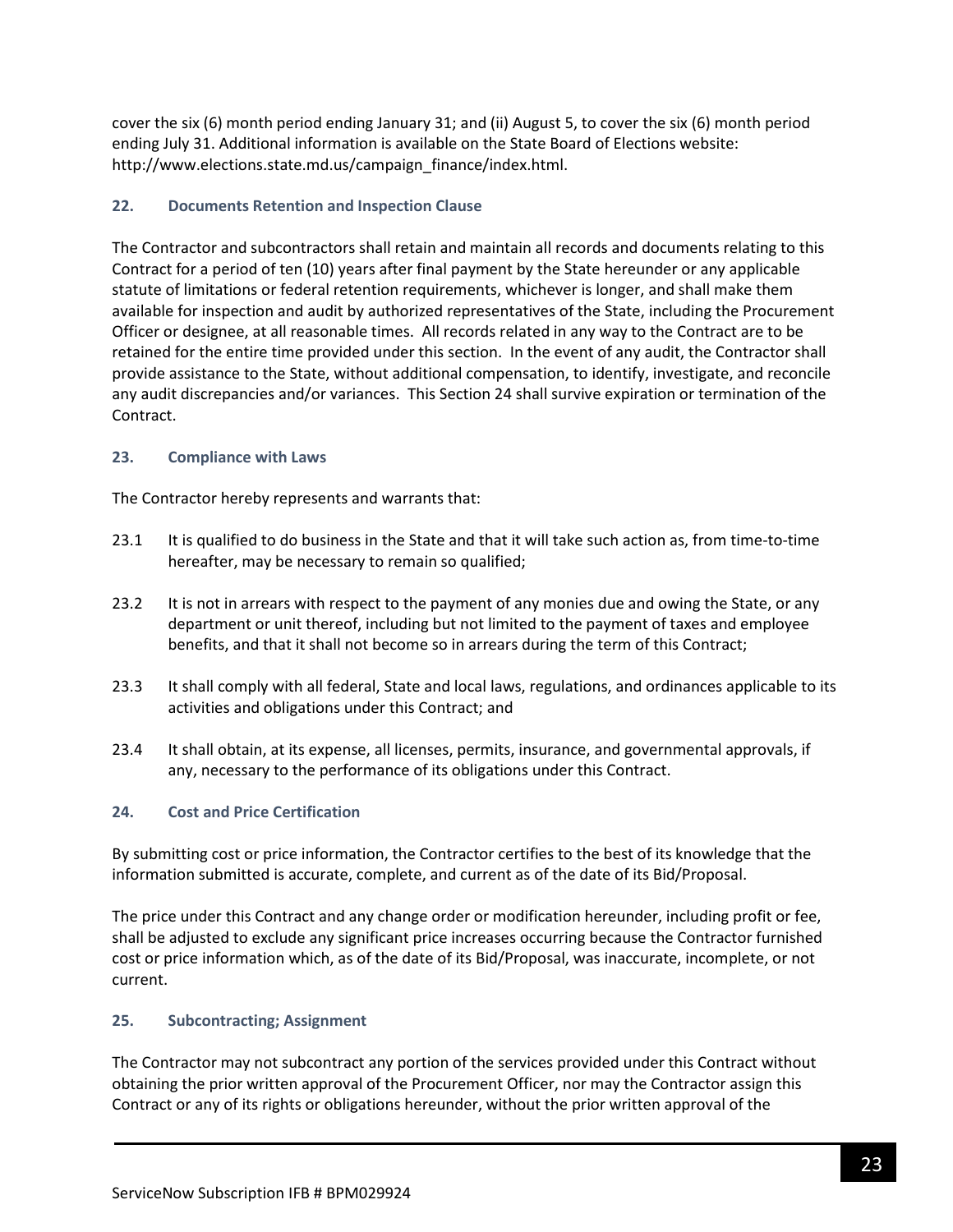Procurement Officer provided, however, that a contractor may assign monies receivable under a contract after due notice to the State. Any subcontracts shall include such language as may be required in various clauses contained within this Contract, exhibits, and attachments. The Contract shall not be assigned until all approvals, documents, and affidavits are completed and properly registered. The State shall not be responsible for fulfillment of the Contractor's obligations to its subcontractors.

### **26. Liability**

For breach of this Contract, negligence, misrepresentation, or any other contract or tort claim, Contractor shall be liable as follows:

- 26.1 For infringement of patents, copyrights, trademarks, service marks, and/or trade secrets, as provided in Section 5 of this Contract;
- 26.2 Without limitation for damages for bodily injury (including death) and damage to real property and tangible personal property; and
- 26.3 For all other claims, damages, losses, costs, expenses, suits, or actions in any way related to this Contract where liability is not otherwise set forth as being "without limitation", and regardless of the basis on which the claim is made, Contractor's liability shall not exceed 3 times the value of the Contract. Third-party claims arising under Section 6 ("Indemnification") of this Contract are included in this limitation of liability only if the State is immune from liability. Contractor's liability for third-party claims arising under Section 6 of this Contract, including for intellectual property infringement, bodily injury, damage to real property, and damage tangible personal property, shall be unlimited if the State is not immune from liability for claims arising under Section 6.

### **27. Commercial Nondiscrimination**

- 27.1 As a condition of entering into this Contract, Contractor represents and warrants that it will comply with the State's Commercial Nondiscrimination Policy, as described at Md. Code Ann., State Finance and Procurement Article, Title 19. As part of such compliance, Contractor may not discriminate on the basis of race, color, religion, ancestry or national origin, sex, age, marital status, sexual orientation, sexual identity, or on the basis of disability or other unlawful forms of discrimination in the solicitation, selection, hiring, or commercial treatment of subcontractors, vendors, suppliers, or commercial customers, nor shall Contractor retaliate against any person for reporting instances of such discrimination. Contractor shall provide equal opportunity for subcontractors, vendors, and suppliers to participate in all of its public sector and private sector subcontracting and supply opportunities, provided that this clause does not prohibit or limit lawful efforts to remedy the effects of marketplace discrimination that have occurred or are occurring in the marketplace. Contractor understands that a material violation of this clause shall be considered a material breach of this Contract and may result in termination of this Contract, disqualification of Contractor from participating in State contracts, or other sanctions. This clause is not enforceable by or for the benefit of, and creates no obligation to, any third party.
- 27.2 The Contractor shall include the above Commercial Nondiscrimination clause, or similar clause approved by the Department, in all subcontracts.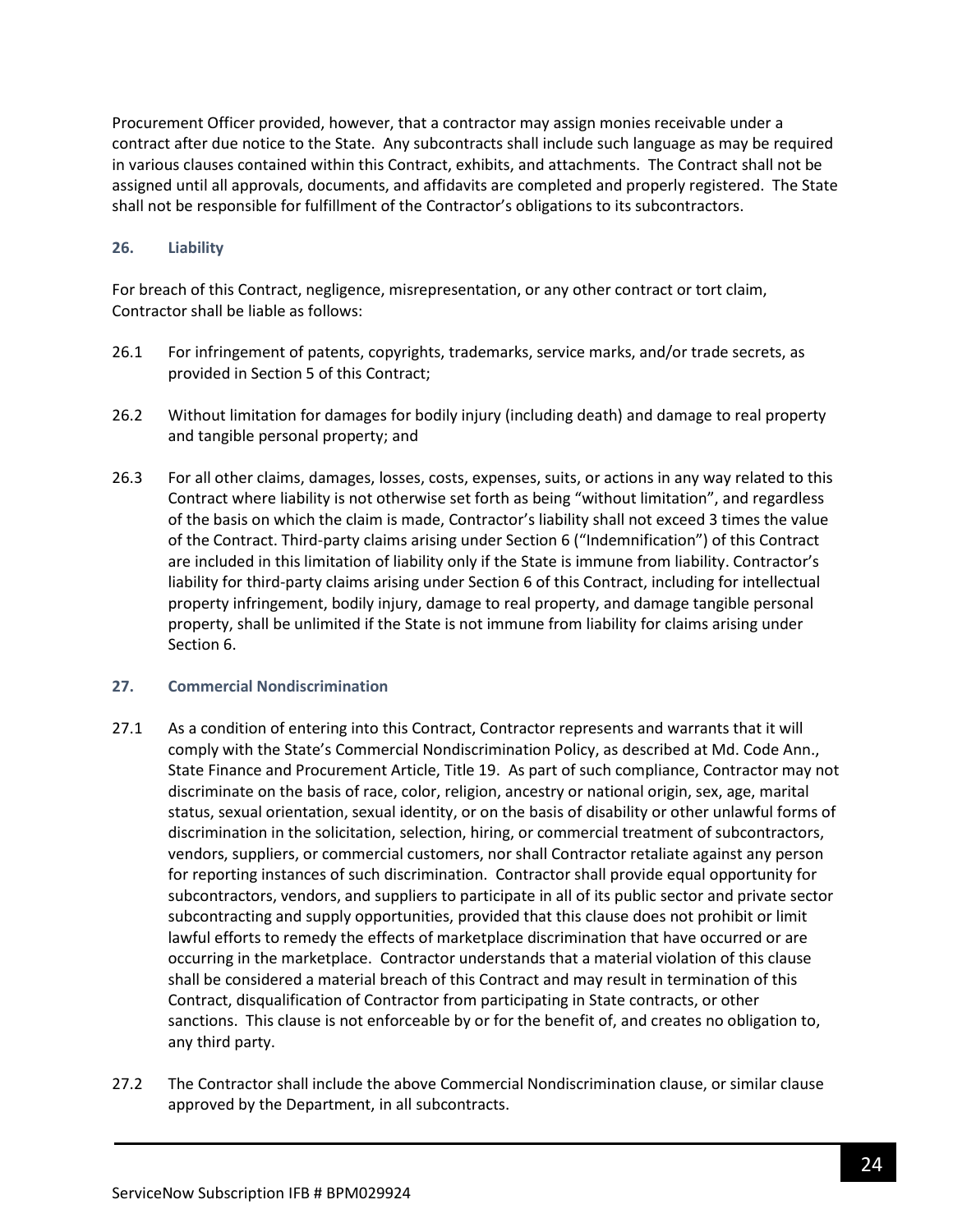27.3 As a condition of entering into this Contract, upon the request of the Commission on Civil Rights, and only after the filing of a complaint against Contractor under Md. Code Ann., State Finance and Procurement Article, Title 19, as amended from time to time, Contractor agrees to provide within sixty (60) days after the request a complete list of the names of all subcontractors, vendors, and suppliers that Contractor has used in the past four (4) years on any of its contracts that were undertaken within the State of Maryland, including the total dollar amount paid by Contractor on each subcontract or supply contract. Contractor further agrees to cooperate in any investigation conducted by the State pursuant to the State's Commercial Nondiscrimination Policy as set forth at Md. Code Ann., State Finance and Procurement Article, Title 19, and to provide any documents relevant to any investigation that are requested by the State. Contractor understands that violation of this clause is a material breach of this Contract and may result in contract termination, disqualification by the State from participating in State contracts, and other sanctions.

#### **28. Contract Monitor and Procurement Officer**

The work to be accomplished under this Contract shall be performed under the direction of the Contract Monitor. All matters relating to the interpretation of this Contract shall be referred to the Procurement Officer for determination.

#### **29. Notices**

All notices hereunder shall be in writing and either delivered personally or sent by certified or registered mail, postage prepaid, as follows:

> \_\_\_\_\_\_\_\_\_\_\_\_\_\_\_\_\_\_\_\_\_\_\_\_\_\_\_\_\_\_\_\_\_\_\_\_\_\_\_\_\_ \_\_\_\_\_\_\_\_\_\_\_\_\_\_\_\_\_\_\_\_\_\_\_\_\_\_\_\_\_\_\_\_\_\_\_\_\_\_\_\_\_ \_\_\_\_\_\_\_\_\_\_\_\_\_\_\_\_\_\_\_\_\_\_\_\_\_\_\_\_\_\_\_\_\_\_\_\_\_\_\_\_\_

If to the State: Tracey D. Gamble Procurement Officer 750 E. Pratt Street, 6th Floor, Baltimore, MD 21202 410-547-8152 hix.procurement@maryland.gov

If to the Contractor:

#### **30. Federal Funds Requirements and Restrictions**

This Contract contains federal funds from the following source: Medicaid Funds, CFDA number 93.778. Execution of this Contract indicates Contractor's agreement with all federal funding terms and conditions that apply to contractors receiving federal funds from the above referenced source, including but not limited to those required by 45 C.F.R. § 75.335 and appendix II to Part 75 of Title 45 of the Code of Federal Regulations and Attachment E of the IFB. Attachment E of the IFB is incorporated into this Contract pursuant to Section 2.1, above.

#### **31. Miscellaneous**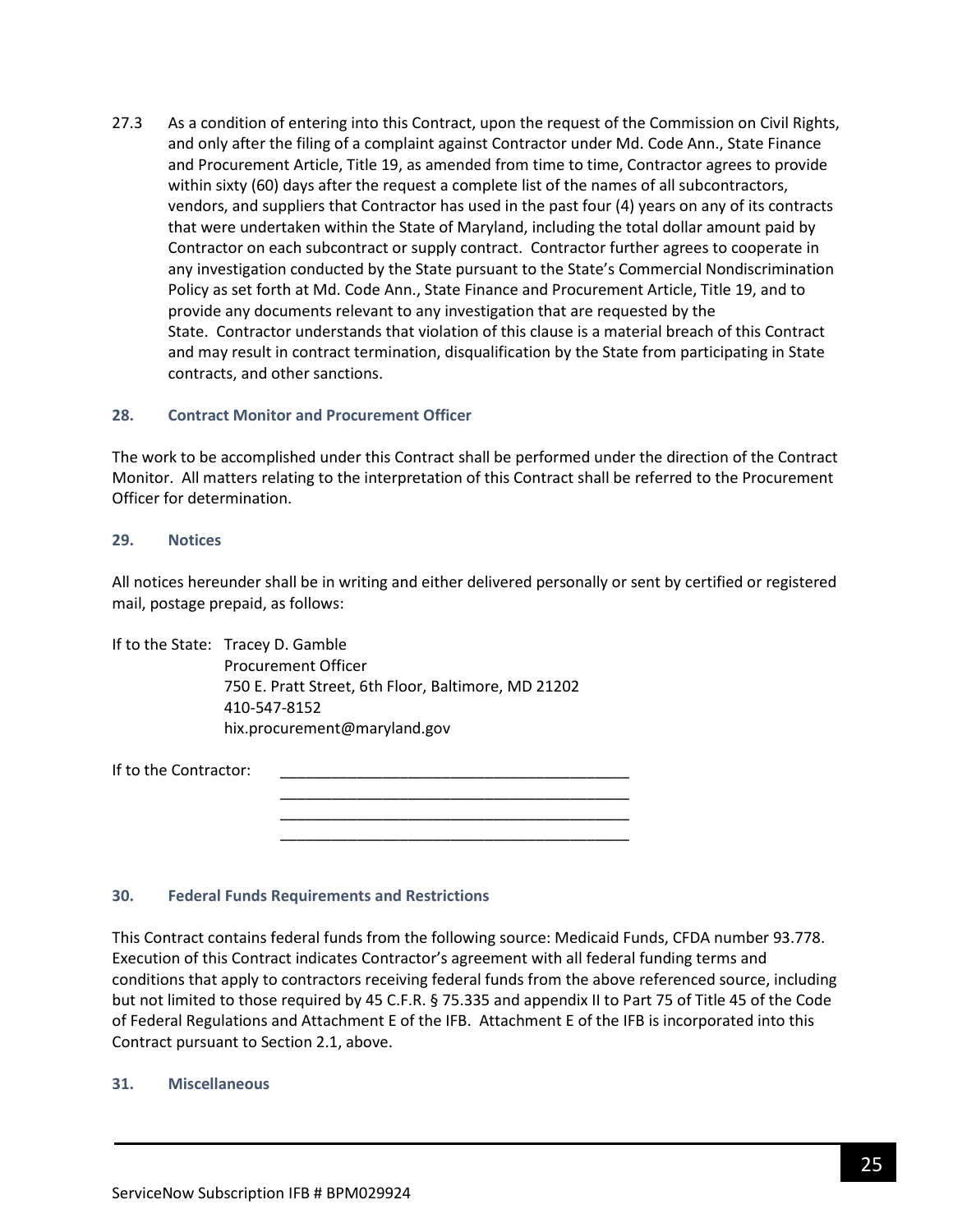- 31.1 Any provision of this Contract which contemplates performance or observance subsequent to any termination or expiration of this contract shall survive termination or expiration of this contract and continue in full force and effect.
- 31.2 If any term contained in this contract is held or finally determined to be invalid, illegal, or unenforceable in any respect, in whole or in part, such term shall be severed from this contract, and the remaining terms contained herein shall continue in full force and effect, and shall in no way be affected, prejudiced, or disturbed thereby.

[Signatures on next page(s)]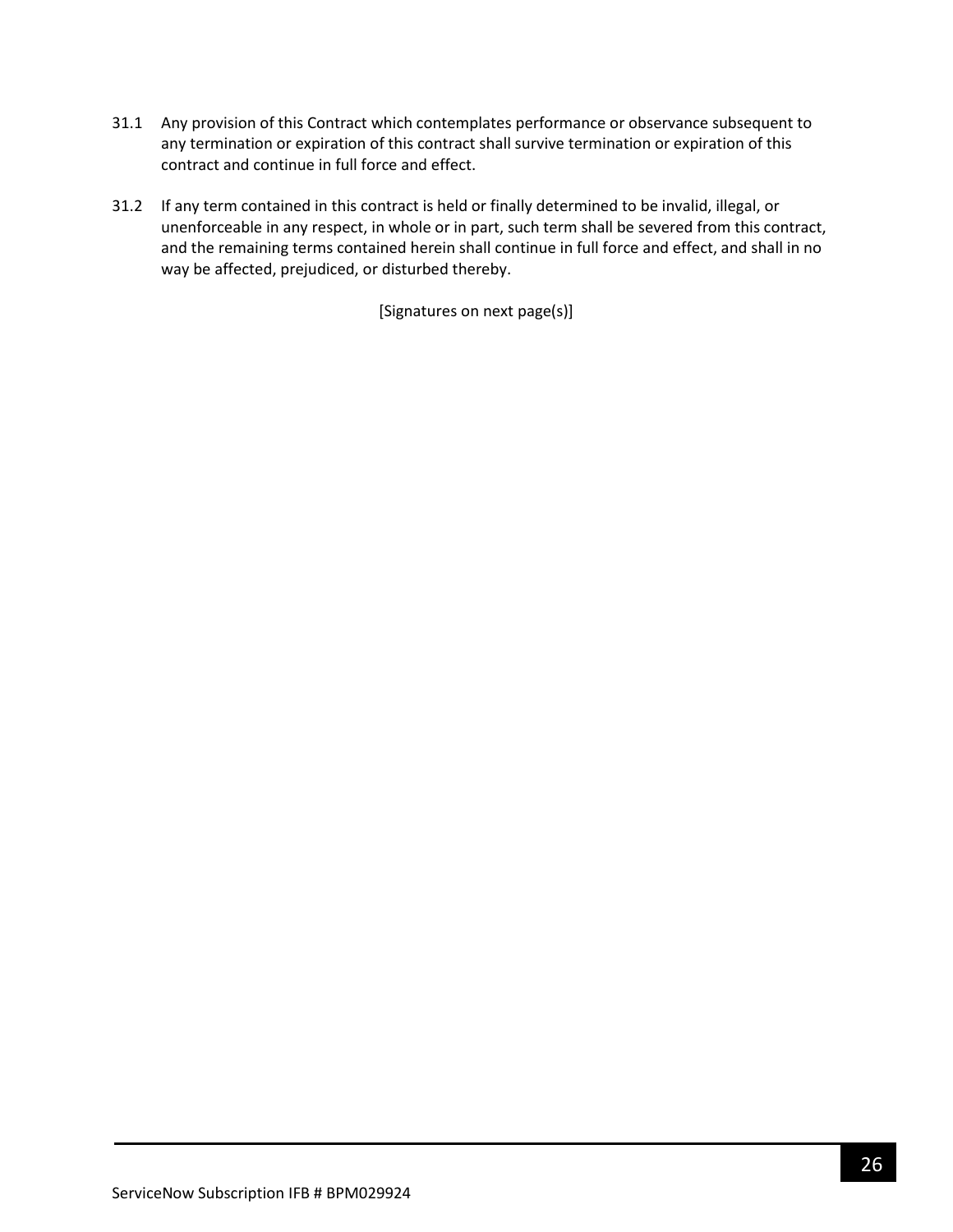# [Signature page to ServiceNow Subscription]

**IN WITNESS THEREOF**, the parties have executed this Contract as of the date hereinabove set forth.

| <b>CONTRACTOR</b>                                                            | MARYLAND HEALTH BENEFIT EXCHANGE       |
|------------------------------------------------------------------------------|----------------------------------------|
| By                                                                           | By: Michele Eberle, Executive Director |
| <b>Title</b>                                                                 | Or designee:                           |
| Date                                                                         | Date                                   |
| Approved for form and legal sufficiency<br>this $\_\_$ day of $\_\_$ , 2022. |                                        |

Assistant Attorney General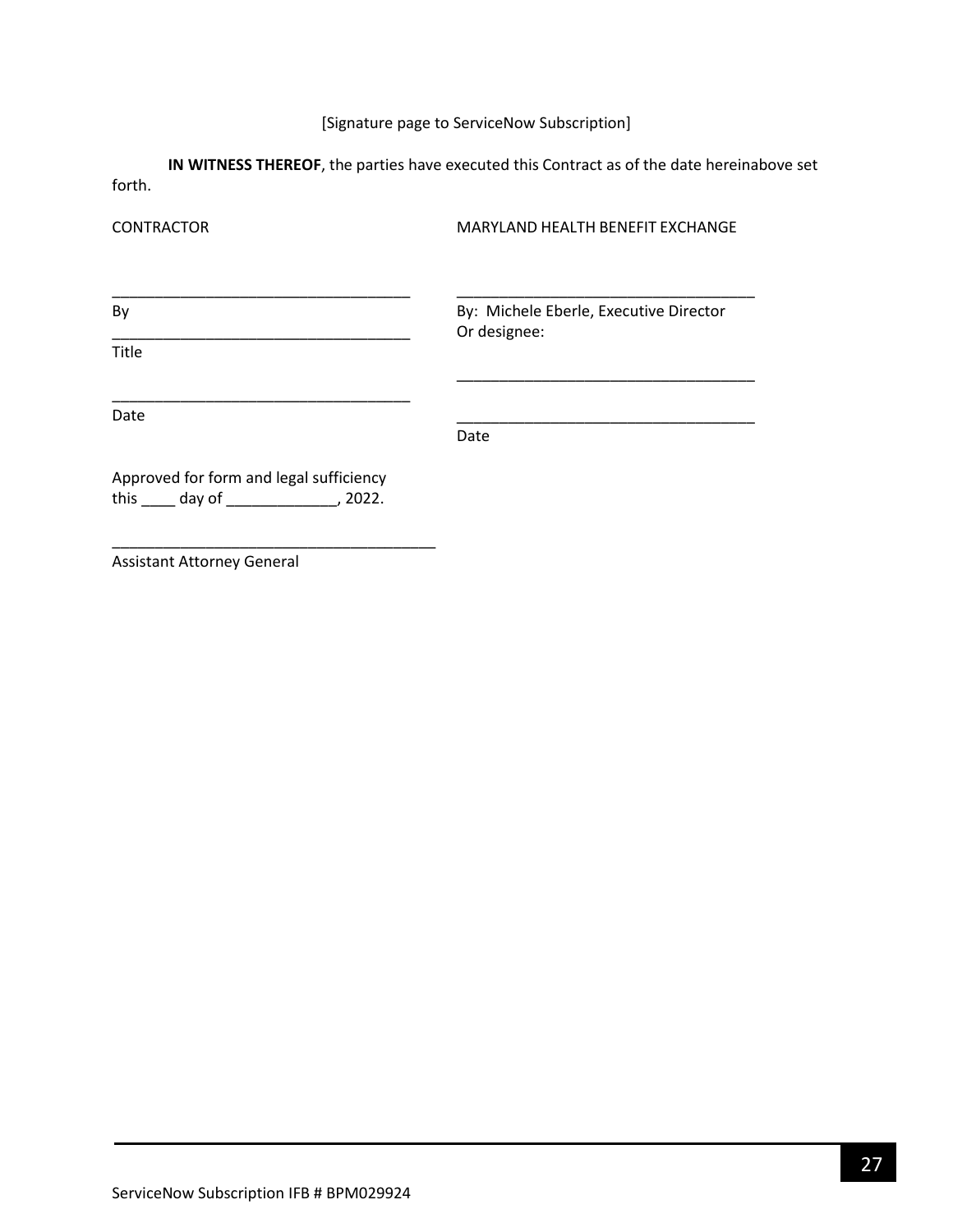### **ATTACHMENT B – BID/PROPOSAL AFFIDAVIT**

### <span id="page-27-0"></span>A. AUTHORITY

I hereby affirm that I, \_\_\_\_\_\_\_\_\_\_\_\_\_\_\_\_\_\_(name of affiant) am the \_\_\_\_\_\_\_\_\_\_\_\_\_\_(title) and duly authorized representative of \_\_\_\_\_\_\_\_\_\_\_\_\_(name of business entity) and that I possess the legal authority to make this affidavit on behalf of the business for which I am acting.

### B. CERTIFICATION REGARDING COMMERCIAL NONDISCRIMINATION

The undersigned Bidder/Offeror hereby certifies and agrees that the following information is correct: In preparing its Bid/Proposal on this project, the Bidder/Offeror has considered all Proposals submitted from qualified, potential subcontractors and suppliers, and has not engaged in "discrimination" as defined in § 19-103 of the State Finance and Procurement Article of the Annotated Code of Maryland. "Discrimination" means any disadvantage, difference, distinction, or preference in the solicitation, selection, hiring, or commercial treatment of a vendor, subcontractor, or commercial customer on the basis of race, color, religion, ancestry, or national origin, sex, age, marital status, sexual orientation, sexual identity, or on the basis of disability or any otherwise unlawful use of characteristics regarding the vendor's, supplier's, or commercial customer's employees or owners. "Discrimination" also includes retaliating against any person or other entity for reporting any incident of "discrimination". Without limiting any other provision of the solicitation on this project, it is understood that, if the certification is false, such false certification constitutes grounds for the State to reject the Bid/Proposal submitted by the Bidder/Offeror on this project, and terminate any contract awarded based on the Bid/Proposal. As part of its Bid/Proposal, the Bidder/Offeror herewith submits a list of all instances within the past 4 years where there has been a final adjudicated determination in a legal or administrative proceeding in the State of Maryland that the Bidder/Offeror discriminated against subcontractors, vendors, suppliers, or commercial customers, and a description of the status or resolution of that determination, including any remedial action taken. Bidder/Offeror agrees to comply in all respects with the State's Commercial Nondiscrimination Policy as described under Title 19 of the State Finance and Procurement Article of the Annotated Code of Maryland.

### B-1. CERTIFICATION REGARDING MINORITY BUSINESS ENTERPRISES.

The undersigned Bidder/Offeror hereby certifies and agrees that it has fully complied with the State Minority Business Enterprise Law, State Finance and Procurement Article, § 14-308(a)(2), Annotated Code of Maryland, which provides that, except as otherwise provided by law, a contractor may not identify a certified minority business enterprise in a Bid/Proposal and:

(1) Fail to request, receive, or otherwise obtain authorization from the certified minority business enterprise to identify the certified minority Proposal;

(2) Fail to notify the certified minority business enterprise before execution of the contract of its inclusion in the Bid/Proposal;

(3) Fail to use the certified minority business enterprise in the performance of the contract; or

(4) Pay the certified minority business enterprise solely for the use of its name in the Bid/Proposal.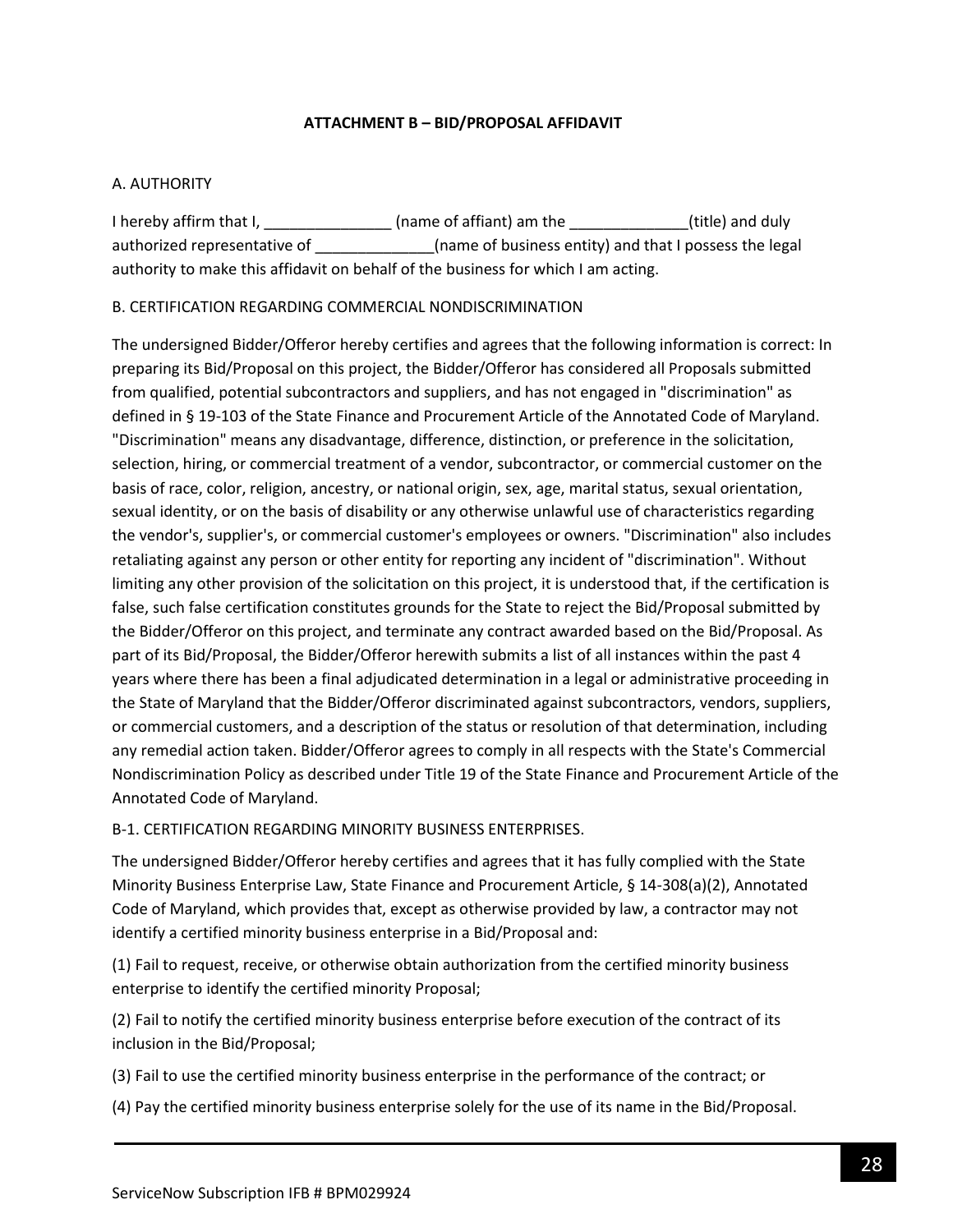Without limiting any other provision of the solicitation on this project, it is understood that if the certification is false, such false certification constitutes grounds for the State to reject the Bid/Proposal submitted by the Bidder/Offeror on this project, and terminate any contract awarded based on the Bid/Proposal.

B-2. CERTIFICATION REGARDING VETERAN-OWNED SMALL BUSINESS ENTERPRISES.

The undersigned Bidder/Offeror hereby certifies and agrees that it has fully complied with the State veteran-owned small business enterprise law, State Finance and Procurement Article, § 14-605, Annotated Code of Maryland, which provides that a person may not:

(1) Knowingly and with intent to defraud, fraudulently obtain, attempt to obtain, or aid another person in fraudulently obtaining or attempting to obtain public money, procurement contracts, or funds expended under a procurement contract to which the person is not entitled under this title;

(2) Knowingly and with intent to defraud, fraudulently represent participation of a veteran–owned small business enterprise in order to obtain or retain a Bid/Proposal preference or a procurement contract;

(3) Willfully and knowingly make or subscribe to any statement, declaration, or other document that is fraudulent or false as to any material matter, whether or not that falsity or fraud is committed with the knowledge or consent of the person authorized or required to present the declaration, statement, or document;

(4) Willfully and knowingly aid, assist in, procure, counsel, or advise the preparation or presentation of a declaration, statement, or other document that is fraudulent or false as to any material matter, regardless of whether that falsity or fraud is committed with the knowledge or consent of the person authorized or required to present the declaration, statement, or document;

(5) Willfully and knowingly fail to file any declaration or notice with the unit that is required by COMAR 21.11.12; or

(6) Establish, knowingly aid in the establishment of, or exercise control over a business found to have violated a provision of  $\S$  B-2(1)-(5) of this regulation.

C. AFFIRMATION REGARDING BRIBERY CONVICTIONS

I FURTHER AFFIRM THAT:

Neither I, nor to the best of my knowledge, information, and belief, the above business (as is defined in Section 16-101(b) of the State Finance and Procurement Article of the Annotated Code of Maryland), or any of its officers, directors, partners, controlling stockholders, or any of its employees directly involved in the business's contracting activities including obtaining or performing contracts with public bodies has been convicted of, or has had probation before judgment imposed pursuant to Criminal Procedure Article, § 6-220, Annotated Code of Maryland, or has pleaded nolo contendere to a charge of, bribery, attempted bribery, or conspiracy to bribe in violation of Maryland law, or of the law of any other state or federal law, except as follows (indicate the reasons why the affirmation cannot be given and list any conviction, plea, or imposition of probation before judgment with the date, court, official or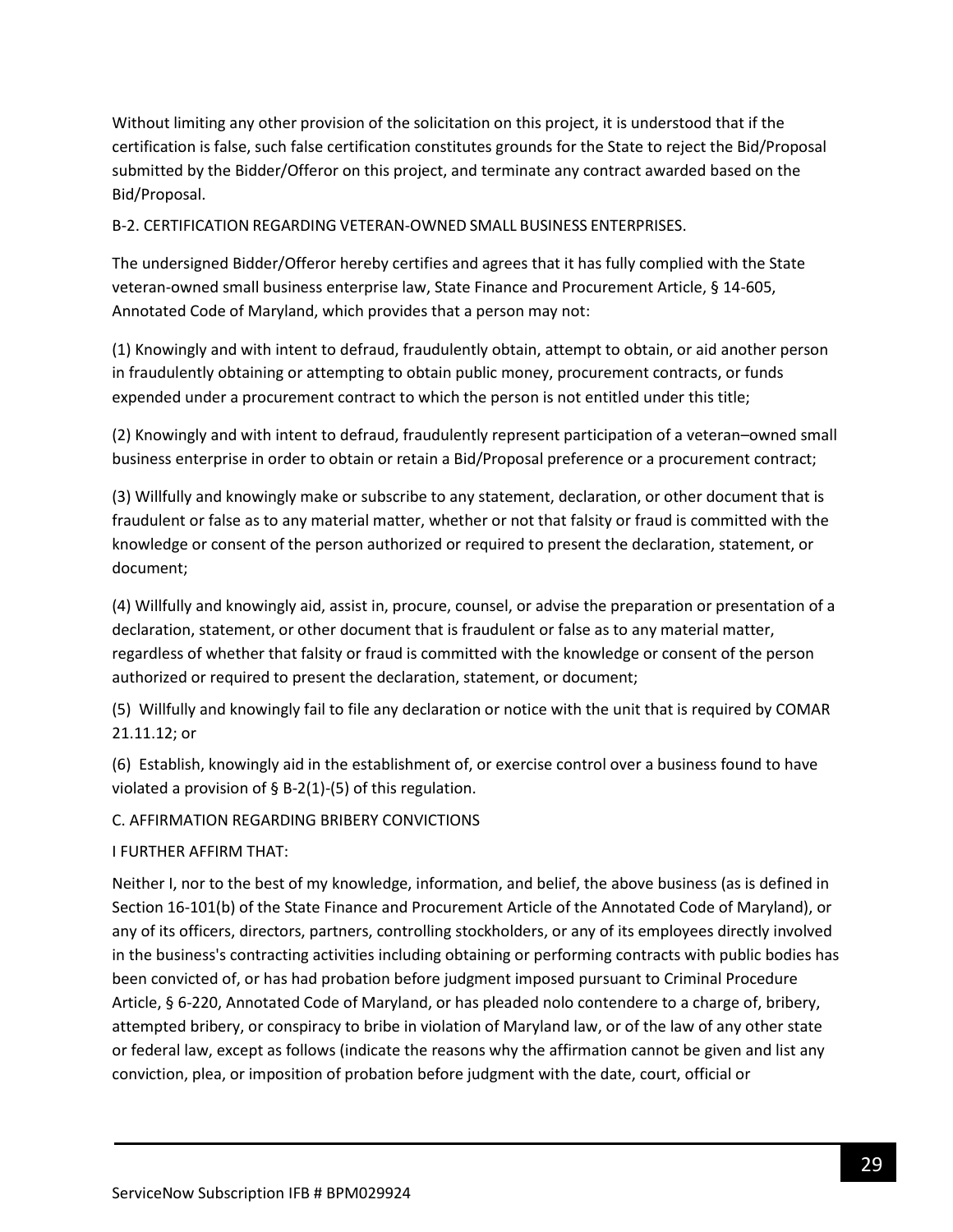administrative body, the sentence or disposition, the name(s) of person(s) involved, and their current positions and responsibilities with the business):

D. AFFIRMATION REGARDING OTHER CONVICTIONS

\_\_\_\_\_\_\_\_\_\_\_\_\_\_\_\_\_\_\_\_\_\_\_\_\_\_\_\_\_\_\_\_\_\_\_\_\_\_\_\_\_\_\_\_\_\_\_\_\_\_\_\_\_\_\_\_\_\_\_\_

\_\_\_\_\_\_\_\_\_\_\_\_\_\_\_\_\_\_\_\_\_\_\_\_\_\_\_\_\_\_\_\_\_\_\_\_\_\_\_\_\_\_\_\_\_\_\_\_\_\_\_\_\_\_\_\_\_\_\_\_

\_\_\_\_\_\_\_\_\_\_\_\_\_\_\_\_\_\_\_\_\_\_\_\_\_\_\_\_\_\_\_\_\_\_\_\_\_\_\_\_\_\_\_\_\_\_\_\_\_\_\_\_\_\_\_\_\_\_\_.

I FURTHER AFFIRM THAT:

Neither I, nor to the best of my knowledge, information, and belief, the above business, or any of its officers, directors, partners, controlling stockholders, or any of its employees directly involved in the business's contracting activities including obtaining or performing contracts with public bodies, has:

(1) Been convicted under state or federal statute of:

(a) A criminal offense incident to obtaining, attempting to obtain, or performing a public or private contract; or

(b) Fraud, embezzlement, theft, forgery, falsification or destruction of records or receiving stolen property;

(2) Been convicted of any criminal violation of a state or federal antitrust statute;

(3) Been convicted under the provisions of Title 18 of the United States Code for violation of the Racketeer Influenced and Corrupt Organization Act, 18 U.S.C. § 1961 et seq., or the Mail Fraud Act, 18 U.S.C. § 1341 et seq., for acts in connection with the submission of Bids/Proposals for a public or private contract;

(4) Been convicted of a violation of the State Minority Business Enterprise Law, § 14-308 of the State Finance and Procurement Article of the Annotated Code of Maryland;

(5) Been convicted of a violation of § 11-205.1 of the State Finance and Procurement Article of the Annotated Code of Maryland;

(6) Been convicted of conspiracy to commit any act or omission that would constitute grounds for conviction or liability under any law or statute described in subsections (1)—(5) above;

(7) Been found civilly liable under a state or federal antitrust statute for acts or omissions in connection with the submission of Bids/Proposals for a public or private contract;

(8) Been found in a final adjudicated decision to have violated the Commercial Nondiscrimination Policy under Title 19 of the State Finance and Procurement Article of the Annotated Code of Maryland with regard to a public or private contract;

(9) Been convicted of a violation of one or more of the following provisions of the Internal Revenue Code:

(a) §7201, Attempt to Evade or Defeat Tax;

(b) §7203, Willful Failure to File Return, Supply Information, or Pay Tax,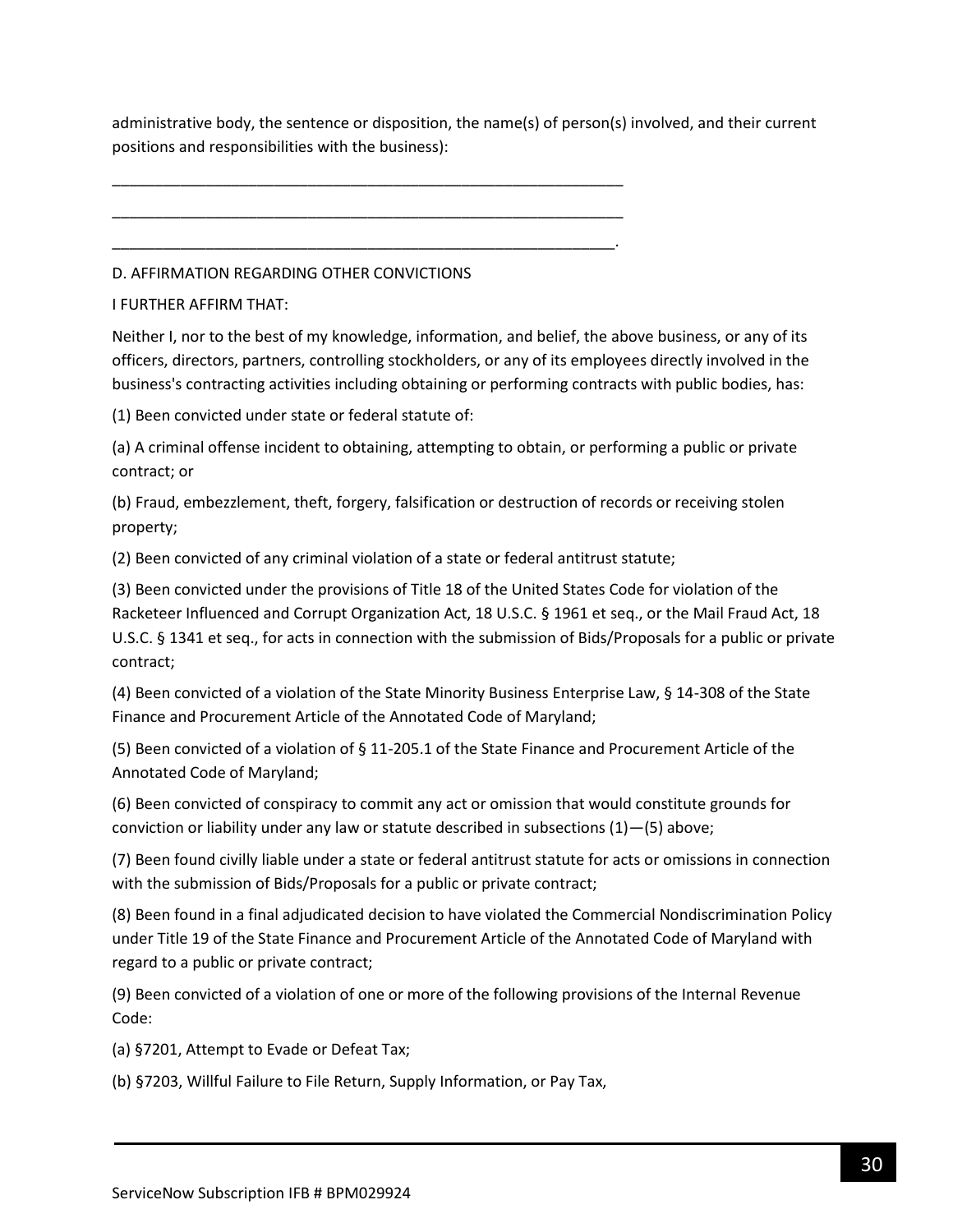(c) §7205, Fraudulent Withholding Exemption Certificate or Failure to Supply Information,

(d) §7205, Fraud and False Statements, or

(e) §7207, Fraudulent Returns, Statements, or Other Documents;

(10) Been convicted of a violation of 18 U.S.C. §286, Conspiracy to Defraud the Government with Respect to Claims, 18 U.S.C. §287, False, Fictitious, or Fraudulent Claims, or 18 U.S.C. §371, Conspiracy to Defraud the United States;

(11) Been convicted of a violation of the Tax-General Article, Title 13, Subtitle 7 or Subtitle 10, Annotated Code of Maryland;

(12) Been found to have willfully or knowingly violated State Prevailing Wage Laws as provided in the State Finance and Procurement Article, Title 17, Subtitle 2, Annotated Code of Maryland, if:

- (a) A court:
- (i) Made the finding; and
- (ii) Decision became final; or
- (b) The finding was:
- (i) Made in a contested case under the Maryland Administrative Procedure Act; and
- (ii) Not overturned on judicial review;

(13) Been found to have willfully or knowingly violated State Living Wage Laws as provided in the State Finance and Procurement Article, Title 18, Annotated Code of Maryland, if:

- (a) A court:
- (i) Made the finding; and
- (ii) Decision became final; or
- (b) The finding was:
- (i) Made in a contested case under the Maryland Administrative Procedure Act; and
- (ii) Not overturned on judicial review;

(14) Been found to have willfully or knowingly violated the Labor and Employment Article, Title 3, Subtitles 3, 4, or 5, or Title 5, Annotated Code of Maryland, if:

- (a) A court:
- (i) Made the finding; and
- (ii) Decision became final; or
- (b) The finding was:
- (i) Made in a contested case under the Maryland Administrative Procedure Act; and
- (ii) Not overturned on judicial review; or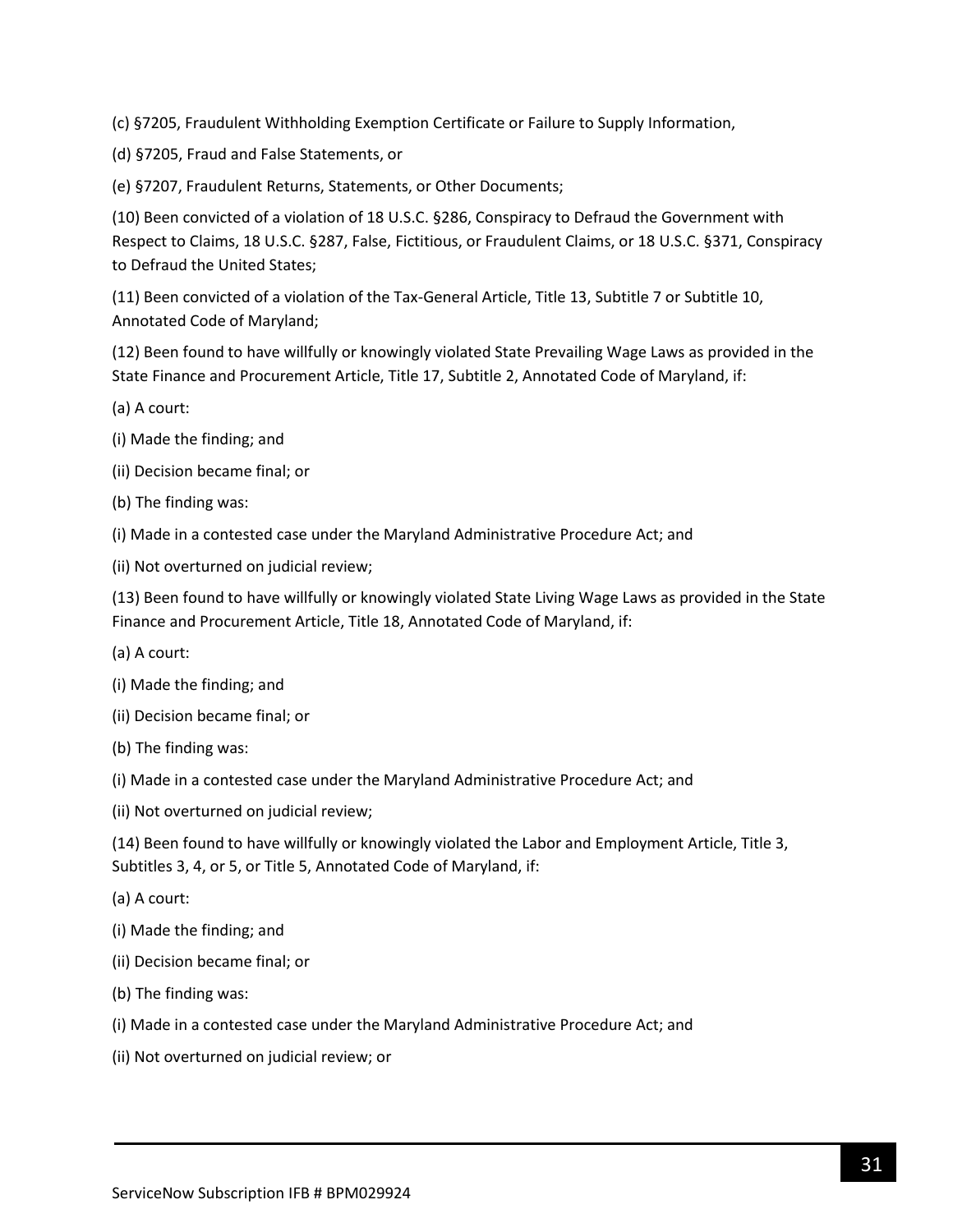(15) Admitted in writing or under oath, during the course of an official investigation or other proceedings, acts or omissions that would constitute grounds for conviction or liability under any law or statute described in §§ B and C and subsections  $D(1)$ — $(14)$  above, except as follows (indicate reasons why the affirmations cannot be given, and list any conviction, plea, or imposition of probation before judgment with the date, court, official or administrative body, the sentence or disposition, the name(s) of the person(s) involved and their current positions and responsibilities with the business, and the status of any debarment):

\_\_\_\_\_\_\_\_\_\_\_\_\_\_\_\_\_\_\_\_\_\_\_\_\_\_\_\_\_\_\_\_\_\_\_\_\_\_\_\_\_\_\_\_\_\_\_\_\_\_\_\_\_\_\_\_\_\_\_\_

\_\_\_\_\_\_\_\_\_\_\_\_\_\_\_\_\_\_\_\_\_\_\_\_\_\_\_\_\_\_\_\_\_\_\_\_\_\_\_\_\_\_\_\_\_\_\_\_\_\_\_\_\_\_\_\_\_\_\_\_

\_\_\_\_\_\_\_\_\_\_\_\_\_\_\_\_\_\_\_\_\_\_\_\_\_\_\_\_\_\_\_\_\_\_\_\_\_\_\_\_\_\_\_\_\_\_\_\_\_\_\_\_\_\_\_\_\_\_\_.

### E. AFFIRMATION REGARDING DEBARMENT

### I FURTHER AFFIRM THAT:

Neither I, nor to the best of my knowledge, information, and belief, the above business, or any of its officers, directors, partners, controlling stockholders, or any of its employees directly involved in the business's contracting activities, including obtaining or performing contracts with public bodies, has ever been suspended or debarred (including being issued a limited denial of participation) by any public entity, except as follows (list each debarment or suspension providing the dates of the suspension or debarment, the name of the public entity and the status of the proceedings, the name(s) of the person(s) involved and their current positions and responsibilities with the business, the grounds of the debarment or suspension, and the details of each person's involvement in any activity that formed the grounds of the debarment or suspension).

### F. AFFIRMATION REGARDING DEBARMENT OF RELATED ENTITIES

\_\_\_\_\_\_\_\_\_\_\_\_\_\_\_\_\_\_\_\_\_\_\_\_\_\_\_\_\_\_\_\_\_\_\_\_\_\_\_\_\_\_\_\_\_\_\_\_\_\_\_\_\_\_\_\_\_\_\_\_

\_\_\_\_\_\_\_\_\_\_\_\_\_\_\_\_\_\_\_\_\_\_\_\_\_\_\_\_\_\_\_\_\_\_\_\_\_\_\_\_\_\_\_\_\_\_\_\_\_\_\_\_\_\_\_\_\_\_\_\_

\_\_\_\_\_\_\_\_\_\_\_\_\_\_\_\_\_\_\_\_\_\_\_\_\_\_\_\_\_\_\_\_\_\_\_\_\_\_\_\_\_\_\_\_\_\_\_\_\_\_\_\_\_\_\_\_\_\_\_.

\_\_\_\_\_\_\_\_\_\_\_\_\_\_\_\_\_\_\_\_\_\_\_\_\_\_\_\_\_\_\_\_\_\_\_\_\_\_\_\_\_\_\_\_\_\_\_\_\_\_\_\_\_\_\_\_\_\_\_\_

\_\_\_\_\_\_\_\_\_\_\_\_\_\_\_\_\_\_\_\_\_\_\_\_\_\_\_\_\_\_\_\_\_\_\_\_\_\_\_\_\_\_\_\_\_\_\_\_\_\_\_\_\_\_\_\_\_\_\_\_

\_\_\_\_\_\_\_\_\_\_\_\_\_\_\_\_\_\_\_\_\_\_\_\_\_\_\_\_\_\_\_\_\_\_\_\_\_\_\_\_\_\_\_\_\_\_\_\_\_\_\_\_\_\_\_\_\_\_\_.

I FURTHER AFFIRM THAT:

(1) The business was not established and it does not operate in a manner designed to evade the application of or defeat the purpose of debarment pursuant to Sections 16-101, et seq., of the State Finance and Procurement Article of the Annotated Code of Maryland; and

(2) The business is not a successor, assignee, subsidiary, or affiliate of a suspended or debarred business, except as follows (you must indicate the reasons why the affirmations cannot be given without qualification):

### G. SUBCONTRACT AFFIRMATION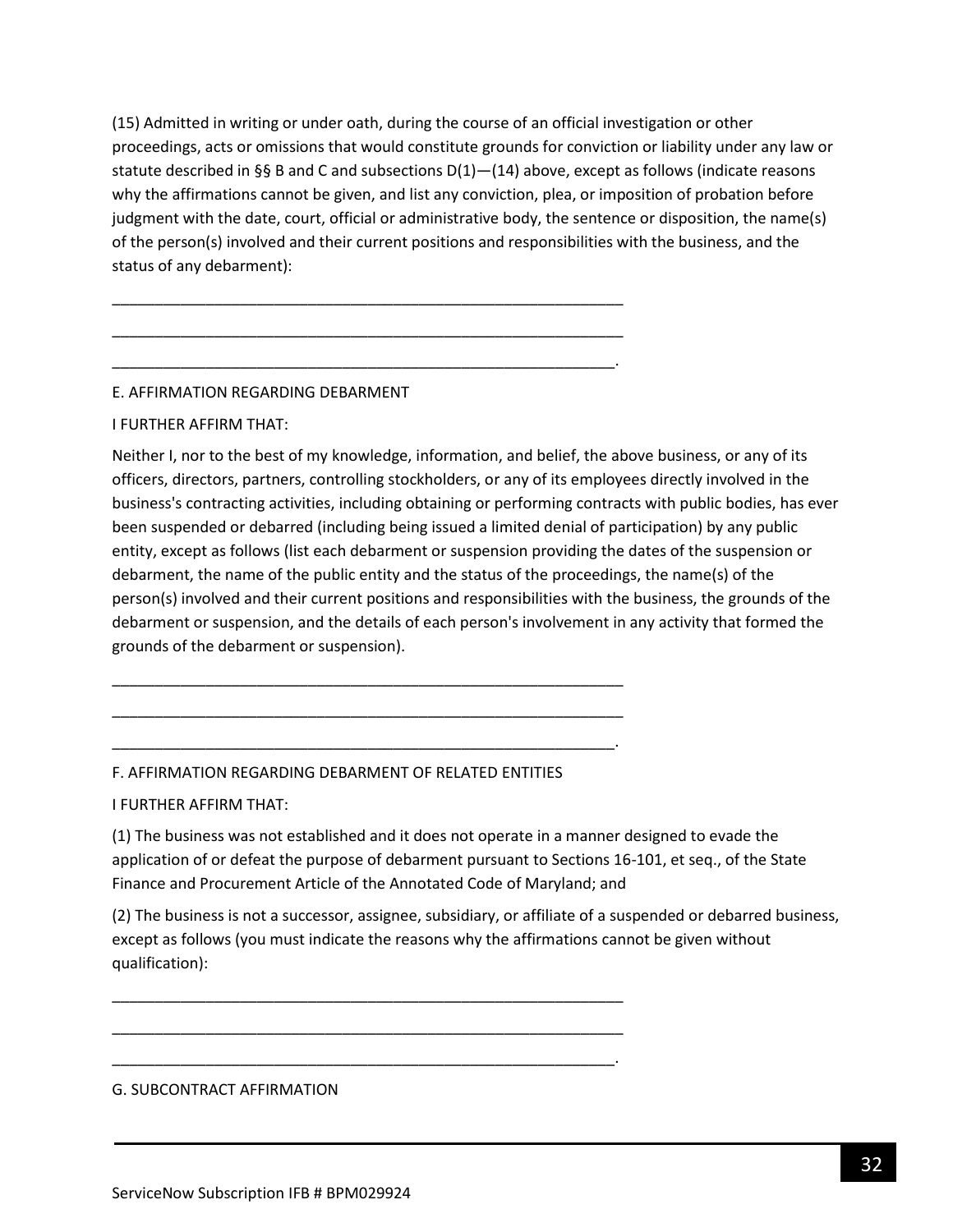### I FURTHER AFFIRM THAT:

Neither I, nor to the best of my knowledge, information, and belief, the above business, has knowingly entered into a contract with a public body under which a person debarred or suspended under Title 16 of the State Finance and Procurement Article of the Annotated Code of Maryland will provide, directly or indirectly, supplies, services, architectural services, construction related services, leases of real property, or construction.

### H. AFFIRMATION REGARDING COLLUSION

### I FURTHER AFFIRM THAT:

Neither I, nor to the best of my knowledge, information, and belief, the above business has:

(1) Agreed, conspired, connived, or colluded to produce a deceptive show of competition in the compilation of the accompanying Bid/Proposal that is being submitted;

(2) In any manner, directly or indirectly, entered into any agreement of any kind to fix the Bid/Proposal price of the Bidder/Offeror or of any competitor, or otherwise taken any action in restraint of free competitive bidding in connection with the contract for which the accompanying Bid/Proposal is submitted.

### I. CERTIFICATION OF TAX PAYMENT

### I FURTHER AFFIRM THAT:

Except as validly contested, the business has paid, or has arranged for payment of, all taxes due the State of Maryland and has filed all required returns and reports with the Comptroller of the Treasury, the State Department of Assessments and Taxation, and the Department of Labor, Licensing, and Regulation, as applicable, and will have paid all withholding taxes due the State of Maryland prior to final settlement.

### J. CONTINGENT FEES

# I FURTHER AFFIRM THAT:

The business has not employed or retained any person, partnership, corporation, or other entity, other than a bona fide employee, bona fide agent, bona fide salesperson, or commercial selling agency working for the business, to solicit or secure the Contract, and that the business has not paid or agreed to pay any person, partnership, corporation, or other entity, other than a bona fide employee, bona fide agent, bona fide salesperson, or commercial selling agency, any fee or any other consideration contingent on the making of the Contract.

# K. CERTIFICATION REGARDING INVESTMENTS IN IRAN

(1) The undersigned certifies that, in accordance with State Finance and Procurement Article, §17-705, Annotated Code of Maryland: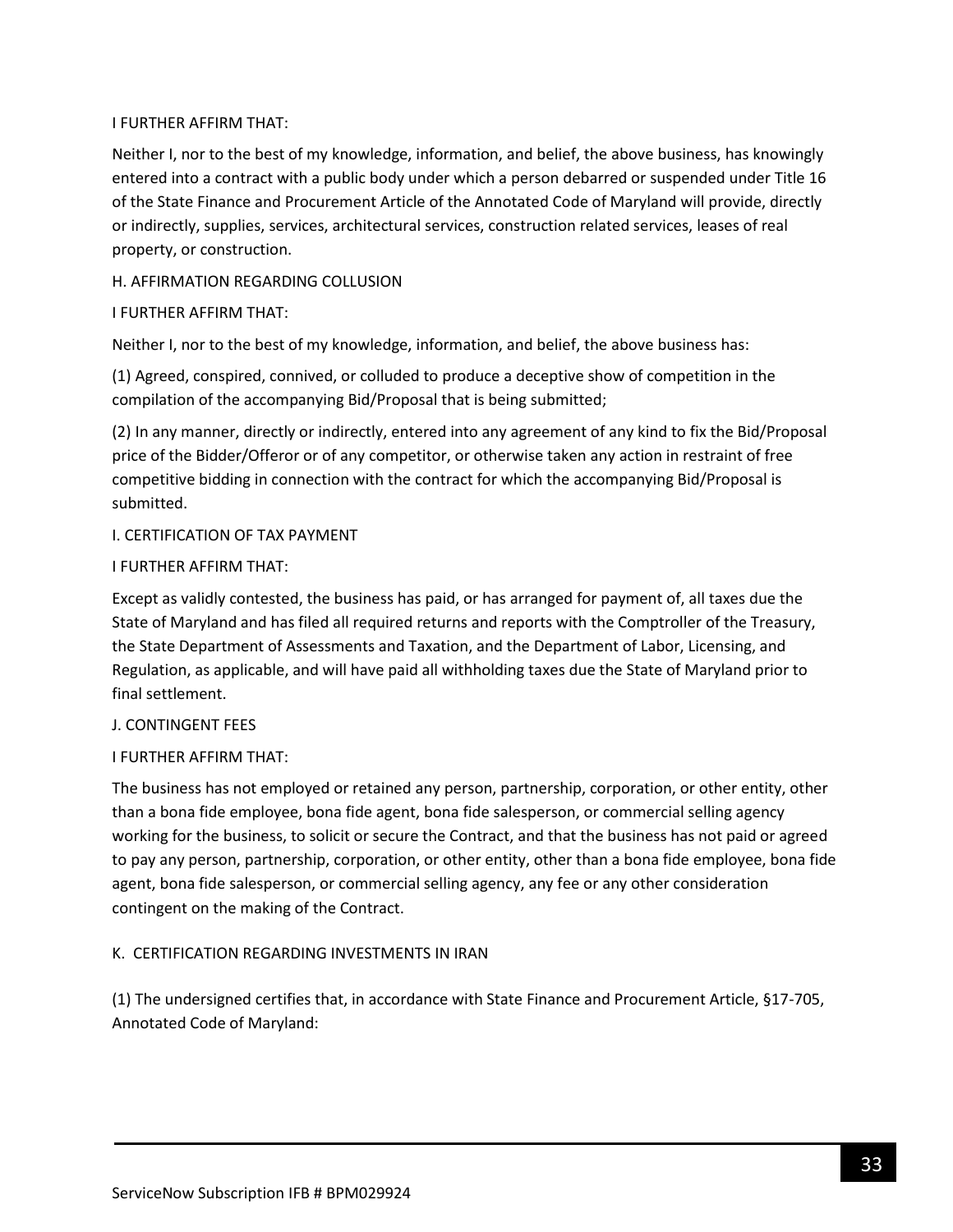(a) It is not identified on the list created by the Board of Public Works as a person engaging in investment activities in Iran as described in State Finance and Procurement Article, §17-702, Annotated Code of Maryland; and

(b) It is not engaging in investment activities in Iran as described in State Finance and Procurement Article, §17-702, Annotated Code of Maryland.

2. The undersigned is unable to make the above certification regarding its investment activities in Iran due to the following activities:

L. CONFLICT MINERALS ORIGINATED IN THE DEMOCRATIC REPUBLIC OF CONGO (FOR SUPPLIES AND SERVICES CONTRACTS)

# I FURTHER AFFIRM THAT:

The business has complied with the provisions of State Finance and Procurement Article, §14-413, Annotated Code of Maryland governing proper disclosure of certain information regarding conflict minerals originating in the Democratic Republic of Congo or its neighboring countries as required by federal law.

### M. I FURTHER AFFIRM THAT:

Any claims of environmental attributes made relating to a product or service included in the Bid or Proposal are consistent with the Federal Trade Commission's Guides for the Use of Environmental Marketing Claims as provided in 16 CFR §260, that apply to claims about the environmental attributes of a product, package, or service in connection with the marketing, offering for sale, or sale of such item or service.

# N. ACKNOWLEDGEMENT

I ACKNOWLEDGE THAT this Affidavit is to be furnished to the Procurement Officer and may be distributed to units of: (1) the State of Maryland; (2) counties or other subdivisions of the State of Maryland; (3) other states; and (4) the federal government. I further acknowledge that this Affidavit is subject to applicable laws of the United States and the State of Maryland, both criminal and civil, and that nothing in this Affidavit or any contract resulting from the submission of this Bid/Proposal shall be construed to supersede, amend, modify or waive, on behalf of the State of Maryland, or any unit of the State of Maryland having jurisdiction, the exercise of any statutory right or remedy conferred by the Constitution and the laws of Maryland with respect to any misrepresentation made or any violation of the obligations, terms and covenants undertaken by the above business with respect to (1) this Affidavit, (2) the contract, and (3) other Affidavits comprising part of the contract.

I DO SOLEMNLY DECLARE AND AFFIRM UNDER THE PENALTIES OF PERJURY THAT THE CONTENTS OF THIS AFFIDAVIT ARE TRUE AND CORRECT TO THE BEST OF MY KNOWLEDGE, INFORMATION, AND BELIEF.

Date:  $\frac{1}{\sqrt{1-\frac{1}{2}}}$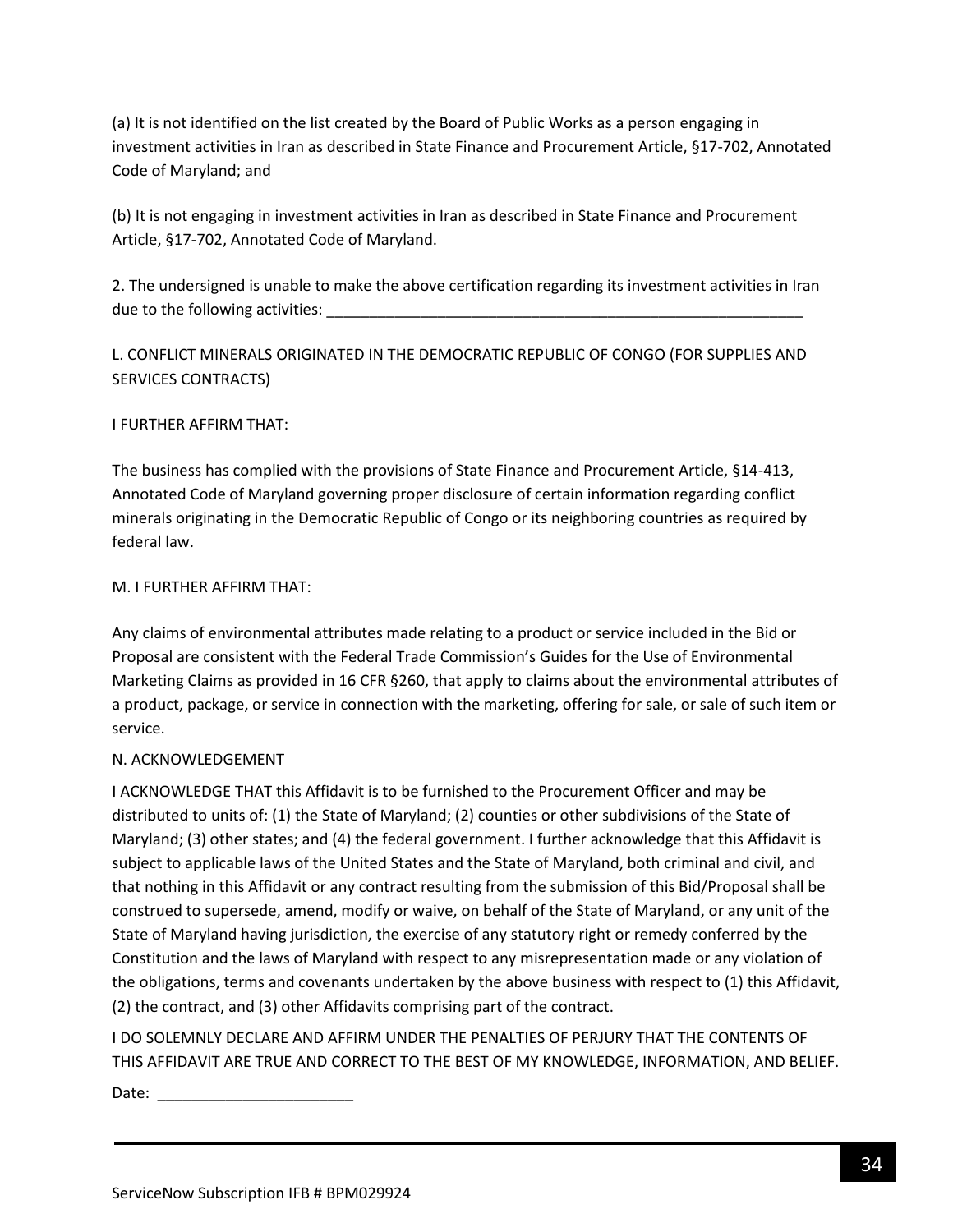By: \_\_\_\_\_\_\_\_\_\_\_\_\_\_\_\_\_\_\_\_\_\_\_\_\_\_\_\_\_\_\_\_\_\_ (print name of Authorized Representative and Affiant)

\_\_\_\_\_\_\_\_\_\_\_\_\_\_\_\_\_\_\_\_\_\_\_\_\_\_\_\_\_\_\_\_\_\_\_ (signature of Authorized Representative and Affiant)

**SUBMIT THIS AFFIDAVIT WITH BID**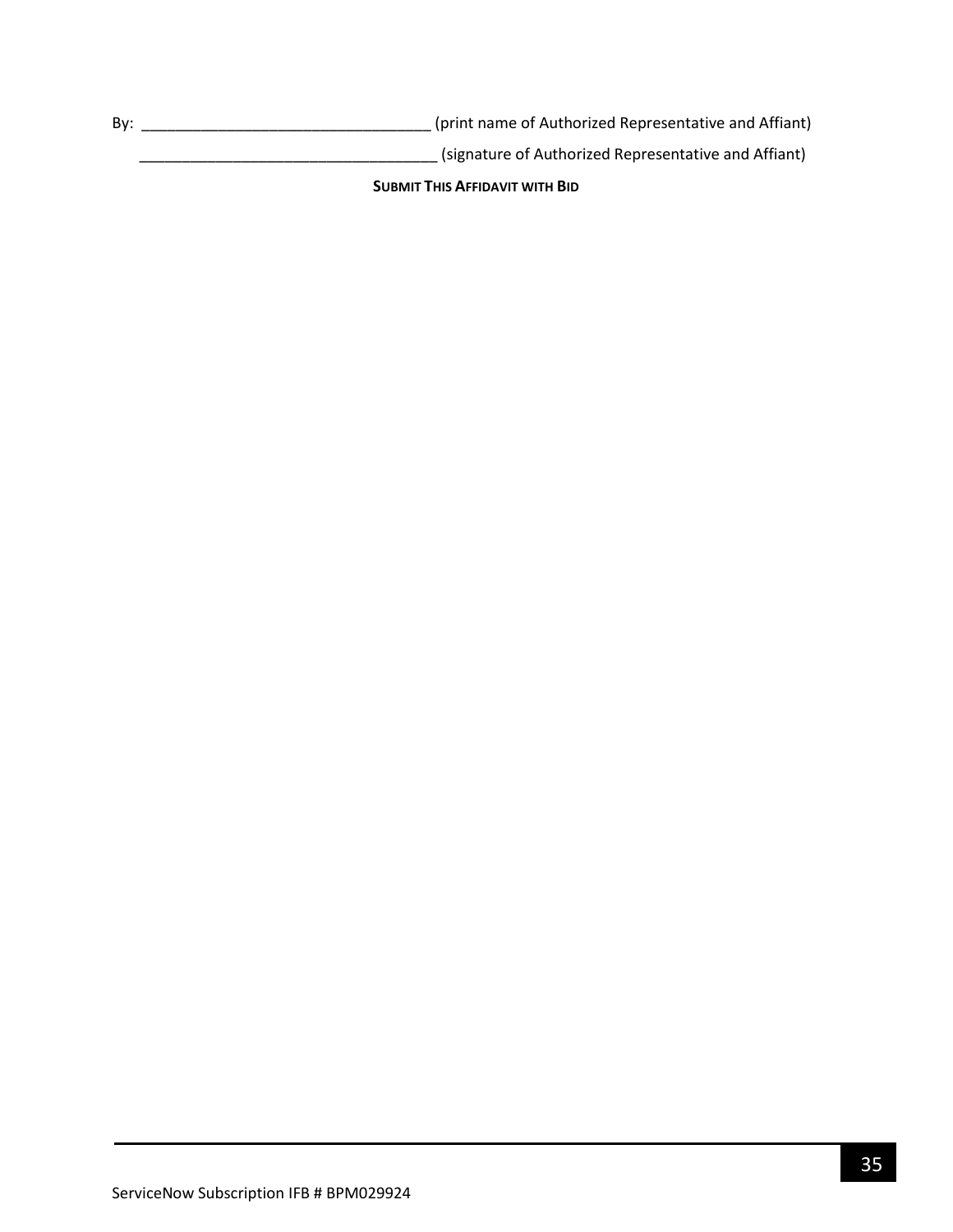### **ATTACHMENT C – CONTRACT AFFIDAVIT**

### <span id="page-35-0"></span>A. AUTHORITY

I hereby affirm that I, \_\_\_\_\_\_\_\_\_\_\_\_\_\_\_\_\_ (name of affiant) am the \_\_\_\_\_\_\_\_\_\_\_\_\_\_\_(title) and duly authorized representative of \_\_\_\_\_\_\_\_\_\_\_\_\_\_\_\_(name of business entity) and that I possess the legal authority to make this affidavit on behalf of the business for which I am acting.

# B. CERTIFICATION OF REGISTRATION OR QUALIFICATION WITH THE STATE DEPARTMENT OF ASSESSMENTS AND TAXATION

I FURTHER AFFIRM THAT:

The business named above is a (check applicable box):

- (1) Corporation  $\Box$  domestic or  $\Box$  foreign;
- (2) Limited Liability Company  $-\Box$  domestic or  $\Box$  foreign;
- (3) Partnership  $\Box$  domestic or  $\Box$  foreign;
- (4) Statutory Trust  $\Box$  domestic or  $\Box$  foreign;
- $(5)$   $\Box$  Sole Proprietorship.

and is registered or qualified as required under Maryland Law. I further affirm that the above business is in good standing both in Maryland and (IF APPLICABLE) in the jurisdiction where it is presently organized, and has filed all of its annual reports, together with filing fees, with the Maryland State Department of Assessments and Taxation. The name and address of its resident agent (IF APPLICABLE) filed with the State Department of Assessments and Taxation is:

| Name and Department ID |          |
|------------------------|----------|
| Number:                | Address: |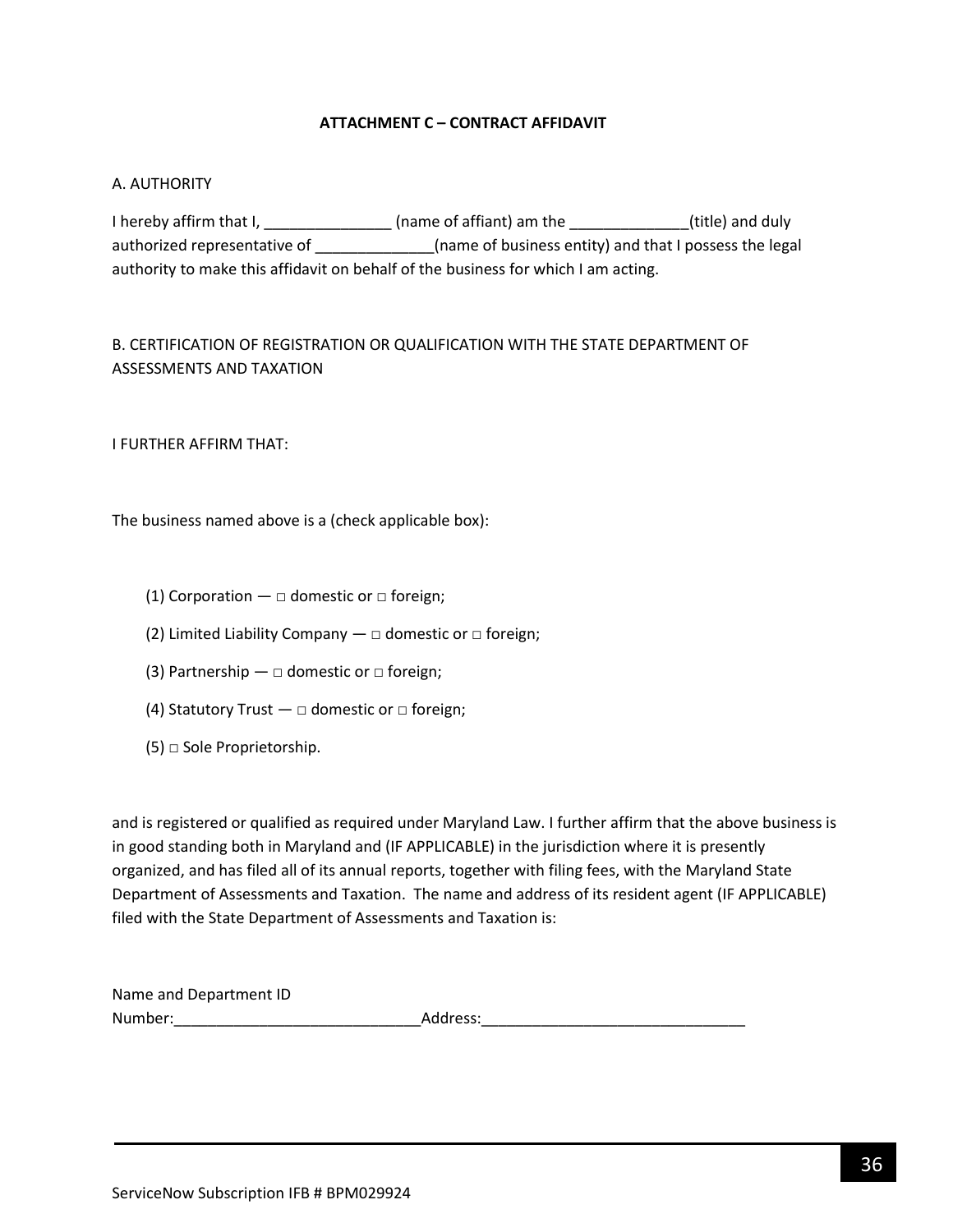and that if it does business under a trade name, it has filed a certificate with the State Department of Assessments and Taxation that correctly identifies that true name and address of the principal or owner as:

| Name and Department ID |          |
|------------------------|----------|
| Number:                | Address: |

### C. FINANCIAL DISCLOSURE AFFIRMATION

### I FURTHER AFFIRM THAT:

I am aware of, and the above business will comply with, the provisions of State Finance and Procurement Article, §13221, Annotated Code of Maryland, which require that every business that enters into contracts, leases, or other agreements with the State of Maryland or its agencies during a calendar year under which the business is to receive in the aggregate \$100,000 or more shall, within 30 days of the time when the aggregate value of the contracts, leases, or other agreements reaches \$100,000, file with the Secretary of State of Maryland certain specified information to include disclosure of beneficial ownership of the business.

### D. POLITICAL CONTRIBUTION DISCLOSURE AFFIRMATION

### I FURTHER AFFIRM THAT:

I am aware of, and the above business will comply with, Election Law Article, Title 14, Annotated Code of Maryland, which requires that every person that enters into a contract for a procurement with the State, a county, or a municipal corporation, or other political subdivision of the State, during a calendar year in which the person receives a contract with a governmental entity in the amount of \$200,000 or more, shall file with the State Board of Elections statements disclosing: (a) any contributions made during the reporting period to a candidate for elective office in any primary or general election; and (b) the name of each candidate to whom one or more contributions in a cumulative amount of \$500 or more were made during the reporting period. The statement shall be filed with the State Board of Elections: (a) before execution of a contract by the State, a county, a municipal corporation, or other political subdivision of the State, and shall cover the 24 months prior to when a contract was awarded; and (b) if the contribution is made after the execution of a contract, then twice a year, throughout the contract term, on: (i) February 5, to cover the six (6) month period ending January 31; and (ii) August 5, to cover the six (6) month period ending July 31.

# E. DRUG AND ALCOHOL-FREE WORKPLACE

(Applicable to all contracts unless the contract is for a law enforcement agency and the agency head or the agency head's designee has determined that application of COMAR 21.11.08 and this certification would be inappropriate in connection with the law enforcement agency's undercover operations.)

I CERTIFY THAT: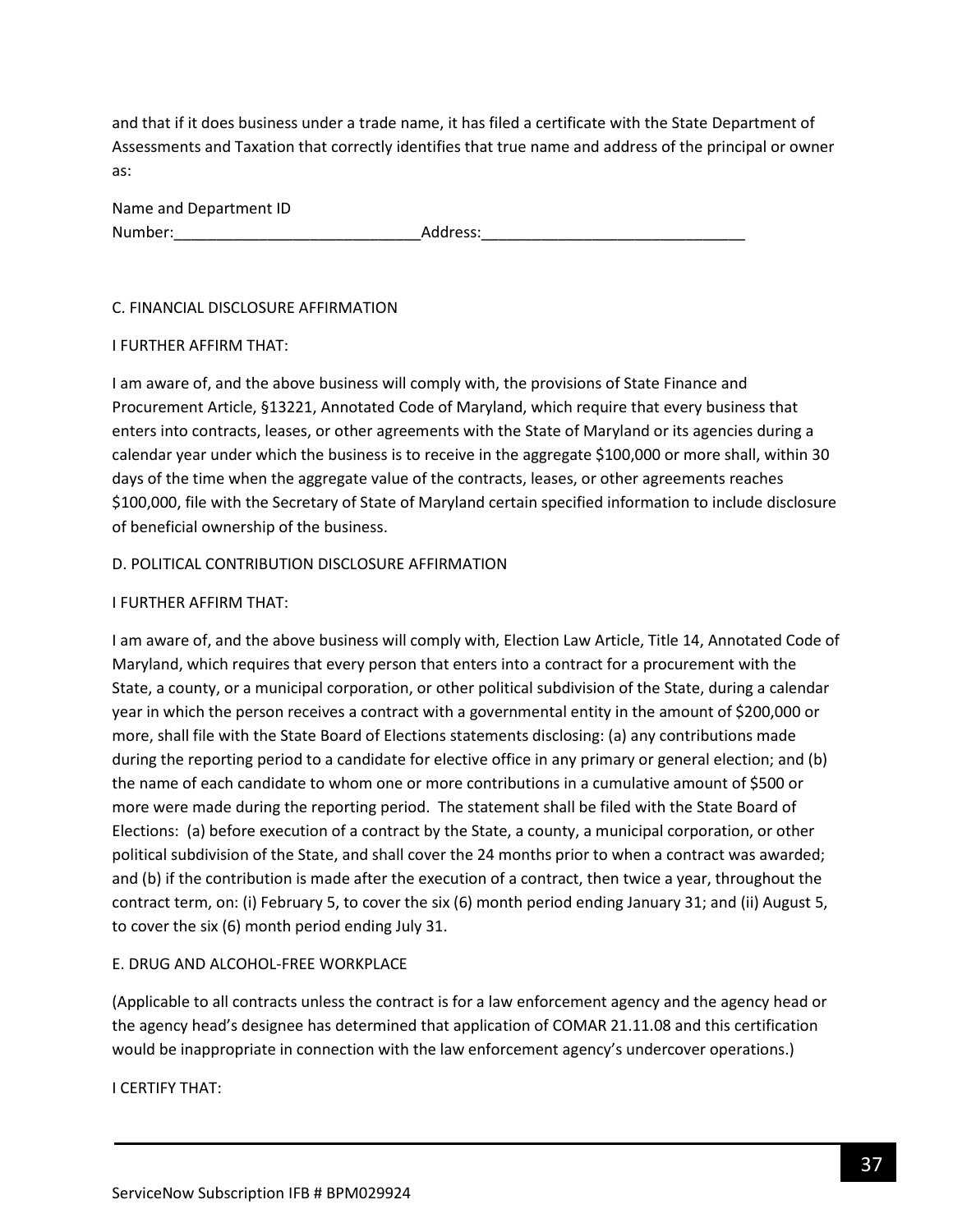(1) Terms defined in COMAR 21.11.08 shall have the same meanings when used in this certification.

(2) By submission of its Bid/Proposal, the business, if other than an individual, certifies and agrees that, with respect to its employees to be employed under a contract resulting from this solicitation, the business shall:

(a) Maintain a workplace free of drug and alcohol abuse during the term of the contract;

(b) Publish a statement notifying its employees that the unlawful manufacture, distribution, dispensing, possession, or use of drugs, and the abuse of drugs or alcohol is prohibited in the business' workplace and specifying the actions that will be taken against employees for violation of these prohibitions;

(c) Prohibit its employees from working under the influence of drugs or alcohol;

(d) Not hire or assign to work on the contract anyone who the business knows, or in the exercise of due diligence should know, currently abuses drugs or alcohol and is not actively engaged in a bona fide drug or alcohol abuse assistance or rehabilitation program;

(e) Promptly inform the appropriate law enforcement agency of every drug-related crime that occurs in its workplace if the business has observed the violation or otherwise has reliable information that a violation has occurred;

(f) Establish drug and alcohol abuse awareness programs to inform its employees about:

- (i) The dangers of drug and alcohol abuse in the workplace;
- (ii) The business's policy of maintaining a drug and alcohol-free workplace;
- (iii) Any available drug and alcohol counseling, rehabilitation, and employee assistance programs; and
- (iv) The penalties that may be imposed upon employees who abuse drugs and alcohol in the workplace;

(g) Provide all employees engaged in the performance of the contract with a copy of the statement required by §E(2)(b), above;

(h) Notify its employees in the statement required by  $\Sigma(2)$ (b), above, that as a condition of continued employment on the contract, the employee shall:

- (i) Abide by the terms of the statement; and
- (ii) Notify the employer of any criminal drug or alcohol abuse conviction for an offense occurring in the workplace not later than 5 days after a conviction;

(i) Notify the procurement officer within 10 days after receiving notice under  $\Sigma(2)(h)(ii)$ , above, or otherwise receiving actual notice of a conviction;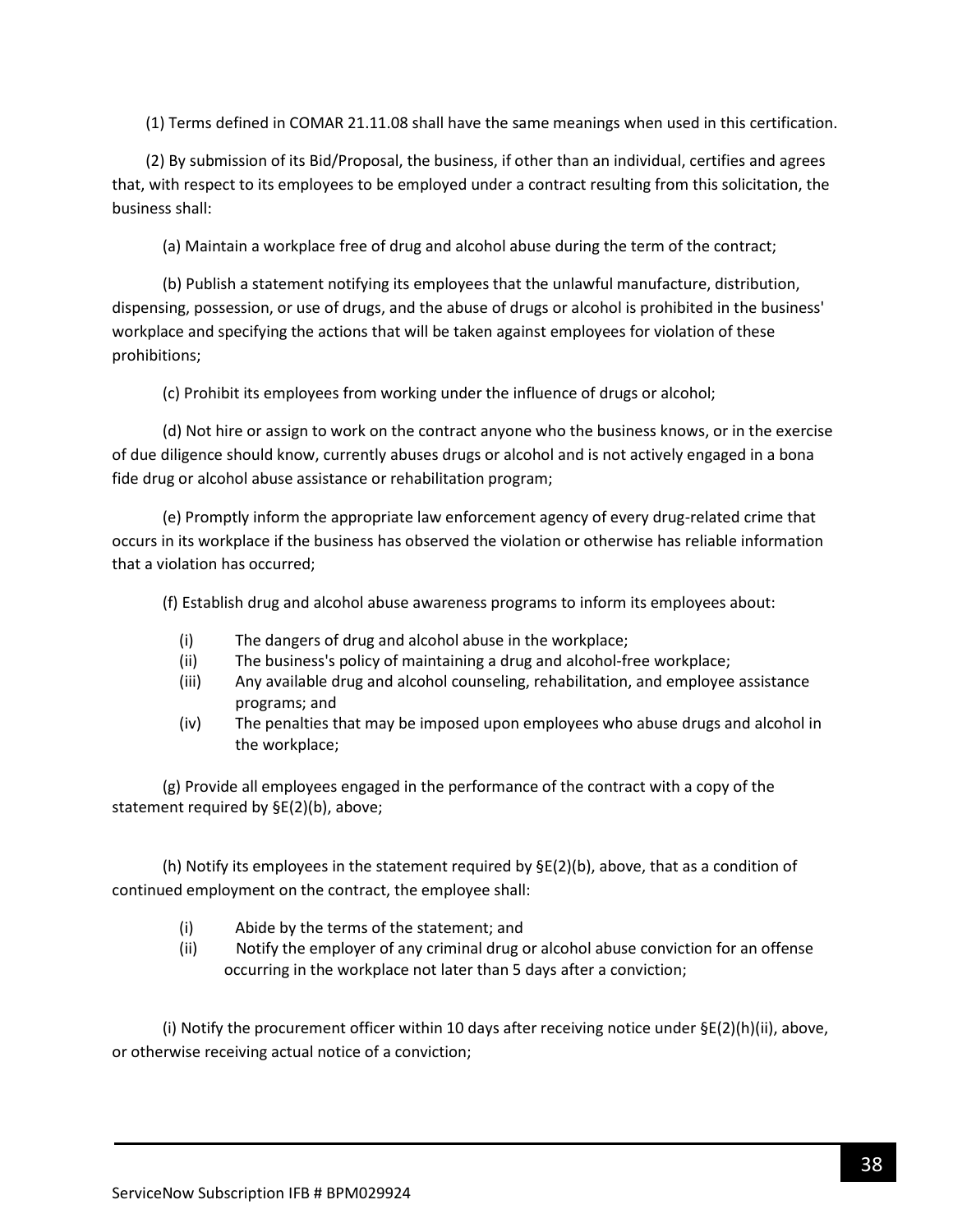(j) Within 30 days after receiving notice under §E(2)(h)(ii), above, or otherwise receiving actual notice of a conviction, impose either of the following sanctions or remedial measures on any employee who is convicted of a drug or alcohol abuse offense occurring in the workplace:

- (i) Take appropriate personnel action against an employee, up to and including termination; or
- (ii) Require an employee to satisfactorily participate in a bona fide drug or alcohol abuse assistance or rehabilitation program; and

(k) Make a good faith effort to maintain a drug and alcohol-free workplace through implementation of §E(2)(a)—(j), above.

(3) If the business is an individual, the individual shall certify and agree as set forth in  $\S E(4)$ , below, that the individual shall not engage in the unlawful manufacture, distribution, dispensing, possession, or use of drugs or the abuse of drugs or alcohol in the performance of the contract.

(4) I acknowledge and agree that:

(a) The award of the contract is conditional upon compliance with COMAR 21.11.08 and this certification;

(b) The violation of the provisions of COMAR 21.11.08 or this certification shall be cause to suspend payments under, or terminate the contract for default under COMAR 21.07.01.11 or 21.07.03.15, as applicable; and

(c) The violation of the provisions of COMAR 21.11.08 or this certification in connection with the contract may, in the exercise of the discretion of the Board of Public Works, result in suspension and debarment of the business under COMAR 21.08.03.

# F. CERTAIN AFFIRMATIONS VALID

# I FURTHER AFFIRM THAT:

To the best of my knowledge, information, and belief, each of the affirmations, certifications, or acknowledgements contained in that certain Bid/Proposal Affidavit dated \_\_\_\_\_\_\_\_ , 2022\_\_\_ , and executed by me for the purpose of obtaining the contract to which this Exhibit is attached remains true and correct in all respects as if made as of the date of this Contract Affidavit and as if fully set forth herein.

I DO SOLEMNLY DECLARE AND AFFIRM UNDER THE PENALTIES OF PERJURY THAT THE CONTENTS OF THIS AFFIDAVIT ARE TRUE AND CORRECT TO THE BEST OF MY KNOWLEDGE, INFORMATION, AND BELIEF.

Date: \_\_\_\_\_\_\_\_\_\_\_\_\_\_\_

By: example and the state of Authorized Representative and Affiant)

\_\_\_\_\_\_\_\_\_\_\_\_\_\_\_\_\_\_\_\_\_\_\_\_\_\_\_\_\_\_\_\_\_ (signature of Authorized Representative and Affiant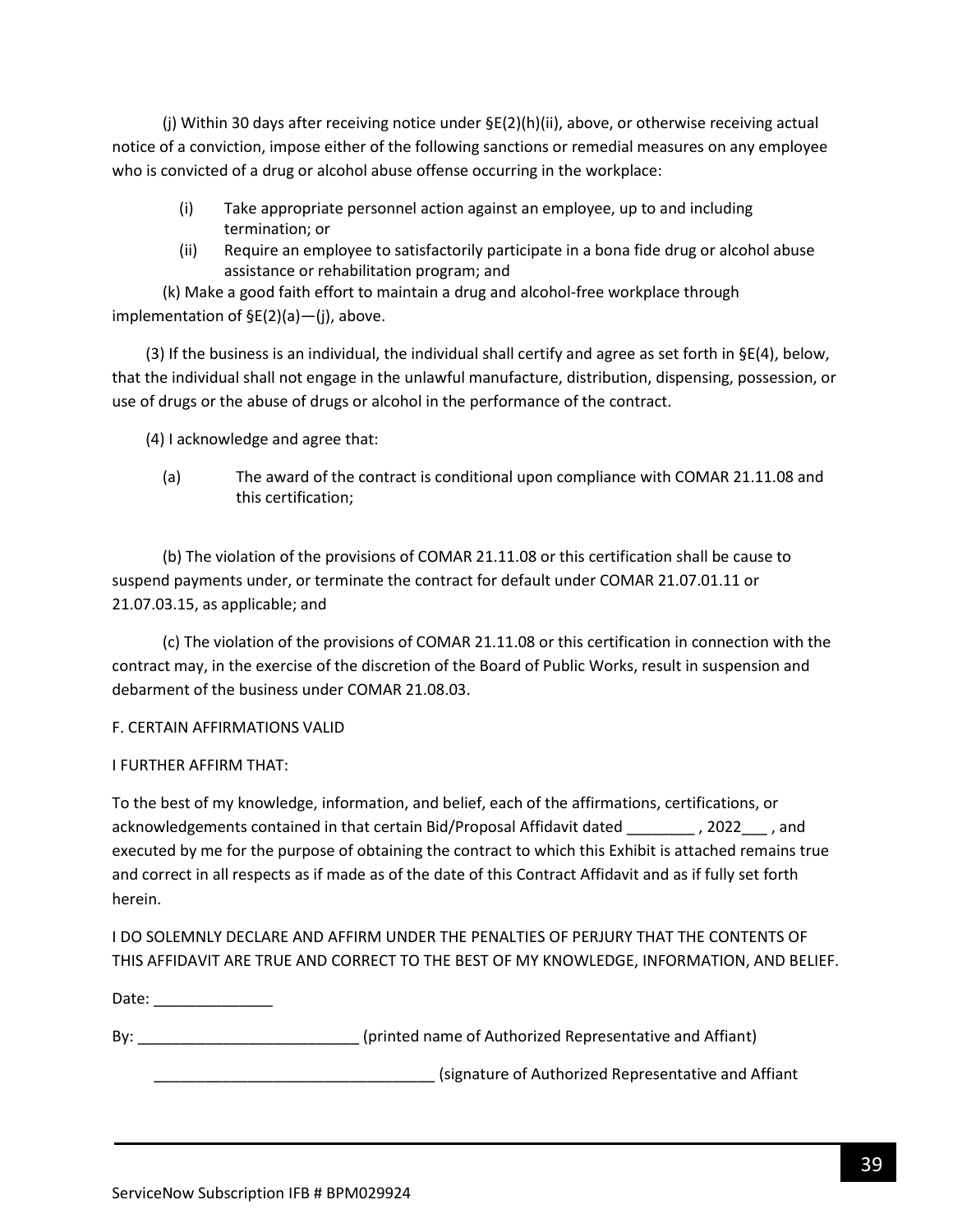### **ATTACHMENT D – BID PRICING INSTRUCTIONS**

In order to assist Bidders in the preparation of their Bid and to comply with the requirements of this solicitation, Bid Pricing Instructions and a Bid Form have been prepared. Bidders shall submit their Bid on the Bid Form in accordance with the instructions on the Bid Form and as specified herein. Do not alter the Bid Form or the Bid Form may be rejected. The Bid Form is to be signed and dated, where requested, by an individual who is authorized to bind the Bidder to the prices entered on the Bid Form. The Bid Form is used to calculate the Bidder's TOTAL BID PRICE. Follow these instructions carefully when completing your Bid Form:

- A) All Unit and Extended Prices must be clearly entered in dollars and cents, e.g., \$24.15. Make your decimal points clear and distinct.
- B) All Unit Prices must be the actual price per unit the State will pay for the specific item or service identified in this IFB and may not be contingent on any other factor or condition in any manner.
- C) All calculations shall be rounded to the nearest cent, i.e., .344 shall be .34 and .345 shall be .35.
- D) Any goods or services required through this IFB and proposed by the vendor at **No Cost to the State** must be clearly entered in the Unit Price, if appropriate, and Extended Price with **\$0.00**.
- E) Every blank in every Bid Form shall be filled in. Any blanks may result in the Bid being regarded as non-responsive and thus rejected. Any changes or corrections made to the Bid Form by the Bidder prior to submission shall be initialed and dated.
- F) Except as instructed on the Bid Form, nothing shall be entered on or attached to the Bid Form that alters or proposes conditions or contingencies on the prices. Alterations and/or conditions usually render the Bid non-responsive, which means it will be rejected.
- G) It is imperative that the prices included on the Bid Form have been entered correctly and calculated accurately by the Bidder and that the respective total prices agree with the entries on the Bid Form. Any incorrect entries or inaccurate calculations by the Bidder will be treated as provided in COMAR 21.05.03.03E and 21.05.02.12 and may cause the Bid to be rejected.
- H) If option years are included, Bidders must submit pricing for each option year. Any option to renew will be exercised at the sole discretion of the State and will comply with all terms and conditions in force at the time the option is exercised. If exercised, the option period shall be for a period identified in the IFB at the prices entered in the Bid Form.
- I) All Bid prices entered below are to be fully loaded prices that include all costs/expenses associated with the provision of services as required by the IFB. The Bid price shall include, but is not limited to, all: labor, profit/overhead, general operating, administrative, and all other expenses and costs necessary to perform the work set forth in the solicitation. No other amounts will be paid to the Contractor. If labor rates are requested, those amounts shall be fully loaded rates; no overtime amounts will be paid.
- J) Unless indicated elsewhere in the IFB, sample amounts used for calculations on the Bid Form are typically estimates for bidding purposes only. The Department does not guarantee a minimum or maximum number of units or usage in the performance of this Contract.
- K) Failure to adhere to any of these instructions may result in the Bid being determined non-responsive and rejected by the Department.

The Bid shall contain all price information in the format specified on these pages. Complete the Bid Form only as provided in the Bid Pricing Instructions. Do not amend, alter or leave blank any items on the Bid Form. If option years are included, Bidders must submit Bids for each option year. Failure to adhere to any of these instructions may result in the bid being determined non-responsive and rejected by the Department.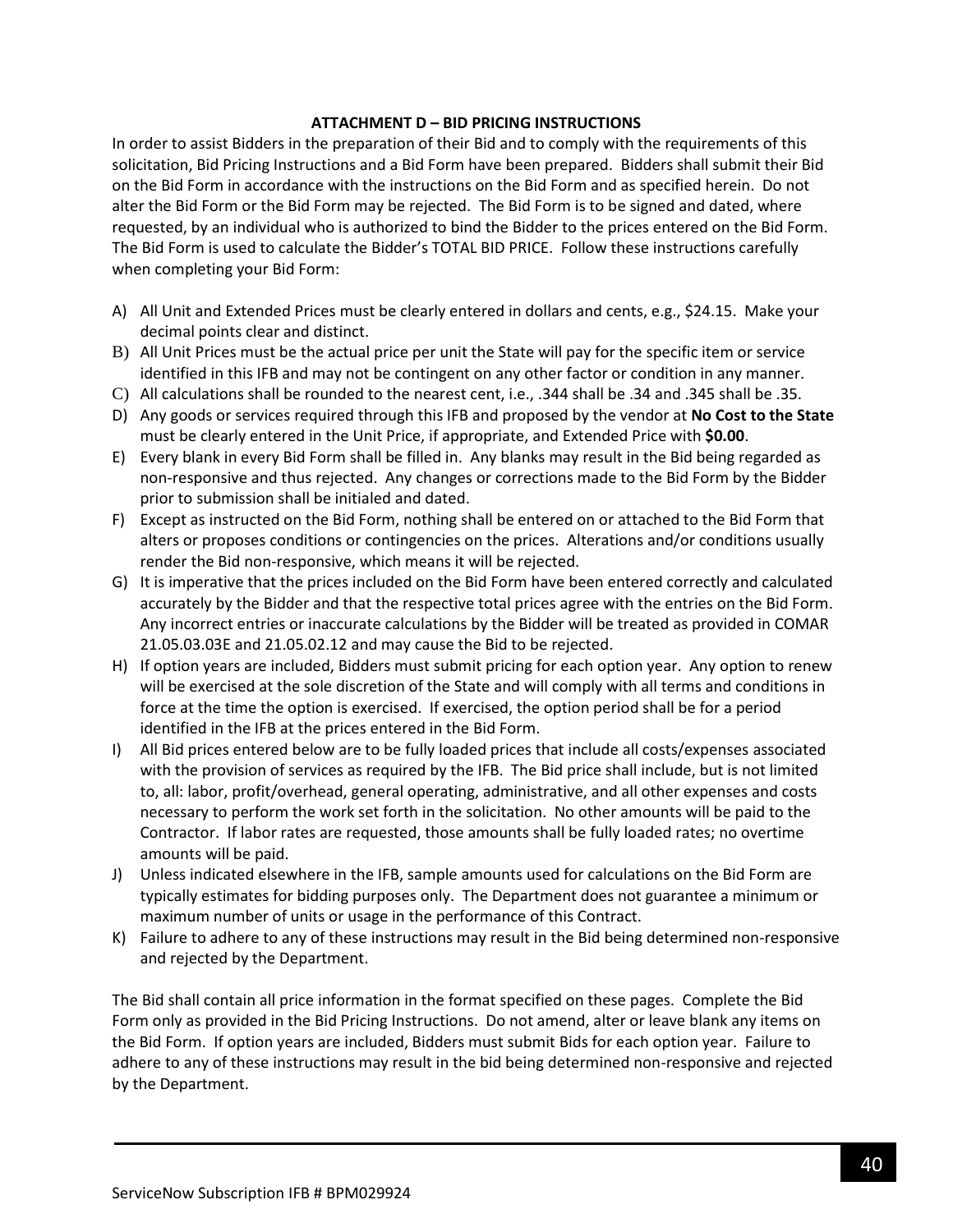### **ATTACHMENT D – BID PRICE FORM ServiceNow Subscription IFB # BPM029924**

<span id="page-40-0"></span>

| <b>Product Description</b>          | Product Type | Quantity     | <b>Unit Price</b> | <b>Total Price</b> |
|-------------------------------------|--------------|--------------|-------------------|--------------------|
| <b>IT Service</b>                   | Fulfiller    | 20           | \$                | $\overline{\xi}$   |
| Management Pro                      |              |              |                   |                    |
| <b>Twelve Month</b>                 |              |              |                   |                    |
| Subscription                        |              |              |                   |                    |
| <b>Business</b>                     | Stakeholder  | 10           | \$                | \$                 |
| Stakeholder                         |              |              |                   |                    |
| <b>Twelve Month</b>                 |              |              |                   |                    |
| Subscription                        |              |              |                   |                    |
| <b>Additional Non-</b>              | Platform     | $\mathbf{1}$ | \$                | $\overline{\xi}$   |
| Prod Instance                       |              |              |                   |                    |
| <b>Twelve Month</b>                 |              |              |                   |                    |
| Subscription                        |              |              |                   |                    |
| Government Data                     | <b>NA</b>    | 3            | \$                | \$                 |
| Center                              |              |              |                   |                    |
|                                     |              |              |                   |                    |
| <b>Twelve Month</b><br>Subscription |              |              |                   |                    |
| <b>Guided Support</b>               | <b>NA</b>    | $\mathbf{1}$ | \$                | $\overline{\xi}$   |
|                                     |              |              |                   |                    |
| <b>Twelve Month</b>                 |              |              |                   |                    |
| Subscription                        |              |              |                   |                    |
| <b>Learning Credits</b>             | <b>NA</b>    | 10,000       | \$                | \$                 |
|                                     |              |              |                   |                    |
| One Time Fee/Not                    |              |              |                   |                    |
| Recurring<br><b>Total Price</b>     |              |              |                   | \$                 |
|                                     |              |              |                   |                    |
|                                     |              |              |                   |                    |
|                                     |              |              |                   |                    |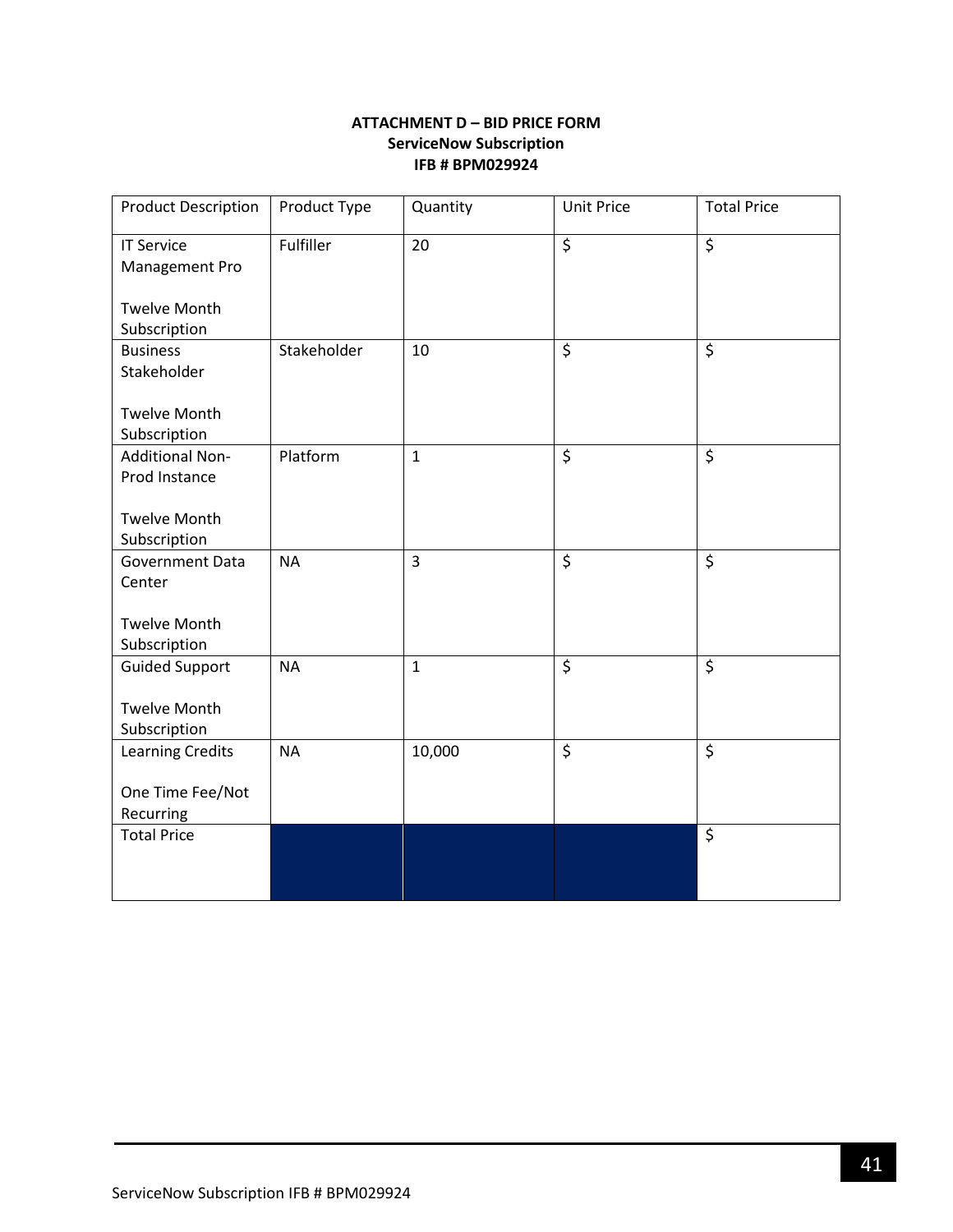| *BASIS FOR AWARD               |  |  |
|--------------------------------|--|--|
| Submitted By:                  |  |  |
|                                |  |  |
| <b>Printed Name and Title:</b> |  |  |
|                                |  |  |
|                                |  |  |
|                                |  |  |
|                                |  |  |
|                                |  |  |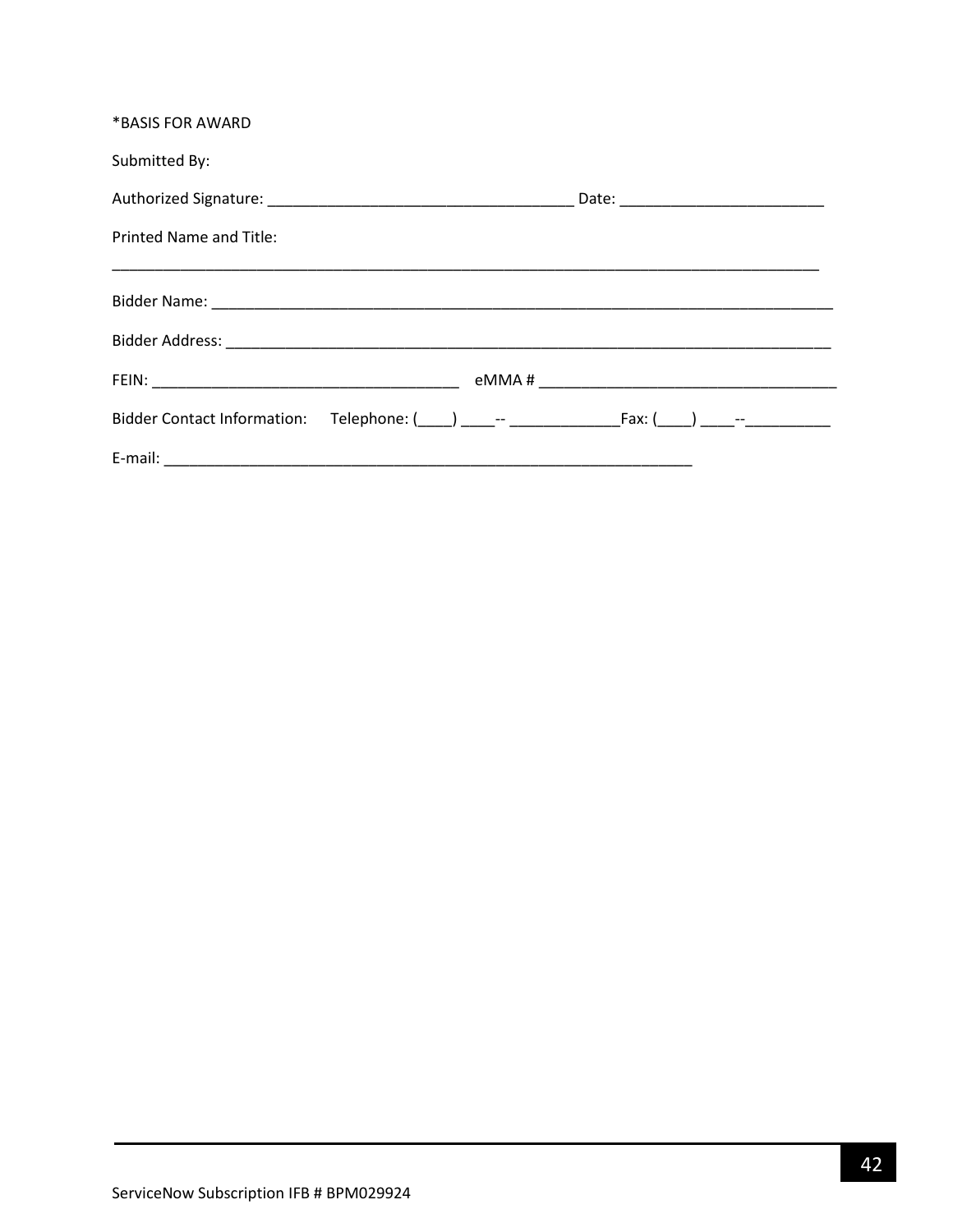#### **ATTACHMENT E – FEDERAL FUNDS ATTACHMENT**

[Reference, among other provisions, 45 C.F.R. § 75.335]

<span id="page-42-0"></span>In addition to other provisions required by the IFB and Contract related to the federal funds that may be included in any Contract to be awarded as a result of this IFB, the following provisions are applicable:

A. Contracts for more than the simplified acquisition threshold currently set at \$150,000, which is the inflation adjusted amount determined by the Civilian Agency Acquisition Council and the Defense Acquisition Regulations Council (Councils) as authorized by 41 U.S.C. 1908, must address administrative, contractual, or legal remedies in instances where contractors violate or breach contract terms, and provide for such sanctions and penalties as appropriate.

B. All contracts in excess of \$10,000 must address termination for cause and for convenience by the non-Federal entity including the manner by which it will be affected and the basis for settlement.

C. Debarment and Suspension (Executive Orders 12549 and 12689) (see 2 CFR 180.220 and 45 CFR 75.212) A party listed on the government-wide exclusions in the System for Award Management (SAM), in accordance with the OMB guidelines at 2 CFR part 180 that implement Executive Orders 12549 (3 CFR part 1986 Comp., p. 189) and 12689 (3 CFR part 1989 Comp., p. 235), "Debarment and Suspension" is not eligible for award under this IFB. SAM Exclusions contains the names of parties debarred, suspended, or otherwise excluded by agencies, as well as parties declared ineligible under statutory or regulatory authority other than Executive Order 12549. Any Contractor awarded a Contract as a result of this IFB is responsible for ensuring that any party with which it subcontracts is not debarred or suspended and is in full compliance with the executive orders and federal regulations cited in this paragraph.

D. Byrd Anti-Lobbying Amendment (31 U.S.C. 1352)—Contractors that apply or bid for an award exceeding \$100,000 must file the required attached certification. Each tier (including the Contractor and any subcontractor(s)) certifies to the tier above that it will not and has not used federal appropriated funds to pay any person or organization for influencing or attempting to influence an officer or employee of any agency, a member of Congress, officer or employee of Congress, or an employee of a member of Congress in connection with obtaining any federal contract, grant or any other award covered by 31 U.S.C. 1352. Each tier must also disclose any lobbying with non-federal funds that takes place in connection with obtaining any Federal award. Such disclosures are forwarded from tier to tier up to the non-federal awardee (which, in this case, is the State of Maryland).

1. *Form and rule*: All prospective and present contractors and subcontractors (this includes all levels of funding) who receive more than \$100,000 in federal funds must submit the attached form "Certification Against Lobbying." It assures, generally, that contractors and subcontractors receiving federal funds will not lobby federal entities with federal funds, and that, as is required, they will disclose other lobbying on form SF-111.

2. *Form and instructions*: "Form LLL, Disclosure of Lobbying Activities" must be submitted by those receiving more than \$100,000 in federal funds, to disclose any lobbying of federal entities (a) with profits from federal contracts or (b) funded with nonfederal funds.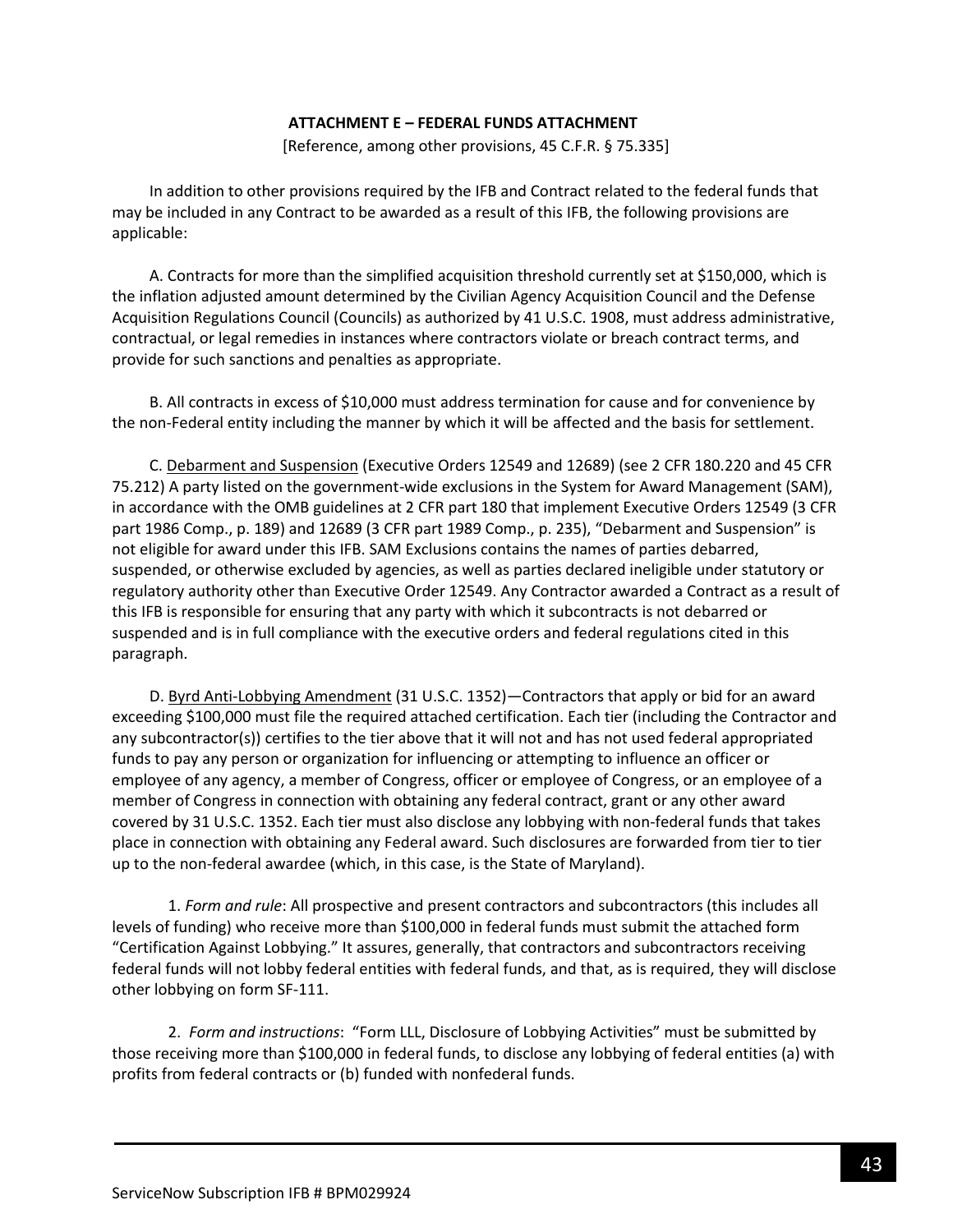E. Section 504 of the Rehabilitation Act of 1973. Any Contractor awarded a Contract as a result of this RFP certifies that it will comply with Section 504 of the Rehabilitation Act of 1973, as amended (29 U.S.C. § 791 *et seq.*), and all regulations promulgated thereunder. Section 504 prohibits discrimination on the basis of handicap in all federally assisted programs and activities. It requires the analysis and making of any changes needed in three general areas of operation— programs, activities, and facilities and employment. It states, among other things, that: *Grantees that provide health ... services should undertake tasks such as ensuring emergency treatment for the hearing impaired and making certain that persons with impaired sensory or speaking skills are not denied effective notice with regard to benefits, services, and waivers of rights or consents to treatments*.

F. Age Discrimination Act of 1975. Any Contractor awarded a Contract as a result of this IFB certifies that it shall not discriminate on the basis of Age, according to the requirements of the Age Discrimination Act of 1975.

G. Title VI of the Civil Rights Act of 1964. Any Contractor awarded a Contract are a result of this IFB certifies that it shall comply with Title VI of the Civil Rights Act of 1964 and shall not discriminate in participation by race, color, or national origin.

H. Section 1557 of the ACA. Any Contractor awarded a Contract as a result of this IFB certifies that it shall comply with Section 1557 of the Affordable Care Act (42 U.S.C. § 18116) and any regulations promulgated thereunder. Section 1557 prohibits discrimination on the basis of race, color, national origin, sex, age, or disability in certain health programs or activities. Section 1557 further provides that, except as provided in Title I or the Patient Protection and Affordable Care Act (as amended, the ACA), an individual shall not, on the grounds prohibited under Title VI of the Civil Rights Act of 1964, Title IX of the Education Amendments of 1972, the Age Discrimination Act of 1975, or Section 504 of the Rehabilitation Act of 1973, be excluded from participation in, be denied the benefits of, or be subjected to discrimination under any health program or activity, any part of which is receiving federal financial assistance or any program or activity that is administered by any entity (such as MHBE) established under Title I of the ACA.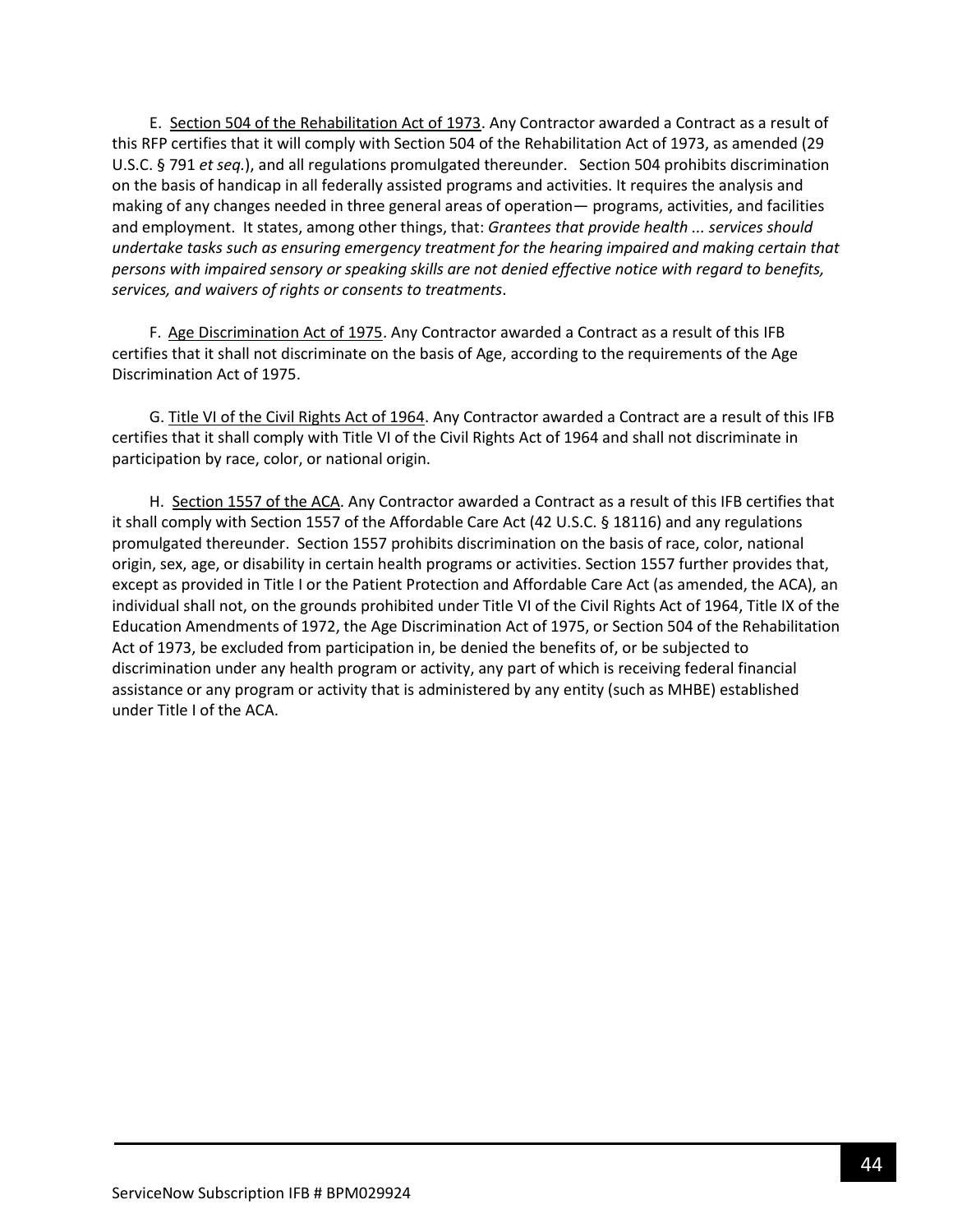### **ATTACHMENT E-1 – CERTIFICATION AGAINST LOBBYING**

### **U.S. Department of Health and Human Services**

### **CERTIFICATION REGARDING LOBBYING**

Certification for Contracts, Grants, Loans, and Cooperative Agreements

<span id="page-44-0"></span>The undersigned certifies, to the best of his or her knowledge and belief, that:

(1) No Federal appropriated funds have been paid or will be paid, by or on behalf of the undersigned, to any person for influencing or attempting to influence an officer or employee of any agency, a Member of Congress, an officer or employee of Congress, or an employee of a Member of Congress in connection with the awarding of any Federal contract, the making of any Federal grant, the making of any Federal loan, the entering into of any cooperative agreement, and the extension, continuation, renewal, amendment, or modification of any Federal contract, grant, loan, or cooperative agreement.

(2) If any funds other than Federal appropriated funds have been paid or will be paid to any person for influencing or attempting to influence an officer or employee of any agency, a Member of Congress, an officer or employee of Congress, or an employee of a Member of Congress in connection with this Federal contract, grant, loan, or cooperative agreement, the undersigned shall complete and submit Standard Form-LLL, "Disclosure Form to Report Lobbying," in accordance with its instructions.

(3) The undersigned shall require that the language of this certification be included in the award documents for all sub-awards at all tiers (including subcontracts, sub-grants, and contracts under grants, loans, and cooperative agreements) and that all sub-recipients shall certify and disclose accordingly.

This certification is a material representation of fact upon which reliance was placed when this transaction was made or entered into. Submission of this certification is a prerequisite for making or entering into this transaction imposed by Section 1352, title 31, U.S. Code. Any person who fails to file the required certification shall be subject to a civil penalty of not less than \$10,000 and not more than \$100,000 for each such failure.

| Award No.                                                   | <b>Organizational Entry</b>       |
|-------------------------------------------------------------|-----------------------------------|
| Name and Title of Official Signing for Organizational Entry | Telephone No. Of Signing Official |
|                                                             |                                   |
| Signature of Above Official                                 | Date Signed                       |
|                                                             |                                   |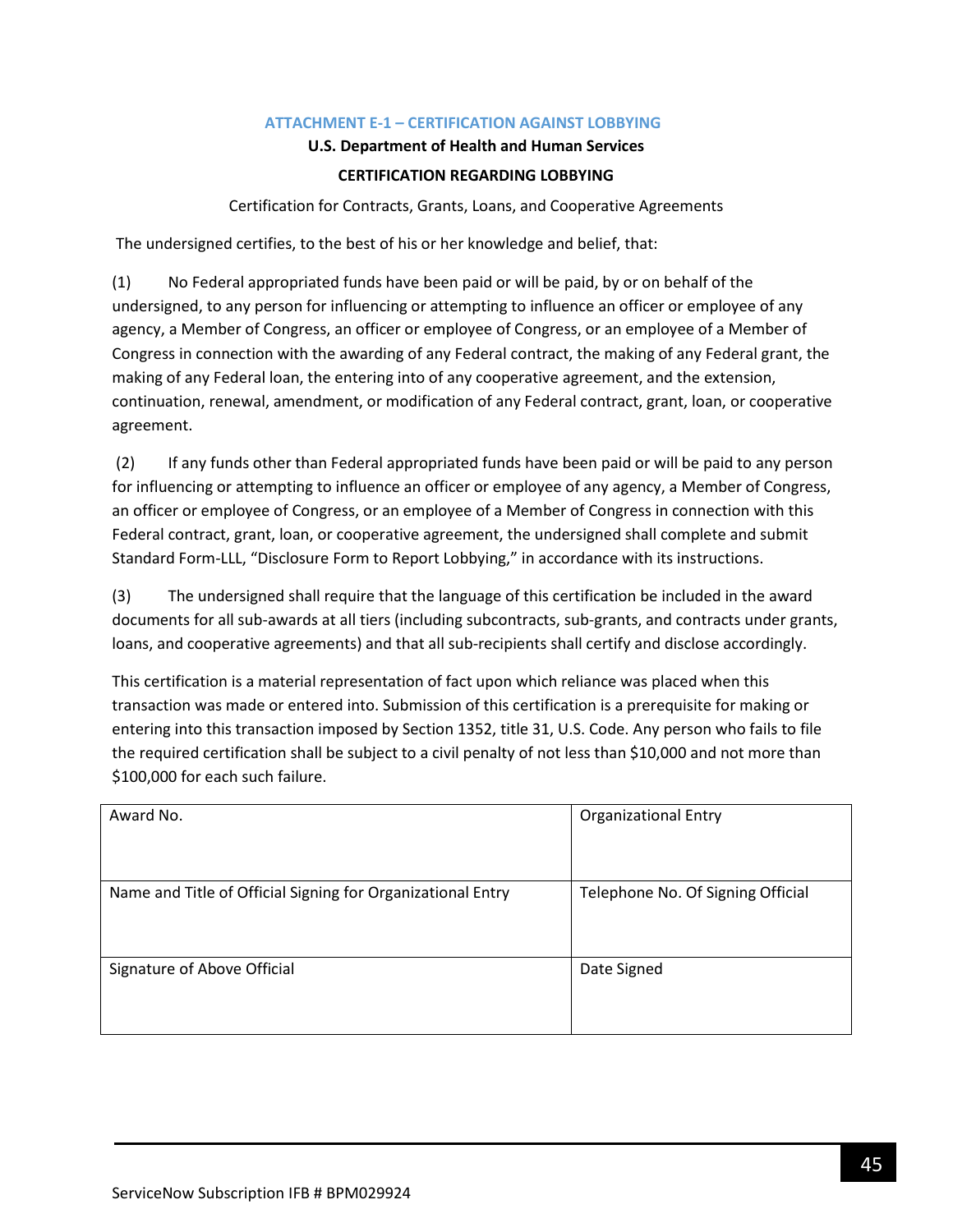### **ATTACHMENT E-2**

# **DISCLOSURE OF LOBBYING ACTIVITIES**

# **Complete this form to disclose lobbying activities pursuant to 31 U.S.C. 1352**

| 1. Type of Federal Action:                                                                       | 2. Status of Federal Action: |                                                      | 3. Report Type:                            |  |
|--------------------------------------------------------------------------------------------------|------------------------------|------------------------------------------------------|--------------------------------------------|--|
| a. Contract                                                                                      | a. Bid/offer/application     |                                                      | a. Initial filing                          |  |
| b. Grant                                                                                         | b. Initial award             |                                                      | b. Material change                         |  |
| c. Cooperative                                                                                   | c. Post-award                |                                                      |                                            |  |
| Agreement                                                                                        |                              |                                                      | For Material Change Only:                  |  |
| d. Loan                                                                                          |                              |                                                      | Year quarter                               |  |
| e. Loan guarantee                                                                                |                              |                                                      | Date of last report _________              |  |
| f. Loan insurance                                                                                |                              |                                                      |                                            |  |
| 4. Name and Address of Reporting Entity:                                                         |                              | 5. If Reporting Entity in No. 4 is a Subawardee,     |                                            |  |
|                                                                                                  |                              | <b>Enter Name and Address of Prime:</b>              |                                            |  |
|                                                                                                  |                              |                                                      |                                            |  |
| $\Box$ Prime $\Box$ Subawardee Tier ______, if                                                   |                              |                                                      |                                            |  |
| known:                                                                                           |                              | Congressional District, if known:                    |                                            |  |
| Congressional District, if known:                                                                |                              |                                                      |                                            |  |
| 6. Federal Department/Agency:                                                                    |                              | 7. Federal Program Name/Description:                 |                                            |  |
|                                                                                                  |                              |                                                      |                                            |  |
|                                                                                                  |                              | CFDA Number, if applicable:                          |                                            |  |
| 8. Federal Action Number, if known:                                                              |                              | 9. Award Amount, if known:                           |                                            |  |
|                                                                                                  |                              |                                                      |                                            |  |
|                                                                                                  |                              | \$                                                   |                                            |  |
| 10. a. Name and Address of Lobbying                                                              |                              | b. Individuals Performing Services (including        |                                            |  |
| Registrant                                                                                       |                              | address if different from No. 10a) (last name, first |                                            |  |
| (if individual, last name, first name, MI):                                                      |                              | name, MI):                                           |                                            |  |
|                                                                                                  |                              |                                                      |                                            |  |
|                                                                                                  |                              |                                                      |                                            |  |
| 11. Amount of Payment (check all that apply)                                                     |                              |                                                      | 13. Type of Payment (check all that apply) |  |
|                                                                                                  |                              | $\Box$ a. retainer                                   |                                            |  |
|                                                                                                  |                              | $\Box$ b. one-time                                   |                                            |  |
| 12. Form of Payment (check all that apply)                                                       |                              | $\Box$ c. commission                                 |                                            |  |
|                                                                                                  |                              | $\Box$ d. contingent fee                             |                                            |  |
| $\Box$ b. in-kind, specify:<br>$\Box$ a. cash                                                    |                              | $\Box$ e. deferred                                   |                                            |  |
| nature                                                                                           |                              | $\Box$ f. other; specify:                            |                                            |  |
|                                                                                                  |                              |                                                      |                                            |  |
| 14. Brief Description of Services Performed or to be Performed and Date(s) of Service, including |                              |                                                      |                                            |  |
| officer(s), employee(s), or Member(s) contacted, for Payment Indicated in Item 11:               |                              |                                                      |                                            |  |
|                                                                                                  |                              |                                                      |                                            |  |
|                                                                                                  |                              |                                                      |                                            |  |
|                                                                                                  |                              |                                                      |                                            |  |
|                                                                                                  |                              |                                                      |                                            |  |
| (attach Continuation Sheet(s) SF-LLLA, if necessary)                                             |                              |                                                      |                                            |  |
| 15. Continuation Sheet(s) SF-LLLA attached:<br>□ Yes<br>$\Box$ No                                |                              |                                                      |                                            |  |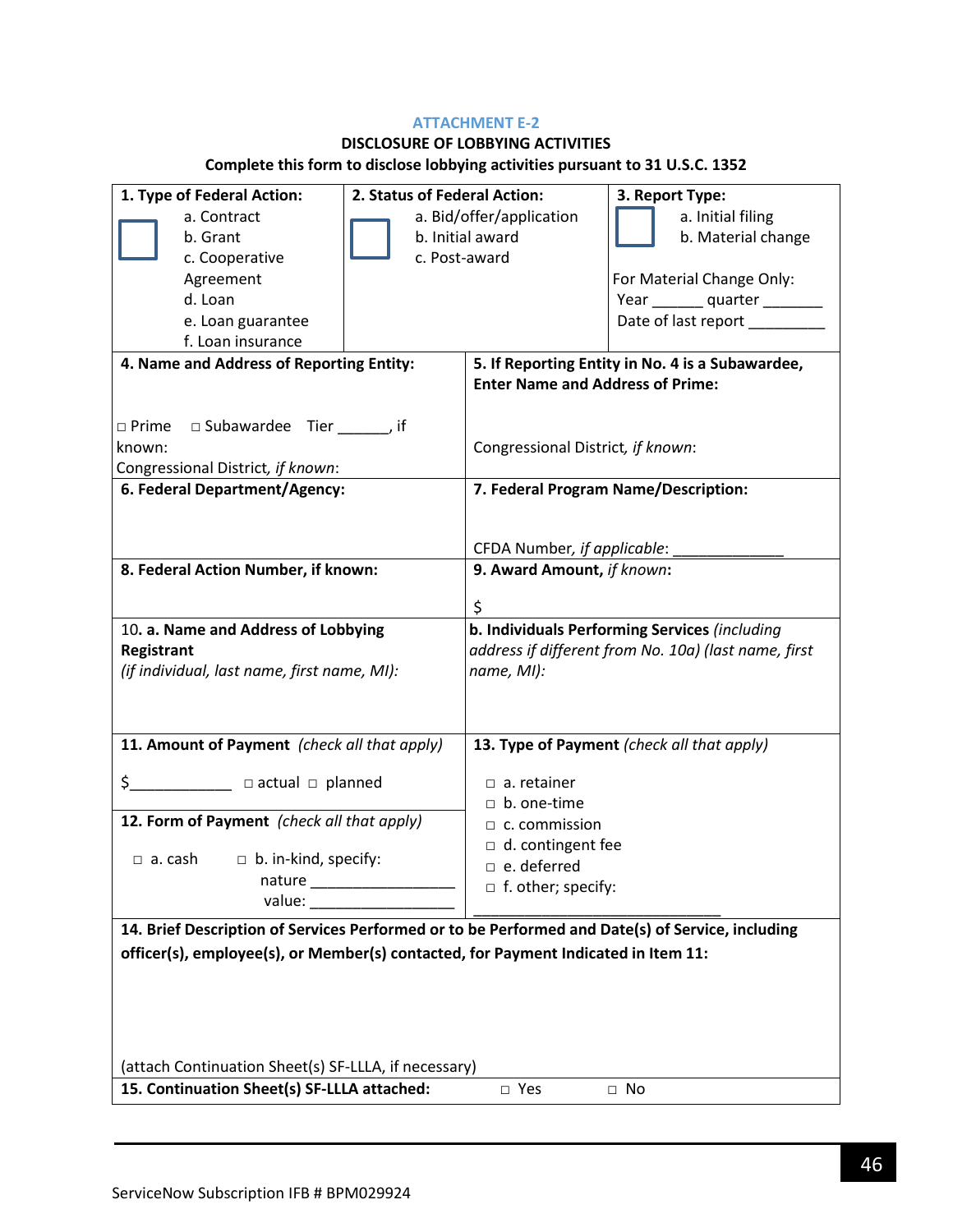| 16. Information requested through this form is<br>authorized by title 31 U.S.C. Section 1352. This<br>disclosure of lobbying activities is a material                                                                                                                                                                                                                                                                                  | Signature:                                                         |  |  |
|----------------------------------------------------------------------------------------------------------------------------------------------------------------------------------------------------------------------------------------------------------------------------------------------------------------------------------------------------------------------------------------------------------------------------------------|--------------------------------------------------------------------|--|--|
| representation of fact upon which reliance was<br>placed by the tier above when this transaction<br>was made or entered into. This disclosure is<br>required pursuant to 31 U.S.C. 1352. This<br>information will be available for public<br>inspection. Any person who fails to file the<br>required disclosure shall be subject to a civil<br>penalty of not less than\$10,000 and not more<br>than \$100,000 for each such failure. | Print Name:                                                        |  |  |
|                                                                                                                                                                                                                                                                                                                                                                                                                                        | Title:                                                             |  |  |
|                                                                                                                                                                                                                                                                                                                                                                                                                                        | Telephone No.:<br>Date:                                            |  |  |
| <b>Federal Use Only</b>                                                                                                                                                                                                                                                                                                                                                                                                                | Authorized for Local Reproduction<br>Standard Form LLL (Rev. 7-97) |  |  |

### **INSTRUCTIONS FOR COMPLETION OF SF-LLL, DISCLOSURE OF LOBBYING ACTIVITIES**

This disclosure form shall be completed by the reporting entity, whether sub-awardee or prime Federal recipient, at the initiation or receipt of a covered Federal action, or a material change to a previous filing, pursuant to title 31 U.S.C. Section 1352. The filing of a form is required for each payment or agreement to make payment to any lobbying entity for influencing or attempting to influence an officer or employee of any agency, a Member of Congress, an officer or employee of Congress, or an employee of a Member of Congress in connection with a covered Federal action. Complete all items that apply for both the initial filing and material change report. Refer to the implementing guidance published by the Office of Management and Budget for additional information.

1. Identify the type of covered Federal action for which lobbying activity is and/or has been secured to influence the outcome of a covered Federal action.

2. Identify the status of the covered Federal action.

3. Identify the appropriate classification of this report. If this is a follow-up report caused by a material change to the information previously reported, enter the year and quarter in which the change occurred. Enter the date of the last previously submitted report by this reporting entity for this covered Federal action.

4. Enter the full name, address, city, State and zip code of the reporting entity. Include Congressional District, if known. Check the appropriate classification of the reporting entity that designates if it is, or expects to be, a prime or sub-award recipient. Identify the tier of the sub-awardee, e.g., the first sub-awardee of the prime is the 1st tier. Sub-awards include but are not limited to subcontracts, sub-grants and contract awards under grants.

5. If the organization filing the report in item 4 checks "Sub-awardee," then enter the full name, address, city, State and zip code of the prime Federal recipient. Include Congressional District, if known.